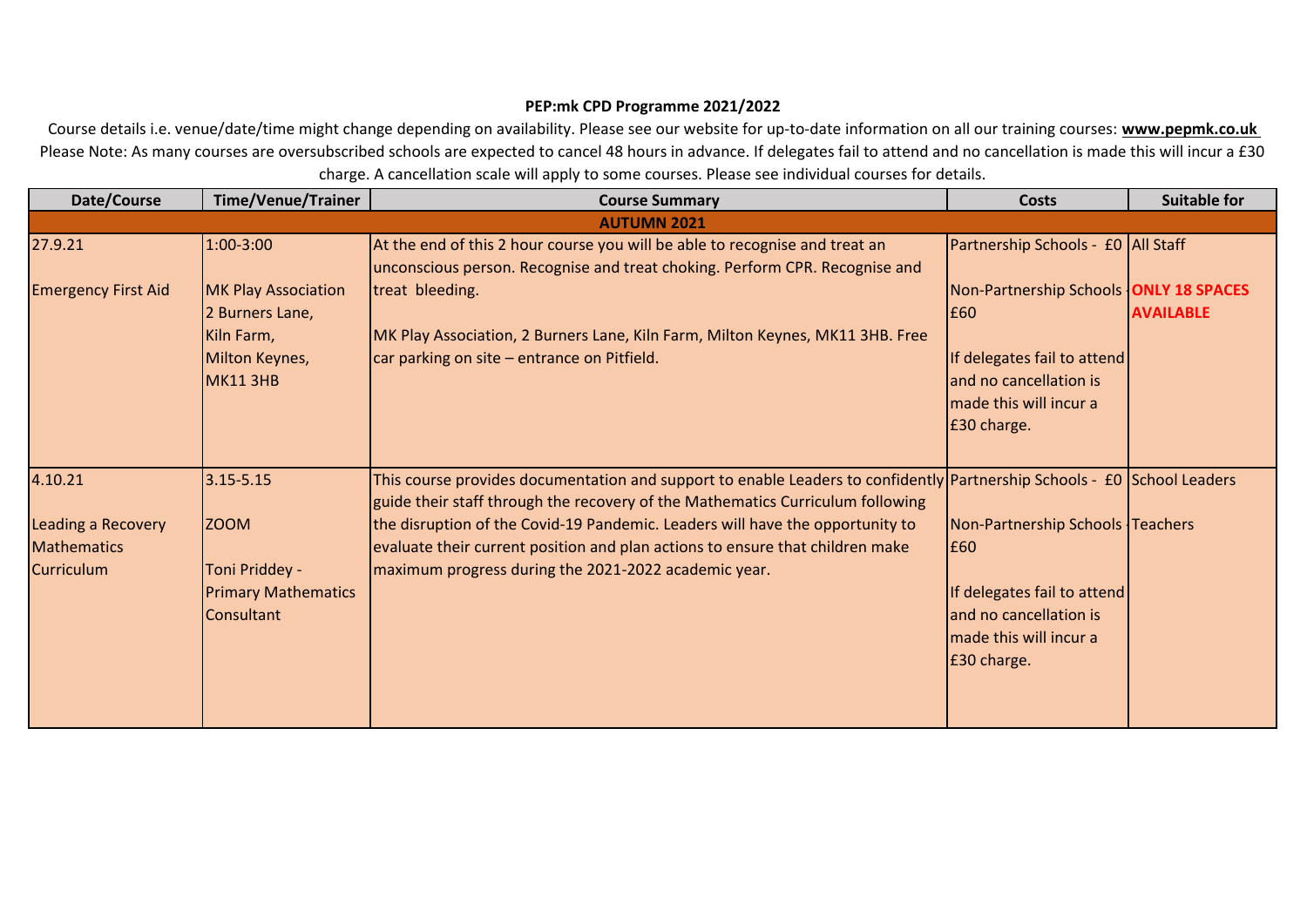| 5.10.21                                                                                                                      | $9.30 - 10.30$                                                                                                                                     | This Power Hour webinar will briefly explore dyslexic profiles revealing why some Partnership Schools - £0 All Staff<br>students struggle in their day-to-day learning. Strategies, tips and advice will be                                                        |                                                                                                                                                                             |  |
|------------------------------------------------------------------------------------------------------------------------------|----------------------------------------------------------------------------------------------------------------------------------------------------|--------------------------------------------------------------------------------------------------------------------------------------------------------------------------------------------------------------------------------------------------------------------|-----------------------------------------------------------------------------------------------------------------------------------------------------------------------------|--|
| Dyslexia Support Series: ZOOM<br>Tips, tricks and<br>strategies to support<br>student learning (1 of 6) Education Consultant | Paloma Forde -                                                                                                                                     | discussed which can be implemented straight away in the classroom setting.<br>There will be time for Q and A at the end of the webinar.<br>PLEASE NOTE: Each session needs to be booked separately. Delegates can<br>choose to attend some or all of the sessions. | Non-Partnership Schools -<br>£60<br>If delegates fail to attend<br>and no cancellation is<br>made this will incur a<br>£30 charge.                                          |  |
| 7.10.21<br>Supporting EAL readers St Pauls Catholic                                                                          | 10.00-12.00<br>School, Phoenix Drive,<br>Leadenhall, Milton<br>Keynes<br><b>MK6 5EN</b><br>Sejal Payne -<br>Independent EMA/<br>LiteracyConsultant | This practical course will support you to identify barriers faced by learners of EAL<br>in reading. It will help you understand the reading process and explore key<br>strategies and resources to develop comprehension and fluency in your EAL<br>readers.       | Partnership Schools - £0 Support Staff<br>Non-Partnership Schools-<br>£60<br>If delegates fail to attend<br>and no cancellation is<br>made this will incur a<br>£30 charge. |  |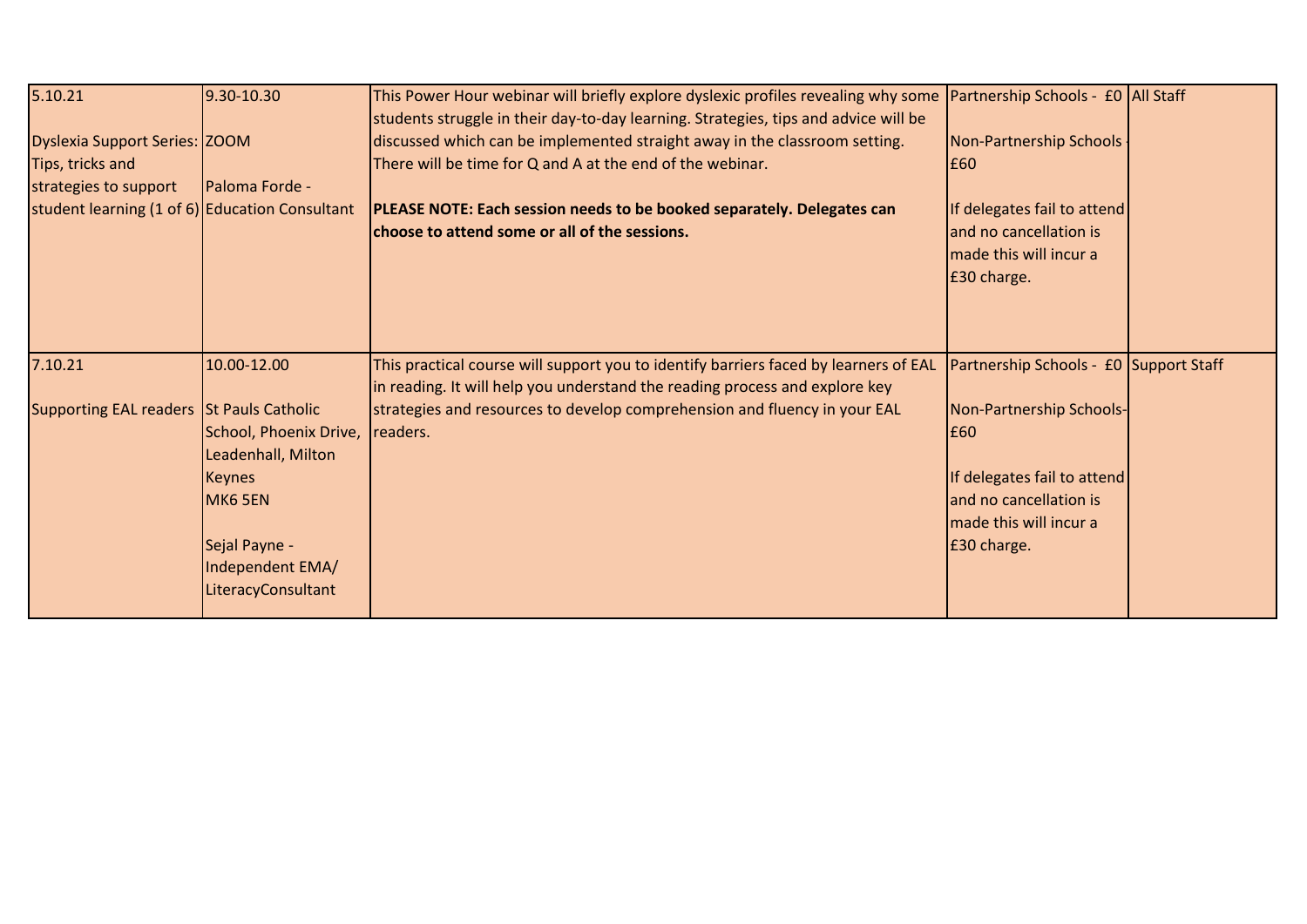| 7.10.21                     | 12.30-2.30               | This Second Year Teacher Programme is designed for teachers who finished their NQT year in Summer 2021 and<br>are known as the 'the pre-September 2021 cohort'.                                                                 | Partnership Schools - £0 Teachers in their    |                      |
|-----------------------------|--------------------------|---------------------------------------------------------------------------------------------------------------------------------------------------------------------------------------------------------------------------------|-----------------------------------------------|----------------------|
|                             |                          |                                                                                                                                                                                                                                 |                                               | second year          |
| <b>Second Year Teacher</b>  | <b>St Pauls Catholic</b> | This programme is an excellent opportunity for anyone in their second year of teaching, and especially for those                                                                                                                | Non-Partnership Schools                       |                      |
| Programme-Behaviour         | School, Phoenix Drive,   | who have already worked with us during their NQT year.                                                                                                                                                                          | E60 or £300 for the                           | <b>IPlease note:</b> |
| <b>Management (links to</b> | Leadenhall, Milton       | It gives individuals the opportunity to develop their teaching expertise further. It also gives schools the                                                                                                                     | whole programme                               | Teachers in their    |
| $TS 1$ and $7)$             | <b>Keynes</b>            | opportunity to take advantage of the 'one-off payment to further support the development of this cohort' which<br>is being offered by the DfE. More information can be found at:                                                |                                               | 3rd and 4th year of  |
|                             | <b>MK6 5EN</b>           | https://www.gov.uk/government/publications/coronavirus-covid-19-induction-for-newly-qualified-                                                                                                                                  | If delegates fail to attend teaching may also |                      |
|                             |                          | teachers/covid-19-induction-for-newly-qualified-teachers-guidance#additional-funding-for-those-currently-                                                                                                                       | and no cancellation is                        | find these sessions  |
|                             | Hilary Goddard -         | undertaking-induction                                                                                                                                                                                                           | made this will incur a                        | useful and are       |
|                             | <b>Education and</b>     |                                                                                                                                                                                                                                 | £30 charge.                                   | welcome to attend.   |
|                             | Leadership Consultant    | Delegates may attend some or all of the six sessions during the academic year.<br>Session One - Behaviour Management (links to TS 1 and 7)                                                                                      |                                               |                      |
|                             |                          | Session Two - Pedagogy (links to TS 2, 4 and 5)                                                                                                                                                                                 |                                               |                      |
|                             |                          | Session Three - Curriculum (links to TS 3)                                                                                                                                                                                      |                                               |                      |
|                             |                          | Session Four - Assessment (links to TS 6)                                                                                                                                                                                       |                                               |                      |
|                             |                          | Session Five - Professional Behaviours (links to TS 8)                                                                                                                                                                          |                                               |                      |
|                             |                          | Session Six - Planning for my career ahead                                                                                                                                                                                      |                                               |                      |
|                             |                          | This half-day session will:                                                                                                                                                                                                     |                                               |                      |
|                             |                          | · further develop teachers' understanding of how beliefs (pupils' and teachers') can impact on learning                                                                                                                         |                                               |                      |
|                             |                          | behaviours;                                                                                                                                                                                                                     |                                               |                      |
|                             |                          | • deepen understanding of the part teachers' expectations play in determining pupils' behaviour and outcomes;<br>• focus on the importance of reflective practice (including self-awareness) in managing challenging behaviour; |                                               |                      |
|                             |                          | • consider practical strategies, including shaping of the learning environment, to enhance pupils' attitudes to                                                                                                                 |                                               |                      |
|                             |                          | learning;                                                                                                                                                                                                                       |                                               |                      |
|                             |                          | · support teachers' ongoing professional development, including inquiry into what promotes pupils' positive                                                                                                                     |                                               |                      |
|                             |                          | attitudes and embeds learning.                                                                                                                                                                                                  |                                               |                      |
|                             |                          |                                                                                                                                                                                                                                 |                                               |                      |
|                             |                          |                                                                                                                                                                                                                                 |                                               |                      |
|                             |                          |                                                                                                                                                                                                                                 |                                               |                      |
|                             |                          |                                                                                                                                                                                                                                 |                                               |                      |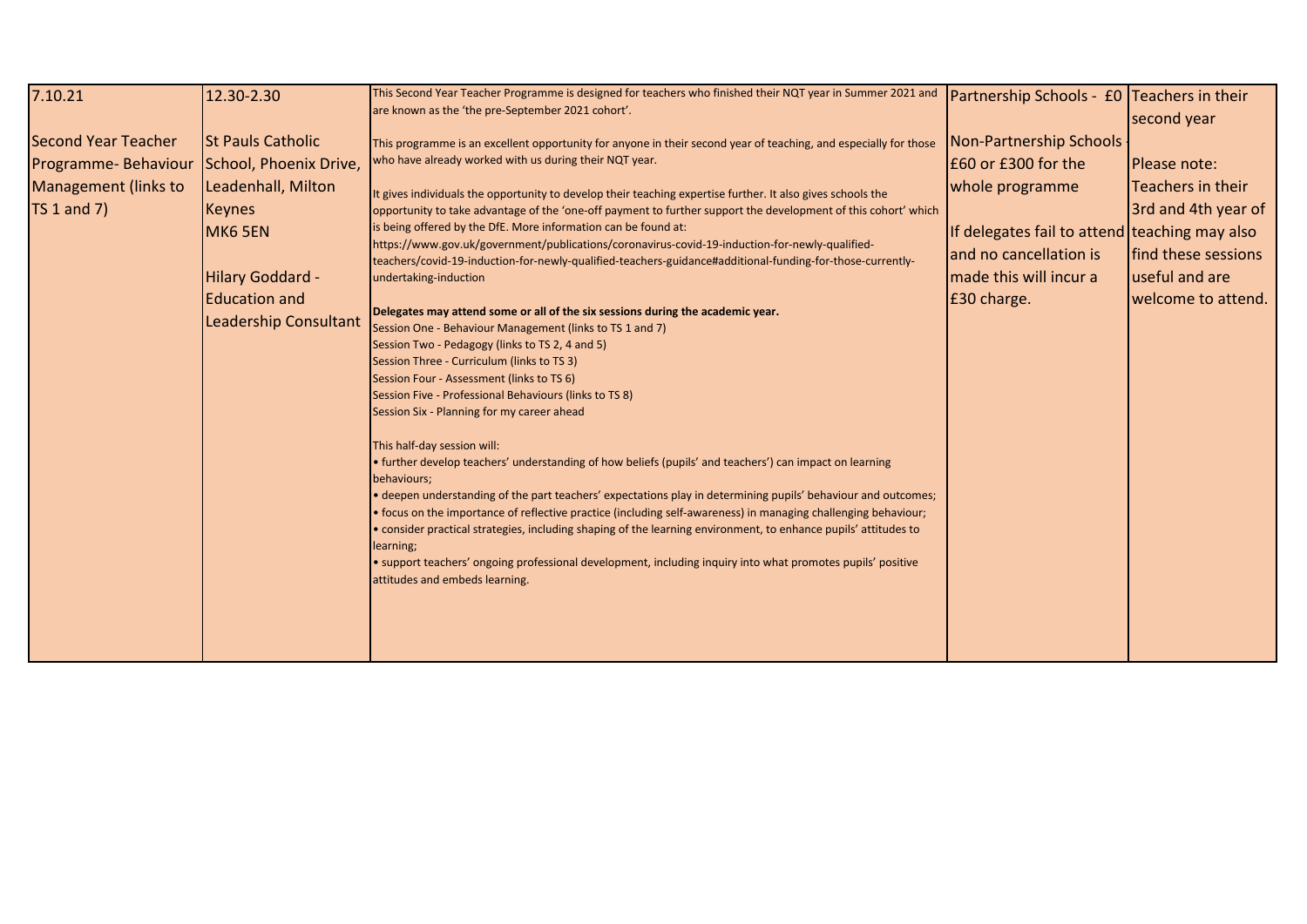| 7.10.21                                  | $3.15 - 5.15$                 | This half-day session will:                                                                                           | Partnership Schools - £0 Leadership   |  |
|------------------------------------------|-------------------------------|-----------------------------------------------------------------------------------------------------------------------|---------------------------------------|--|
|                                          |                               | • review statute and regulation underpinning appraisal;                                                               |                                       |  |
| Managing the appraisal St Pauls Catholic |                               | • focus on the best leadership practice in managing staff performance;                                                | Non-Partnership Schools               |  |
| process                                  | School, Phoenix Drive,        | • and consider how appraisal can drive professional and school development,                                           | £60                                   |  |
|                                          | Leadenhall, Milton            | getting the best from your team.                                                                                      |                                       |  |
|                                          | <b>Keynes</b>                 |                                                                                                                       | If delegates fail to attend           |  |
|                                          | MK6 5EN                       | We'll look at how to set SMART targets for individual staff, and how to connect                                       | and no cancellation is                |  |
|                                          |                               | these together to address whole school development priorities. Bring to this                                          | made this will incur a                |  |
|                                          | Hilary Goddard -              | session a whole school development focus (from your recent self-evaluation) to                                        | £30 charge.                           |  |
|                                          | <b>Education and</b>          | rehearse model SMART target setting for a senior leader, middle leader, teacher                                       |                                       |  |
|                                          | Leadership Consultant         | and teaching assistant.                                                                                               |                                       |  |
|                                          |                               |                                                                                                                       |                                       |  |
| 11.10.21                                 | 10.00-12.00                   | Have you got children who say, 'I don't know what to write!', 'I can't write!', 'My Partnership Schools - £0 Teachers |                                       |  |
|                                          |                               | hand hurts too much to write any more!'                                                                               |                                       |  |
| <b>Supporting KS1</b>                    | <b>Greenleys First School</b> |                                                                                                                       | Non-Partnership Schools Support Staff |  |
| reluctant writers                        | <b>Ardwell Lane</b>           | During this hands on practical session we will explore ways to create a 'buzz'                                        | E60                                   |  |
| outdoors                                 | <b>Milton Keynes</b>          | around writing. The session is aimed at supporting reluctant, disengaged writers                                      |                                       |  |
|                                          | <b>MK12 6AT</b>               | in KS1 and identifying how real life learning experiences outdoors can provide                                        | If delegates fail to attend           |  |
|                                          |                               | enriched opportunities to develop literacy skills. We will use a range of activities                                  | and no cancellation is                |  |
|                                          | Jo Clanfield -                | and strategies for you to take back to your classroom.                                                                | made this will incur a                |  |
|                                          | Director of Teach             |                                                                                                                       | £30 charge.                           |  |
|                                          | <b>Outdoors</b>               | The training will be held indoors and outdoors so please bring appropriate                                            |                                       |  |
|                                          |                               | outdoor clothing                                                                                                      |                                       |  |
|                                          |                               |                                                                                                                       |                                       |  |
|                                          |                               |                                                                                                                       |                                       |  |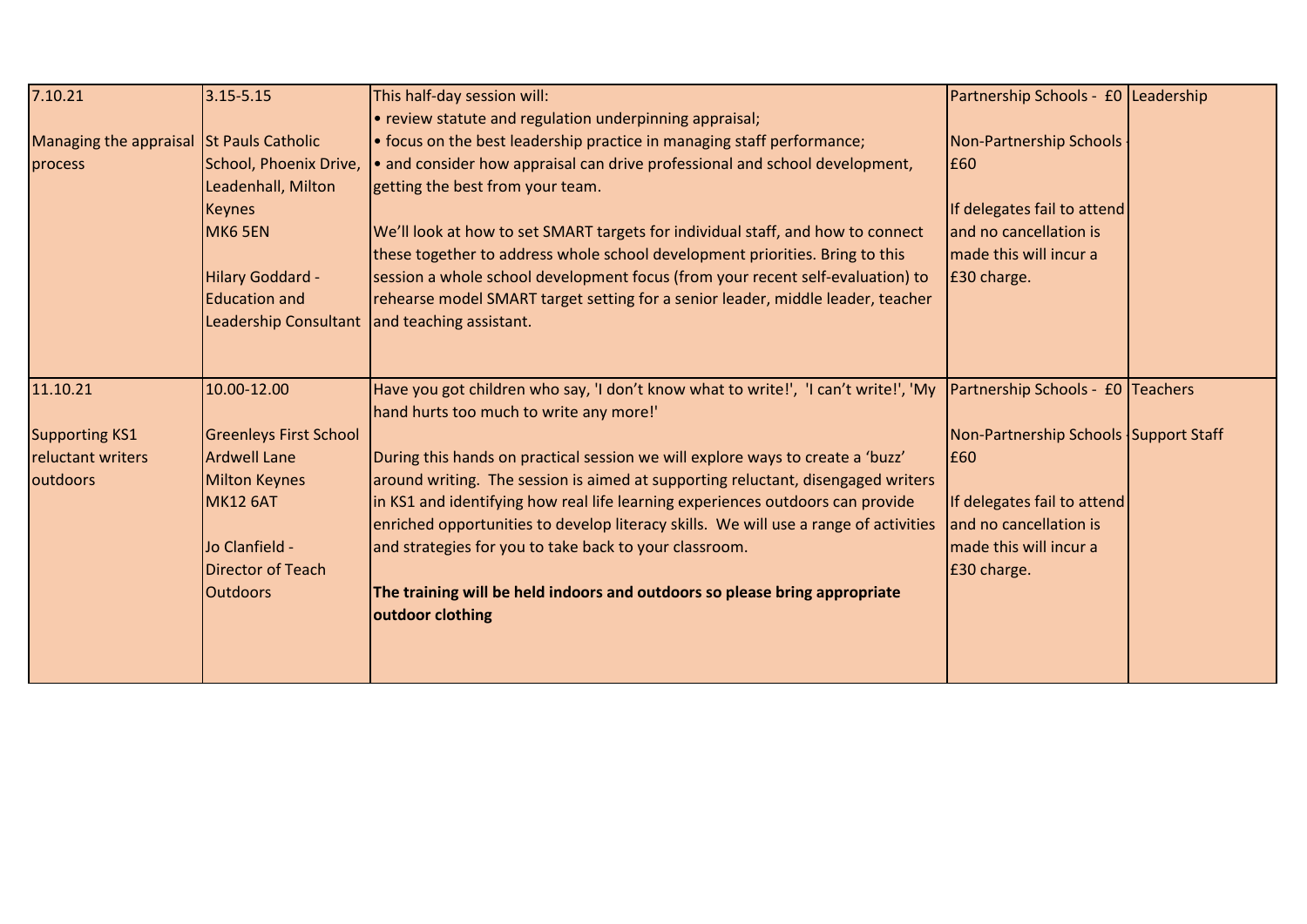| 12.10.21                       | 10.00-12.00                  | The benefits of having difficult conversations with your colleagues outweigh the                                       | <b>Partnership Schools - £0 Teachers</b> |  |
|--------------------------------|------------------------------|------------------------------------------------------------------------------------------------------------------------|------------------------------------------|--|
|                                |                              | negatives. We can find these conversations difficult when the stakes are high,                                         |                                          |  |
| Communication Series: ZOOM     |                              | opinions are mixed and emotions occur. This 2 hour workshop will look at how to Non-Partnership Schools School Leaders |                                          |  |
| <b>Communicating difficult</b> |                              | overcome the fear, plan the conversation and tell your story with confidence.                                          | E60                                      |  |
| conversations                  | <b>IClare Davis -</b>        |                                                                                                                        |                                          |  |
| confidently $(1 of 3)$         | <b>Training Director for</b> | PLEASE NOTE: Each session needs to be booked separately. Delegates can                                                 | If delegates fail to attend              |  |
|                                | Nova Associates              | choose to attend some or all of the sessions.                                                                          | and no cancellation is                   |  |
|                                |                              |                                                                                                                        | made this will incur a                   |  |
|                                |                              |                                                                                                                        | E30 charge.                              |  |
|                                |                              |                                                                                                                        |                                          |  |
|                                |                              |                                                                                                                        |                                          |  |
|                                |                              |                                                                                                                        |                                          |  |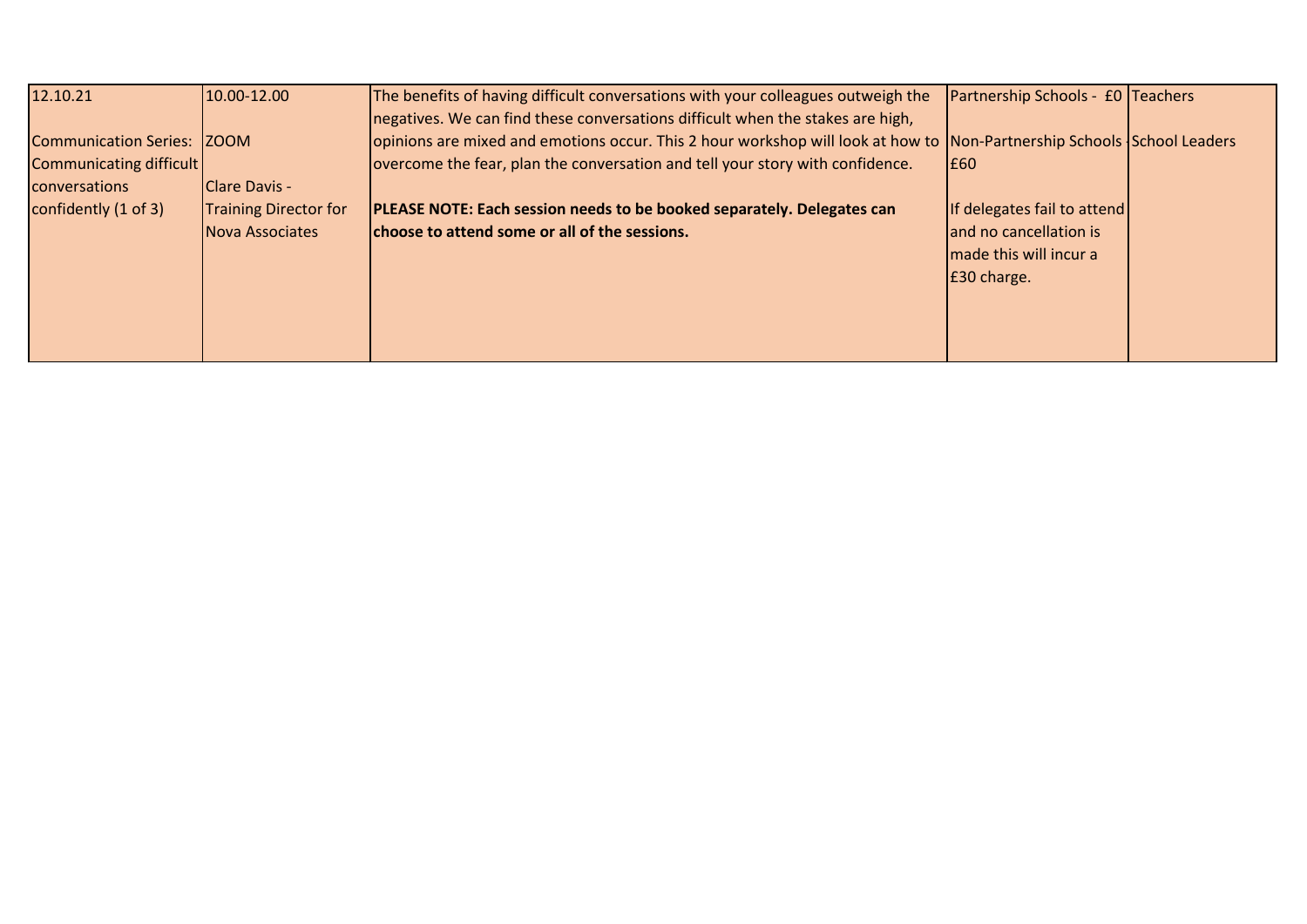| $13.10.21$ (day 1)     | $9.30 - 3.30$ (day $1 & 2$ ) | BoostingReading@Primary programme supports the acquisition of good reading                        | <b>Partnership Schools -</b>                | <b>TAs</b>            |
|------------------------|------------------------------|---------------------------------------------------------------------------------------------------|---------------------------------------------|-----------------------|
| 20.10.21 (day 2)       | $9.30 - 12.30$ (day 3)       | skills and is specifically designed to improve the way children read, enabling them $\lceil$ £270 |                                             |                       |
| $1.12.21$ (day 3)      |                              | to become independent problem-solvers who read with understanding and                             |                                             | <b>HLTAs</b>          |
|                        | <b>St Pauls Catholic</b>     | enjoyment.                                                                                        | Non-Partnership Schools                     |                       |
| BoostingReading@Prim   | School, Phoenix Drive,       |                                                                                                   | £300 covering all three                     | <b>Teachers</b>       |
| ary Intervention       | Leadenhall, Milton           | The 10-week intervention programme is delivered one to one by a trained adult                     | sessions                                    |                       |
| Programme              | <b>Keynes</b>                | three times a week.                                                                               |                                             | <b>ONLY 20 SPACES</b> |
|                        | MK6 5EN                      |                                                                                                   | This session is subject to <b>AVAILABLE</b> |                       |
| (3 - two full days and |                              | The training is offered over 2 days, with a follow up session. It provides a good                 | our cancellation scale:                     |                       |
| one half day)          | Sejal Payne -                | mix of teaching, discussion and activities, developing delegate knowledge and                     |                                             |                       |
|                        | <b>Education Consultant</b>  | skills.                                                                                           | 28 days or more notice -                    |                       |
|                        |                              |                                                                                                   | no charge                                   |                       |
|                        |                              | It includes:                                                                                      | 11-27 days notice - 25%                     |                       |
|                        |                              | • Observation of two lessons                                                                      | of total cost of the                        |                       |
|                        |                              | • Understanding the reading process                                                               | course                                      |                       |
|                        |                              | • Developing question skills                                                                      | 4-10 days or less notice -                  |                       |
|                        |                              | • Assessment and close observation techniques                                                     | 50% of total cost of the                    |                       |
|                        |                              | • Comprehensive resource to support delivery of intervention                                      | <b>course</b>                               |                       |
|                        |                              |                                                                                                   | 3 days or less notice -                     |                       |
|                        |                              | Delegates are expected to attend all 3 sessions to achieve their nationally                       | 100% cost of the course.                    |                       |
|                        |                              | recognised qualifications.                                                                        |                                             |                       |
|                        |                              |                                                                                                   |                                             |                       |
|                        |                              | One booking will reserve all 3 dates.                                                             |                                             |                       |
|                        |                              |                                                                                                   |                                             |                       |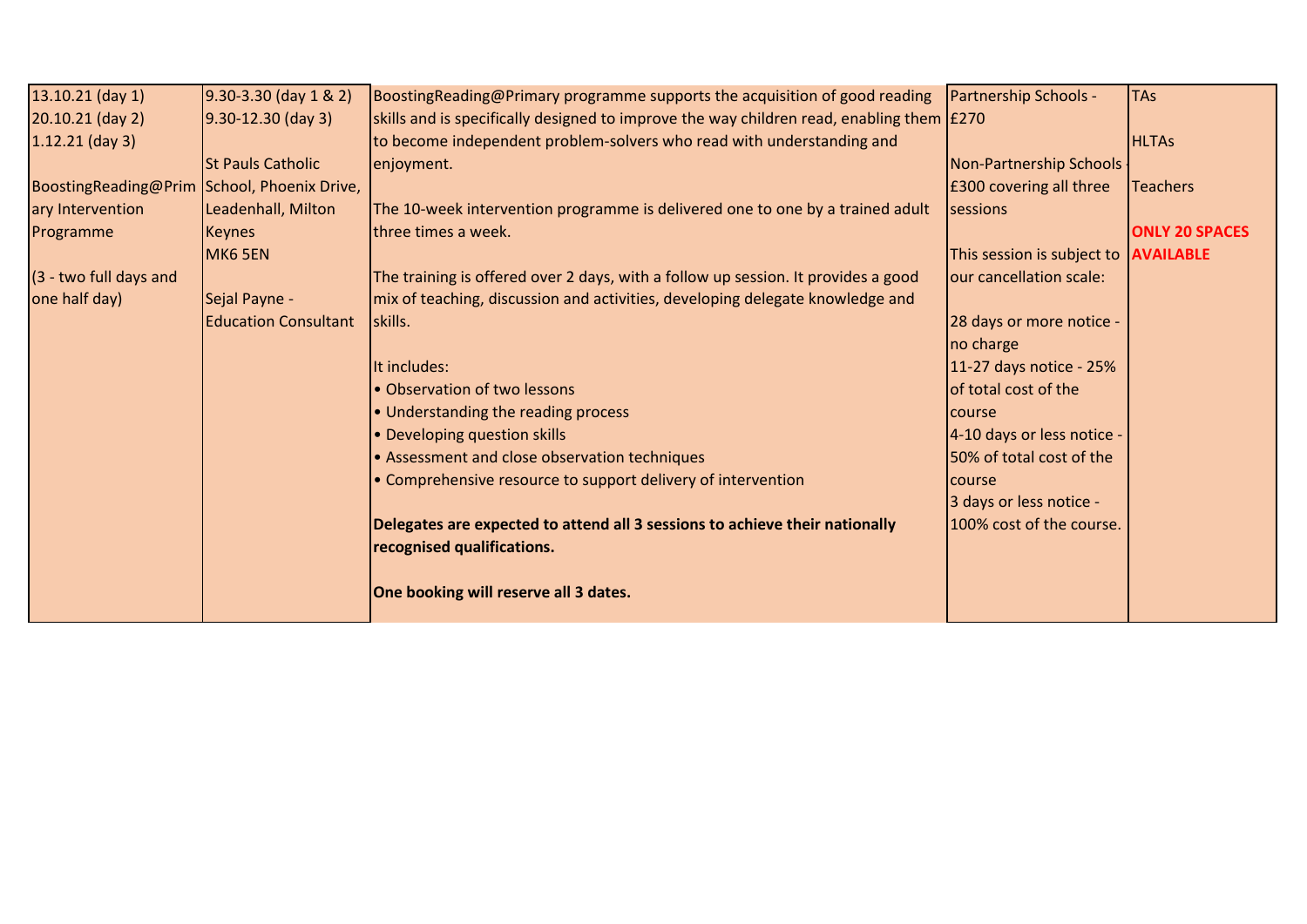| 14.10.21<br>Top 10 tips for<br>supporting children<br>with SLCN in class                 | 10.00-12.00<br><b>St Pauls Catholic</b><br>School, Phoenix Drive,<br>Leadenhall, Milton<br><b>Keynes</b><br>MK6 5EN<br>Melissa Mcilhiney -<br><b>Director of Powerful</b><br><b>Voices Ltd</b> | With an increased rate of children having Speech and Language Needs, learn 10<br>top tips on how you can support and develop their skills within the classroom<br>environment.                                                                                                                     | Partnership Schools- £0<br>Non-Partnership Schools-Teachers<br>£60<br>If delegates fail to attend<br>and no cancellation is<br>made this will incur a<br>£30 charge.                   | <b>SENDCos</b><br><b>Learning Mentors</b><br><b>Support Staff</b> |
|------------------------------------------------------------------------------------------|------------------------------------------------------------------------------------------------------------------------------------------------------------------------------------------------|----------------------------------------------------------------------------------------------------------------------------------------------------------------------------------------------------------------------------------------------------------------------------------------------------|----------------------------------------------------------------------------------------------------------------------------------------------------------------------------------------|-------------------------------------------------------------------|
| 14.10.21<br><b>Nursery Staff</b><br>Professional<br><b>Development Group (1</b><br>of 5) | 15.45-4.45<br><b>Fairfields Primary</b><br>School,<br>Apollo Avenue,<br>Fairfields,<br>Milton Keynes, MK11<br>4BA                                                                              | An opportunity for Nursery staff to meet together to share ideas and good<br>practice, discuss national developments, changes, etc. and support one another.                                                                                                                                       | Free to all schools                                                                                                                                                                    | <b>Early Years Staff</b><br><b>Nursery Staff</b>                  |
| 15.10.21<br>Ofsted: Autumn Termly Via Zoom<br>Update                                     | 9.30-11.30<br>Helen Jones -<br><b>School Improvement</b><br>Adviser and Consultant                                                                                                             | Helen will talk through the current picture of inspection. She will draw on her<br>experience of inspections to give you an insight into what they look like 'on the<br>ground'. She will update you on any key messages from Ofsted so that you can<br>consider the implications for your school. | Partnership Schools - £0 Headteachers<br>Non-Partnership Schools Deputy Heads<br>£60<br>If delegates fail to attend<br>and no cancellation is<br>made this will incur a<br>£30 charge. | <b>Assistant Heads</b>                                            |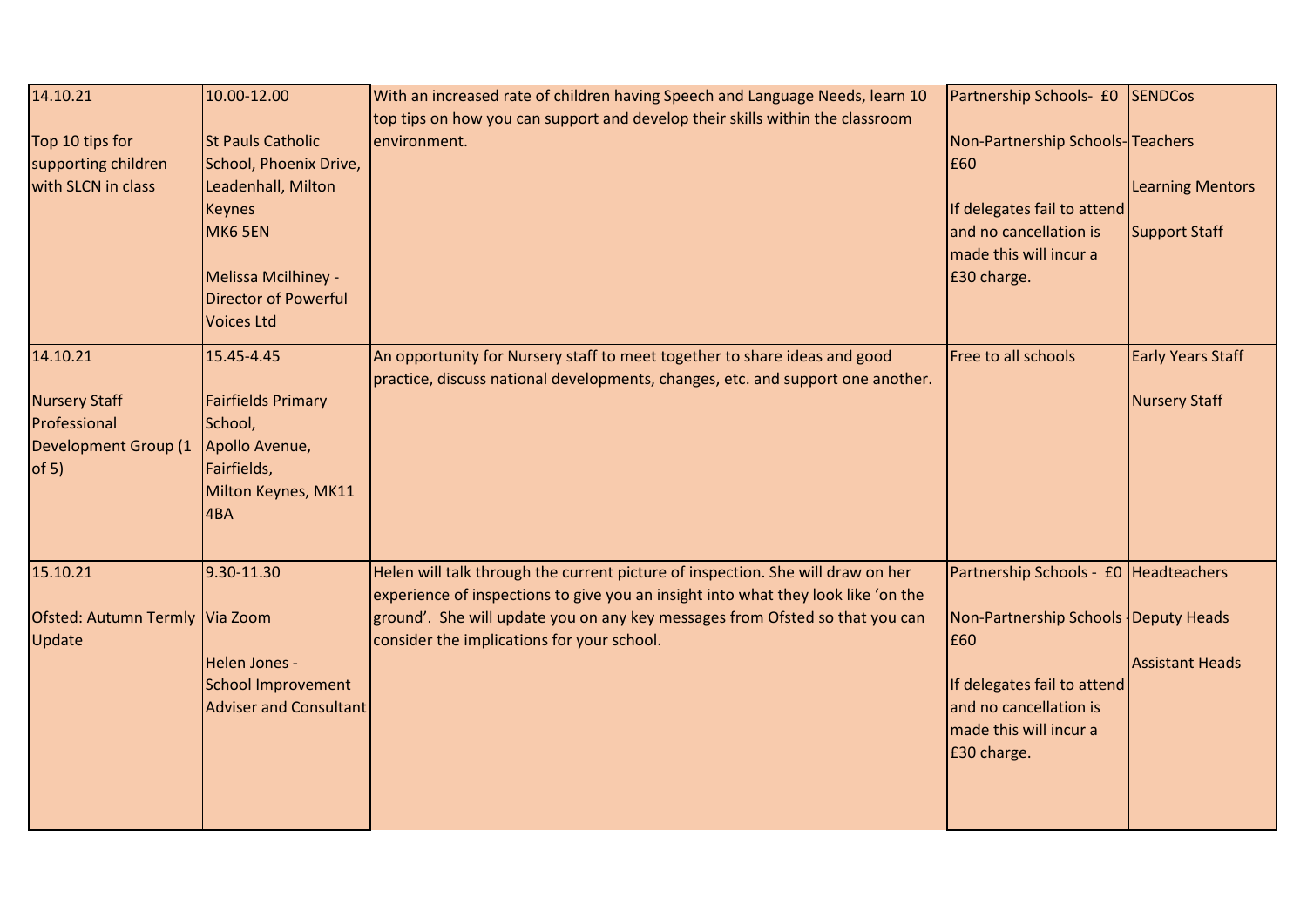| 18.10.21                                                                                  | 1.30-2.30                                                                                                                                | An opportunity for Learning Mentors to meet together to share ideas and good                                                                                                                                                                                                                                                                                                                                                                                                                                                                                                                                                                                   | Free to all schools                                                                                                      | <b>Learning Mentors</b> |
|-------------------------------------------------------------------------------------------|------------------------------------------------------------------------------------------------------------------------------------------|----------------------------------------------------------------------------------------------------------------------------------------------------------------------------------------------------------------------------------------------------------------------------------------------------------------------------------------------------------------------------------------------------------------------------------------------------------------------------------------------------------------------------------------------------------------------------------------------------------------------------------------------------------------|--------------------------------------------------------------------------------------------------------------------------|-------------------------|
| <b>Learning Mentor</b><br>Professional<br>Development Group (1<br>of 3)                   | Oldbrook First School,<br>Illingworth Place,<br>Oldbrook,<br>Milton Keynes,<br>MK6 2NH                                                   | practice, discuss national developments, changes, etc. and support one another.                                                                                                                                                                                                                                                                                                                                                                                                                                                                                                                                                                                |                                                                                                                          | <b>Support Staff</b>    |
| 3.11.21                                                                                   | 10.00-12.00                                                                                                                              | This practical session will explore ways in which we might broaden and deepen                                                                                                                                                                                                                                                                                                                                                                                                                                                                                                                                                                                  | Partnership Schools - £0 Teachers                                                                                        |                         |
| Exploring multiplication Oldbrook First School,<br>and division in greater<br>depth (KS1) | Illingworth Place,<br>Oldbrook,<br>Milton Keynes,<br>MK6 2NH<br><b>Katherine Milner</b><br><b>Independent Maths</b><br><b>Consultant</b> | children's understanding of the concepts of multiplication and division (without<br>accelerating them into content from the next year group).<br>All learning opportunities explored during the session will begin with<br>consideration of a starting point for the majority of children (age-related<br>expectations) and will then explore ways to deepen some children's<br>understanding of the same concept (without deciding in advance which children<br>this may include).<br>There will be a focus on providing opportunities for children to solve problems of $\vert$ £30 charge.<br>greater complexity, explain, generalise and make connections. | Non-Partnership Schools<br><b>E60</b><br>If delegates fail to attend<br>and no cancellation is<br>made this will incur a |                         |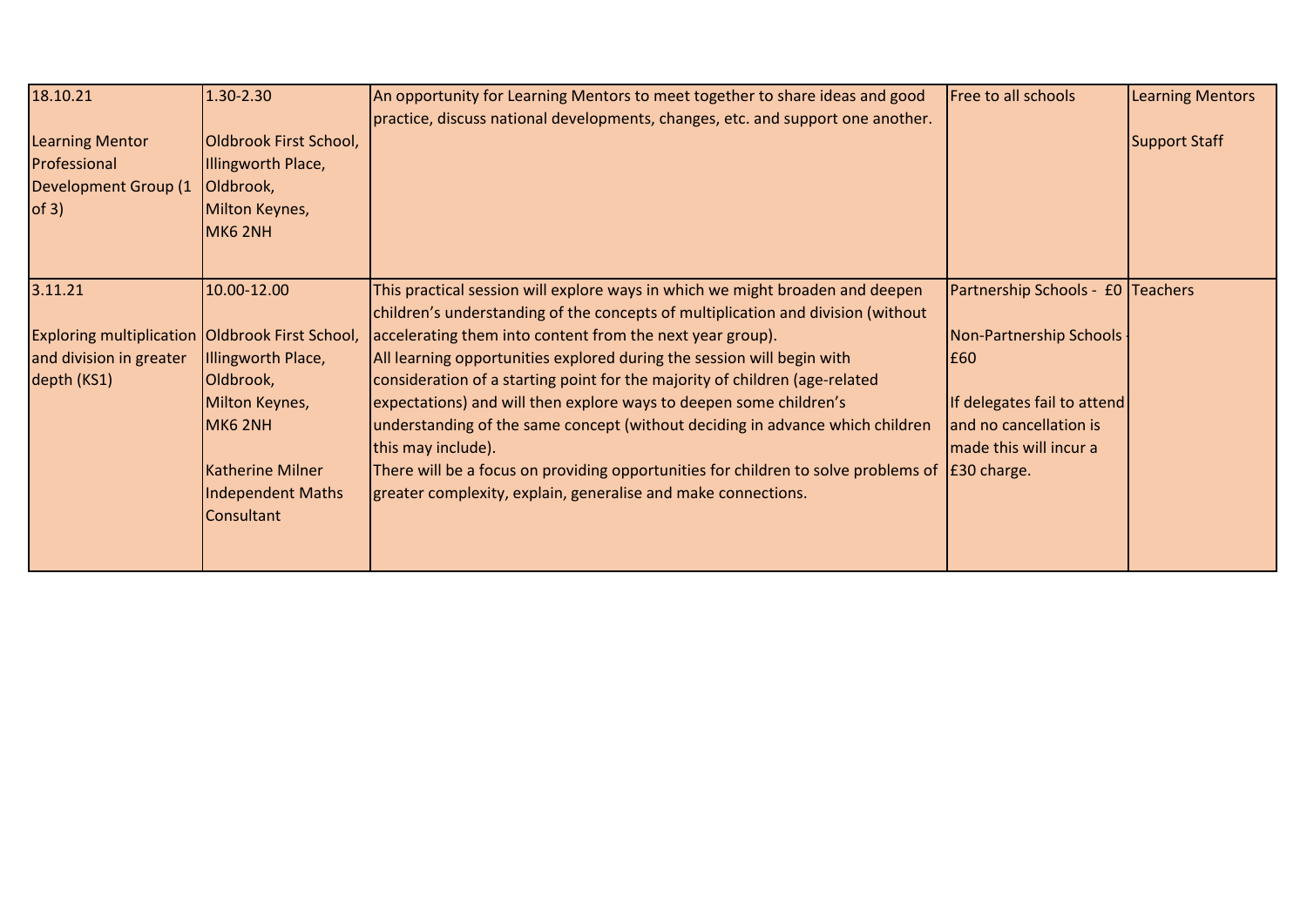| 8.11.21                                        | $9.30 - 11.30$    | The aim of these sessions are to provide skills and ideas for Midday Supervisors | Partnership Schools - £0 Midday supervisors |            |
|------------------------------------------------|-------------------|----------------------------------------------------------------------------------|---------------------------------------------|------------|
|                                                |                   | and those adults who support children at playtimes.                              |                                             | and adults |
| Supporting and creating Greenleys First School |                   |                                                                                  | Non-Partnership Schools Supporting          |            |
| successful playtimes (1   Ardwell Lane         |                   | The sessions will introduce the principles of play and why play is important for | E110 for part 1 and 2                       | playtimes  |
| of 2)                                          | Milton Keynes     | children. We will look at a range of ways to encourage positive behaviour and    |                                             |            |
|                                                | <b>MK12 6AT</b>   | strategies to support play in the playground.                                    | If delegates fail to attend                 |            |
|                                                |                   |                                                                                  | and no cancellation is                      |            |
|                                                | Jo Clanfield      | The sessions are designed for the same delegate to attend each session. The      | made this will incur a                      |            |
|                                                | Director of Teach | training will be held indoors and outdoors so please bring appropriate outdoor   | E30 charge.                                 |            |
|                                                | <b>Outdoors</b>   | clothing.                                                                        |                                             |            |
|                                                |                   |                                                                                  |                                             |            |
|                                                |                   |                                                                                  |                                             |            |
|                                                |                   |                                                                                  |                                             |            |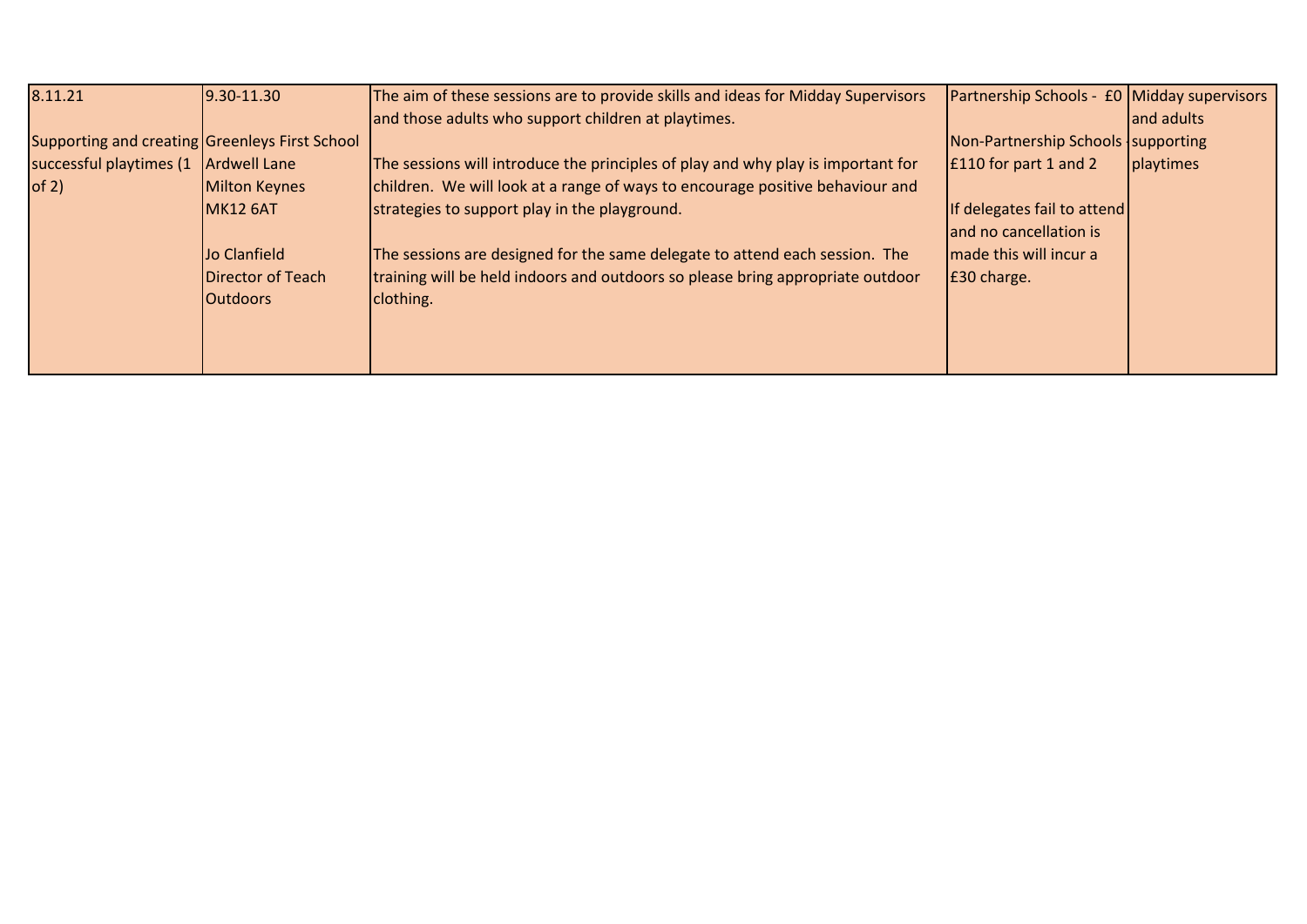| 10.11.21<br><b>Positive Handling</b><br><b>Training (Blended</b><br>session) | 9.00-12.00<br><b>St Pauls Catholic</b><br>School, Phoenix Drive,<br>Leadenhall, Milton<br><b>Keynes</b><br>MK6 5EN<br><b>Staff Safety Training</b><br><b>Consultant</b> | This course will provide responsive and reliable face to face training, protecting your staff.<br>This training includes the latest research and approaches from across the UK and USA.<br>The training focuses on non-escalation, de-escalation, restorative practices, legal and<br>ethical uses of reasonable force and low risk effective holding skills. This will be run as a<br>blended course where the delegates will learn the theoretical side of Positive Handling<br>online, via an online learning portal, prior to a three hour practical event.<br>By the end of the training course, delegates will be better prepared and able to $-$<br>. Understand and use appropriate protocols when it comes to managing difficult<br>situations.<br>. Have an understanding of tips and tools to help de-escalate volatile situations.<br>. Know how to present robust due diligence evidence for Inspections.<br>• Carry out practical techniques to manage aggressive situations.<br>. Have a comprehensive understand of the legal aspects.<br>• Report incidents and near misses in an effective and professional manner.<br>. Trauma Informed Approach to Managing Challenging Children<br>• The law and regulations that may require you to carry a physical intervention under the<br>duty of care.<br>. Adverse childhood experiences and their connection to their ability to self-regulate.<br>. Non-escalation and de-escalation strategies.<br>• Non-harmful methods of control and containment.<br>• Advanced holds including effective interventions.<br>• Verbal influencing matrix including point of impact interventions.<br>• Creating change and cultivating a compassionate whole school culture. | <b>Partnership Schools -</b><br>E90<br>Non-Partnership Schools <b>AVAILABLE</b><br>£120<br>This session is subject to<br>our cancellation scale:<br>28 days or more notice -<br>no charge<br>11-27 days notice - 25%<br>of total cost of the<br><b>Course</b><br>4-10 days or less notice -<br>50% of total cost of the<br><b>Course</b><br>3 days or less notice -<br>100% cost of the course. | <b>All Staff</b><br><b>ONLY 12 SPACES</b> |
|------------------------------------------------------------------------------|-------------------------------------------------------------------------------------------------------------------------------------------------------------------------|--------------------------------------------------------------------------------------------------------------------------------------------------------------------------------------------------------------------------------------------------------------------------------------------------------------------------------------------------------------------------------------------------------------------------------------------------------------------------------------------------------------------------------------------------------------------------------------------------------------------------------------------------------------------------------------------------------------------------------------------------------------------------------------------------------------------------------------------------------------------------------------------------------------------------------------------------------------------------------------------------------------------------------------------------------------------------------------------------------------------------------------------------------------------------------------------------------------------------------------------------------------------------------------------------------------------------------------------------------------------------------------------------------------------------------------------------------------------------------------------------------------------------------------------------------------------------------------------------------------------------------------------------------------------------------------------------------------------------------|-------------------------------------------------------------------------------------------------------------------------------------------------------------------------------------------------------------------------------------------------------------------------------------------------------------------------------------------------------------------------------------------------|-------------------------------------------|
|------------------------------------------------------------------------------|-------------------------------------------------------------------------------------------------------------------------------------------------------------------------|--------------------------------------------------------------------------------------------------------------------------------------------------------------------------------------------------------------------------------------------------------------------------------------------------------------------------------------------------------------------------------------------------------------------------------------------------------------------------------------------------------------------------------------------------------------------------------------------------------------------------------------------------------------------------------------------------------------------------------------------------------------------------------------------------------------------------------------------------------------------------------------------------------------------------------------------------------------------------------------------------------------------------------------------------------------------------------------------------------------------------------------------------------------------------------------------------------------------------------------------------------------------------------------------------------------------------------------------------------------------------------------------------------------------------------------------------------------------------------------------------------------------------------------------------------------------------------------------------------------------------------------------------------------------------------------------------------------------------------|-------------------------------------------------------------------------------------------------------------------------------------------------------------------------------------------------------------------------------------------------------------------------------------------------------------------------------------------------------------------------------------------------|-------------------------------------------|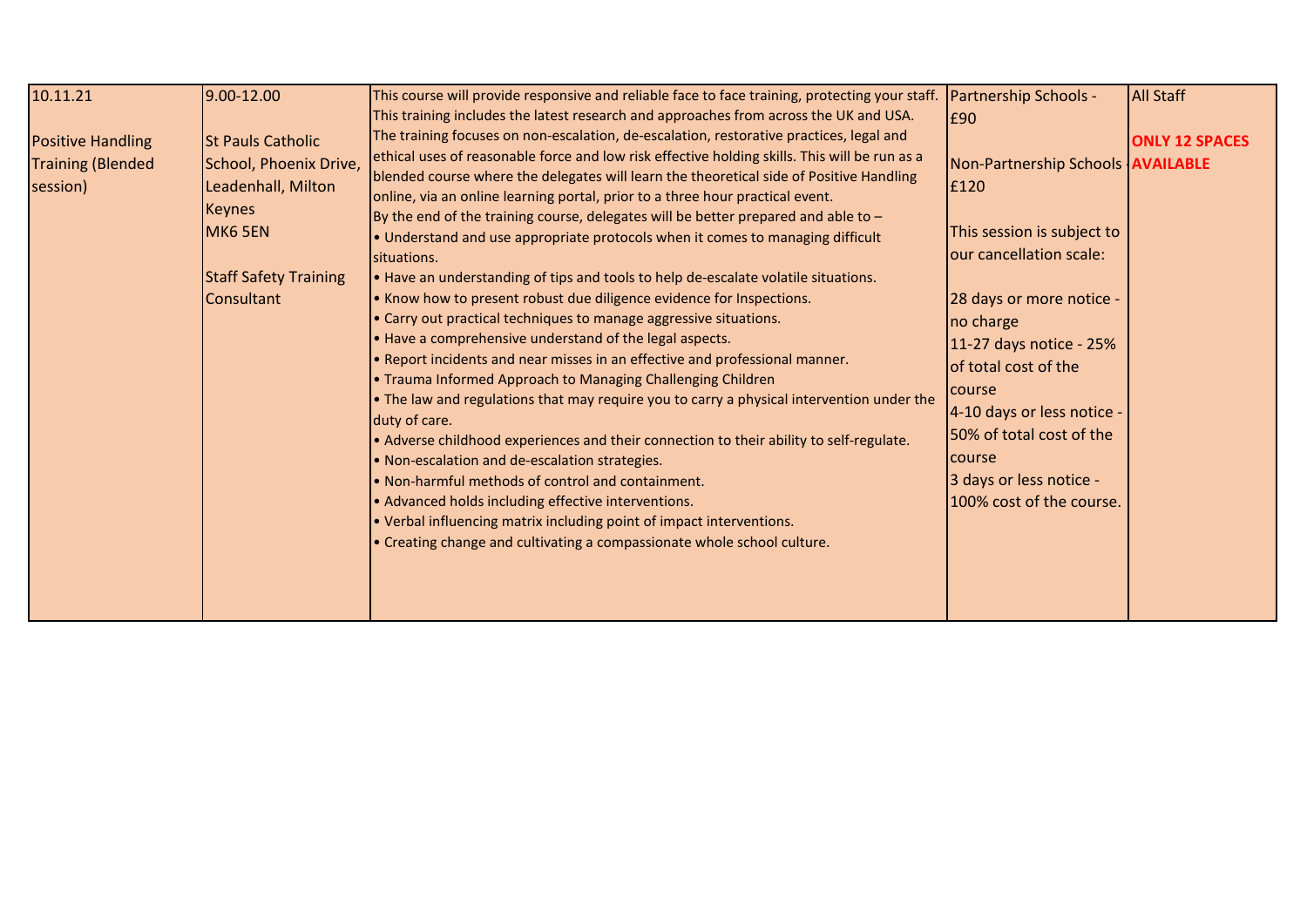| 10.11.21<br><b>Positive Handling</b><br><b>Training (Blended</b><br>session) | 12.30-3.30<br><b>St Pauls Catholic</b><br>School, Phoenix Drive,<br>Leadenhall, Milton<br>Keynes<br>MK6 5EN<br><b>Staff Safety Training</b><br>Consultant | This course will provide responsive and reliable face to face training, protecting your staff. Partnership Schools -<br>This training includes the latest research and approaches from across the UK and USA.<br>The training focuses on non-escalation, de-escalation, restorative practices, legal and<br>ethical uses of reasonable force and low risk effective holding skills. This will be run as a<br>blended course where the delegates will learn the theoretical side of Positive Handling<br>online, via an online learning portal, prior to a three hour practical event.<br>By the end of the training course, delegates will be better prepared and able to $-$<br>. Understand and use appropriate protocols when it comes to managing difficult<br>situations.<br>. Have an understanding of tips and tools to help de-escalate volatile situations.<br>. Know how to present robust due diligence evidence for Inspections.<br>• Carry out practical techniques to manage aggressive situations.<br>. Have a comprehensive understand of the legal aspects.<br>. Report incidents and near misses in an effective and professional manner.<br>. Trauma Informed Approach to Managing Challenging Children<br>• The law and regulations that may require you to carry a physical intervention under the<br>duty of care.<br>. Adverse childhood experiences and their connection to their ability to self-regulate.<br>. Non-escalation and de-escalation strategies.<br>. Non-harmful methods of control and containment.<br>• Advanced holds including effective interventions.<br>• Verbal influencing matrix including point of impact interventions.<br>• Creating change and cultivating a compassionate whole school culture. | £90<br>Non-Partnership Schools   AVAILABLE<br>E120<br>This session is subject to<br>our cancellation scale:<br>28 days or more notice -<br>no charge<br>11-27 days notice - 25%<br>of total cost of the<br>course<br>4-10 days or less notice -<br>50% of total cost of the<br>course<br>3 days or less notice -<br>100% cost of the course. | <b>All Staff</b><br><b>ONLY 12 SPACES</b> |
|------------------------------------------------------------------------------|-----------------------------------------------------------------------------------------------------------------------------------------------------------|------------------------------------------------------------------------------------------------------------------------------------------------------------------------------------------------------------------------------------------------------------------------------------------------------------------------------------------------------------------------------------------------------------------------------------------------------------------------------------------------------------------------------------------------------------------------------------------------------------------------------------------------------------------------------------------------------------------------------------------------------------------------------------------------------------------------------------------------------------------------------------------------------------------------------------------------------------------------------------------------------------------------------------------------------------------------------------------------------------------------------------------------------------------------------------------------------------------------------------------------------------------------------------------------------------------------------------------------------------------------------------------------------------------------------------------------------------------------------------------------------------------------------------------------------------------------------------------------------------------------------------------------------------------------------------------------------------------------------------------------------|----------------------------------------------------------------------------------------------------------------------------------------------------------------------------------------------------------------------------------------------------------------------------------------------------------------------------------------------|-------------------------------------------|
|------------------------------------------------------------------------------|-----------------------------------------------------------------------------------------------------------------------------------------------------------|------------------------------------------------------------------------------------------------------------------------------------------------------------------------------------------------------------------------------------------------------------------------------------------------------------------------------------------------------------------------------------------------------------------------------------------------------------------------------------------------------------------------------------------------------------------------------------------------------------------------------------------------------------------------------------------------------------------------------------------------------------------------------------------------------------------------------------------------------------------------------------------------------------------------------------------------------------------------------------------------------------------------------------------------------------------------------------------------------------------------------------------------------------------------------------------------------------------------------------------------------------------------------------------------------------------------------------------------------------------------------------------------------------------------------------------------------------------------------------------------------------------------------------------------------------------------------------------------------------------------------------------------------------------------------------------------------------------------------------------------------|----------------------------------------------------------------------------------------------------------------------------------------------------------------------------------------------------------------------------------------------------------------------------------------------------------------------------------------------|-------------------------------------------|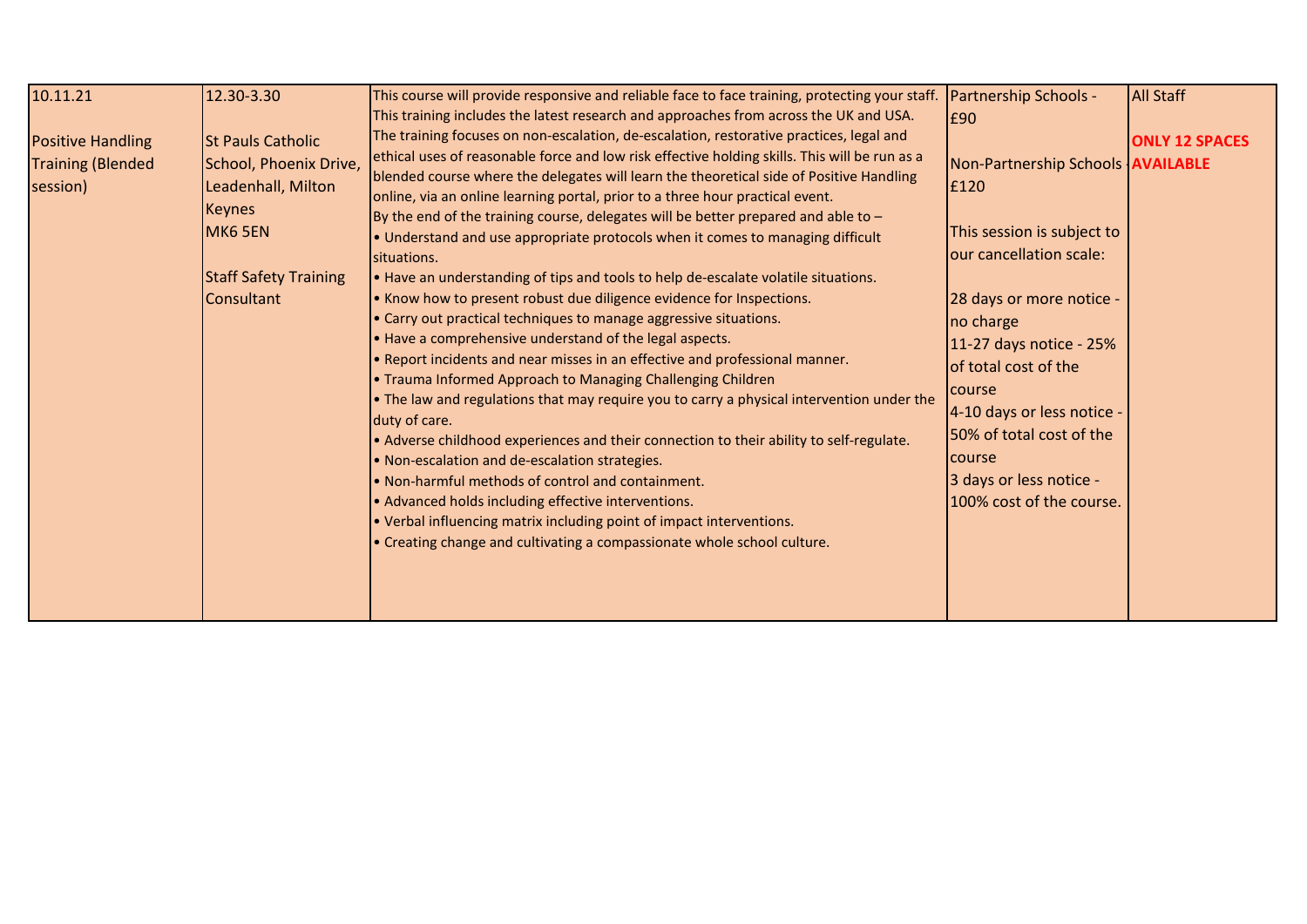| 11.11.21                                                       | 10.00-12.00                                                              | With an increased rate of children attending schools with little or no language and                                                                                                                                                                                                                                                                                                  | Partnership Schools- £0 SENDCos  |                         |
|----------------------------------------------------------------|--------------------------------------------------------------------------|--------------------------------------------------------------------------------------------------------------------------------------------------------------------------------------------------------------------------------------------------------------------------------------------------------------------------------------------------------------------------------------|----------------------------------|-------------------------|
| How to support Non-<br>Verbal Children within<br>the classroom | <b>St Pauls Catholic</b><br>School, Phoenix Drive,<br>Leadenhall, Milton | complex learning needs this course is designed to give you ideas, advice and strategies on<br>how you can support them to access the school environment, develop their<br>communication skills and support their understanding. It will be delivered by a Speech and $\begin{bmatrix} 60 \end{bmatrix}$<br>Language Therapist with extensive experience in Complex Needs and Autism. | Non-Partnership Schools-Teachers | <b>Learning Mentors</b> |
|                                                                | Keynes                                                                   |                                                                                                                                                                                                                                                                                                                                                                                      | If delegates fail to attend      |                         |
|                                                                | MK6 5EN                                                                  |                                                                                                                                                                                                                                                                                                                                                                                      | and no cancellation is           | <b>Support Staff</b>    |
|                                                                |                                                                          |                                                                                                                                                                                                                                                                                                                                                                                      | made this will incur a           |                         |
|                                                                | Melissa Mcilhiney -                                                      |                                                                                                                                                                                                                                                                                                                                                                                      | E30 charge.                      |                         |
|                                                                | <b>Director of Powerful</b>                                              |                                                                                                                                                                                                                                                                                                                                                                                      |                                  |                         |
|                                                                | Voices Ltd                                                               |                                                                                                                                                                                                                                                                                                                                                                                      |                                  |                         |
|                                                                |                                                                          |                                                                                                                                                                                                                                                                                                                                                                                      |                                  |                         |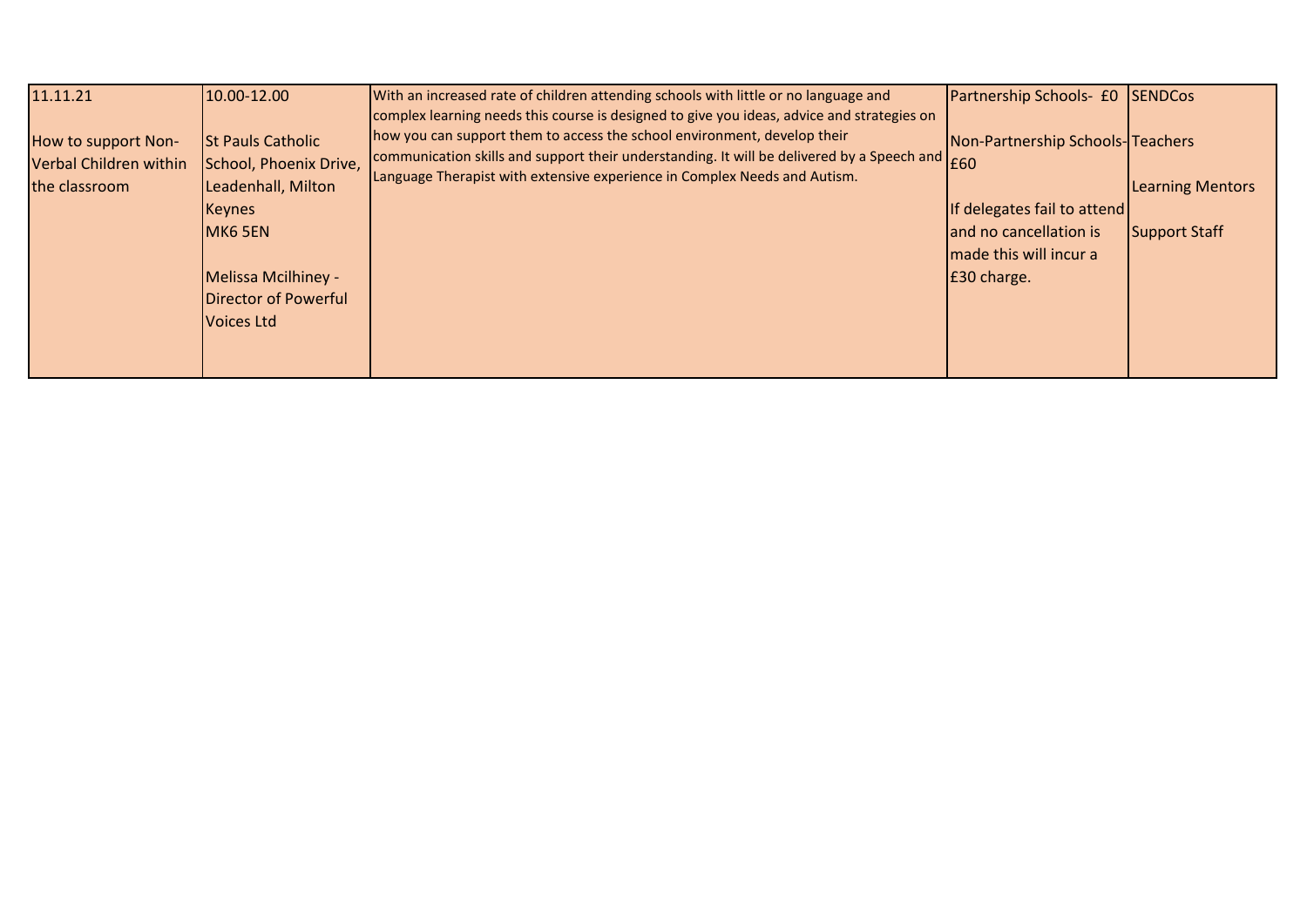| 15.11.21                        | 10.00-12.00 for all 7      | PEP: mk are a provider of preparation for Higher Level Teaching Assistant (HLTA)   | Partnership Schools -              | <b>Teaching Assistants</b> |
|---------------------------------|----------------------------|------------------------------------------------------------------------------------|------------------------------------|----------------------------|
| 16.11.21                        | sessions                   | Status. The preparation will be covered over seven two hour online sessions and    | E615                               |                            |
| 22.11.21                        |                            | candidates will be expected to complete around one hour additional study after     |                                    | <b>Learning Support</b>    |
| 23.11.21                        | <b>Zoom</b>                | each session.                                                                      | Non-Partnership Schools Assistants |                            |
| 01.12.21                        |                            | Strictly Education 4S, the London and SE region provider of HLTA assessment will   | E715                               |                            |
| 02.12.21                        | Victoria Lacy-Wills        | assess all of the candidates upon completion of the preparation course.            |                                    | <b>Cover Supervisors</b>   |
| 10.01.22                        | <b>Partnership Manager</b> | If you wish to apply then please click on the links below and read the information | This cost includes six,            |                            |
|                                 |                            | carefully. Applicants are more than welcome to contact Victoria Lacy-Wills         | online training sessions,          | Please note:               |
|                                 |                            | (Preparer for HLTA Status/Partnership Manager for PEP:mk) with any queries         | <b>lonline</b>                     | Applicants must be         |
| <b>Higher Level Teaching</b>    |                            | they may have. The application form below must be completed.                       | materials and half day             | employed by a              |
| <b>Assistant (HLTA) Status:</b> |                            |                                                                                    | assessment by a Strictly           | school and hold            |
| <b>REMOTE</b>                   |                            | <b>HLTA Process Step by Step</b>                                                   | <b>Education 4S</b>                | Level 2 (equivalent        |
|                                 |                            | <b>HLTA Status Details and Information</b>                                         | assessor, regional and             | to GCSE A*-C grade)        |
|                                 |                            | <b>HLTA Status Application Form 21-22</b>                                          | national moderation.               | Maths and English          |
|                                 |                            |                                                                                    |                                    | qualifications.            |
|                                 |                            | Applications must be received 10 working days before the start of the course. If   | Please Note: Withdrawal            |                            |
|                                 |                            | this deadline is not met the application may not be processed.                     | from the programme                 | <b>Applicants must</b>     |
|                                 |                            |                                                                                    | must be confirmed 7                | also have taught           |
|                                 |                            | Suitable for Teaching Assistants, Learning Support Assistants and Cover            | working days in writing,           | classes normally           |
|                                 |                            | Supervisors                                                                        | prior to the start date,           | assigned to a              |
|                                 |                            |                                                                                    | otherwise a 50%                    | qualified teacher          |
|                                 |                            | Please note: Applicants must be employed by a school and hold Level 2              | cancellation fee will be           | without the teacher        |
|                                 |                            | (equivalent to GCSE A*-C grade) Maths and English qualifications.                  | incurred.                          | present.                   |
|                                 |                            |                                                                                    |                                    |                            |
|                                 |                            |                                                                                    |                                    |                            |
|                                 |                            |                                                                                    |                                    |                            |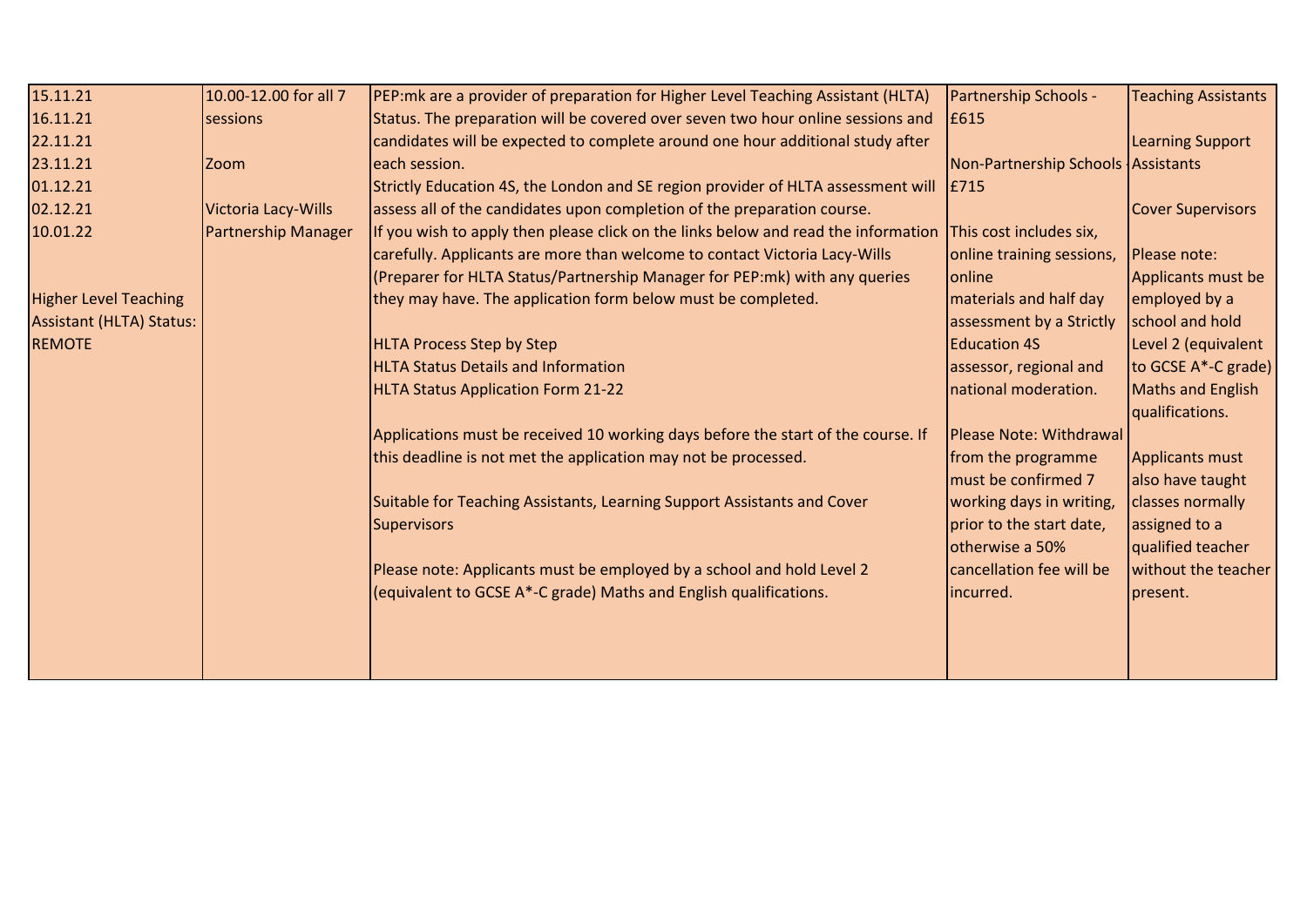| 16.11.21               | 9.00-4.45             | Mental Health First Aid England (MHFA) Official Certification                                                                                                                                                                                                                                                                                                                                                                                                                                                                                                                                                                                                                                                                                                                                                                                                                                                                                                                                                                                                                                                                                                                                                                                                                                                                                                                                                                                      | <b>Partnership Schools -</b>                                                                                                                                                                                                                                                           | <b>All Staff</b> |
|------------------------|-----------------------|----------------------------------------------------------------------------------------------------------------------------------------------------------------------------------------------------------------------------------------------------------------------------------------------------------------------------------------------------------------------------------------------------------------------------------------------------------------------------------------------------------------------------------------------------------------------------------------------------------------------------------------------------------------------------------------------------------------------------------------------------------------------------------------------------------------------------------------------------------------------------------------------------------------------------------------------------------------------------------------------------------------------------------------------------------------------------------------------------------------------------------------------------------------------------------------------------------------------------------------------------------------------------------------------------------------------------------------------------------------------------------------------------------------------------------------------------|----------------------------------------------------------------------------------------------------------------------------------------------------------------------------------------------------------------------------------------------------------------------------------------|------------------|
| <b>Mental Health</b>   | <b>ZOOM</b>           | Mental Health First Aid (MHFA) is a training course which teaches people how to identify, understand and help<br>someone who may be experiencing a mental health issue.                                                                                                                                                                                                                                                                                                                                                                                                                                                                                                                                                                                                                                                                                                                                                                                                                                                                                                                                                                                                                                                                                                                                                                                                                                                                            | £155                                                                                                                                                                                                                                                                                   |                  |
| Champion - Adult 1 Day | Simon Nichols -       | Become a Mental Health First Aid Champion                                                                                                                                                                                                                                                                                                                                                                                                                                                                                                                                                                                                                                                                                                                                                                                                                                                                                                                                                                                                                                                                                                                                                                                                                                                                                                                                                                                                          | Non-Partnership Schools<br>E185                                                                                                                                                                                                                                                        |                  |
|                        | Director of Wellbeing | This one day course qualifies you as an MHFA Champion, giving you:<br>• An understanding of common mental health issues<br>• Knowledge and confidence to advocate for mental health awareness<br>• Ability to spot signs of mental ill health<br>• Skills to support positive wellbeing<br>Will also introduce to the Mental Health First Aid Action Plan (ALGEE)<br>Everyone who completes the course gets:<br>• A certificate of attendance to say you are an MHFA Champion<br>• A manual to refer to whenever you need it<br>• A quick reference card for the Mental Health First Aid action plan<br>• A workbook including a helpful toolkit to support your own mental health<br>Find tools, strategies and practical ways to look after your own mental health, support others and champion the<br>awareness of Mental Health in your schools and communities.<br>Who are MHFA England - MHFA training came to England in 2007. The Department of Health: National Institute<br>of Mental Health in England (NIMHE) developed and launched the programme as part of a national approach to<br>improve public mental health. MHFA International licenses the Instructor Training programme and we are the<br>only organisation in England who can provide it. The Instructor Training programme is accredited by the Royal<br>Society for Public Health and is delivered by MHFA independent National Trainers. Once trained, MHFA Instructor | This session is subject to<br>our cancellation scale:<br>28 days or more notice -<br>no charge<br>11-27 days notice - 25%<br>of total cost of the<br>course<br>4-10 days or less notice -<br>50% of total cost of the<br>course<br>3 days or less notice -<br>100% cost of the course. |                  |
|                        |                       | Members go on to deliver MHFA England courses all over the country.                                                                                                                                                                                                                                                                                                                                                                                                                                                                                                                                                                                                                                                                                                                                                                                                                                                                                                                                                                                                                                                                                                                                                                                                                                                                                                                                                                                |                                                                                                                                                                                                                                                                                        |                  |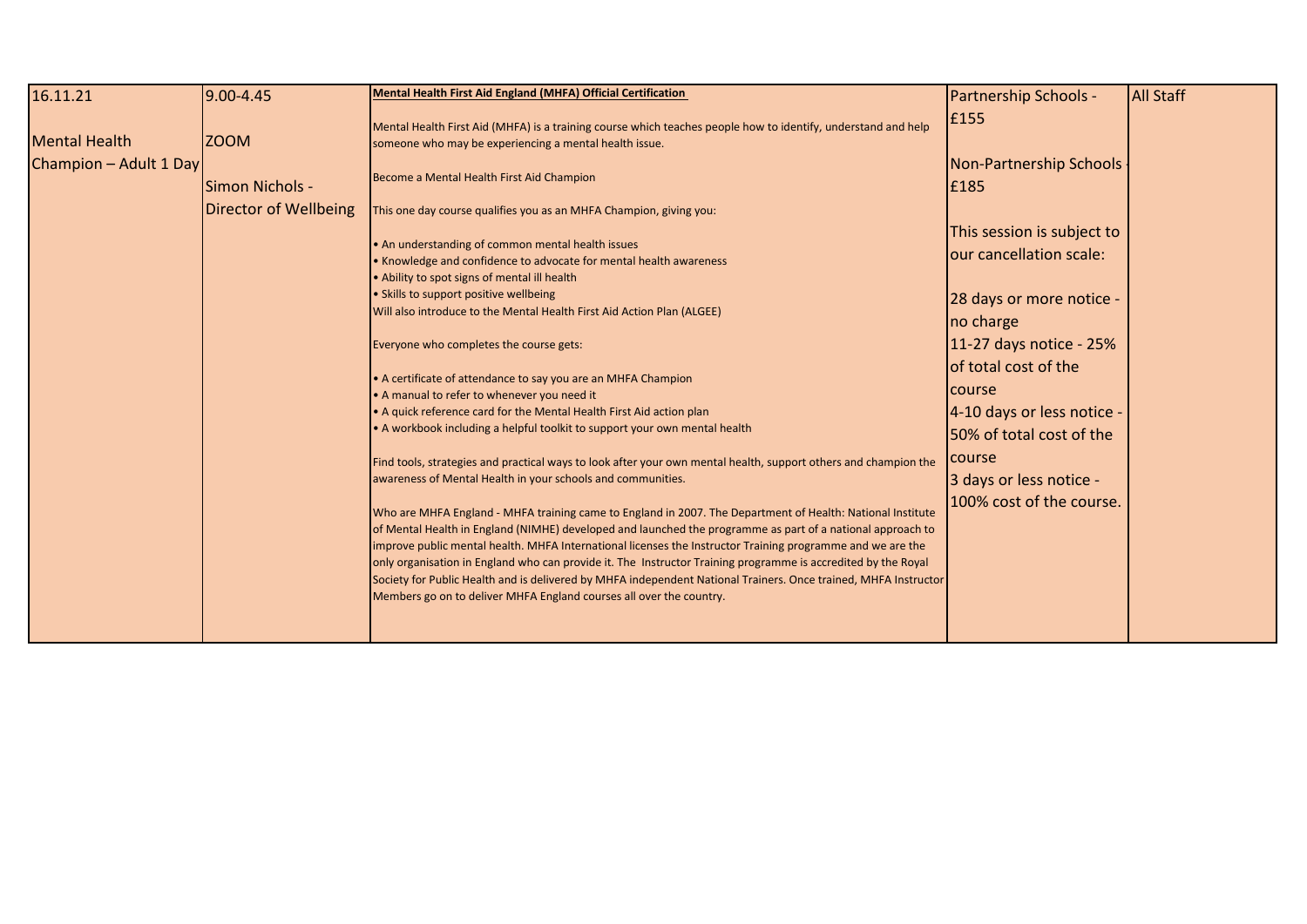| 18.11.21                                   | $9.30 - 10.30$              | This Power Hour focuses on the 3-step process of what reading entails. A simple  Partnership Schools - £0  All Staff |                                    |  |
|--------------------------------------------|-----------------------------|----------------------------------------------------------------------------------------------------------------------|------------------------------------|--|
|                                            |                             | but super effective strategy will be shown which also includes a successful case                                     |                                    |  |
| Dyslexia Support Series: St Pauls Catholic |                             | study involving a severely dyslexic child aged 8. There will be time for Q and A at                                  | Non-Partnership Schools            |  |
| How to successfully                        | School, Phoenix Drive,      | the end.                                                                                                             | I£60.                              |  |
| build up reading                           | Leadenhall, Milton          |                                                                                                                      |                                    |  |
| fluency, including a                       | Keynes                      | <b>PLEASE NOTE: Each session needs to be booked separately. Delegates can</b>                                        | <b>If delegates fail to attend</b> |  |
| case study $(2 \text{ of } 6)$             | MK6 5EN                     | choose to attend some or all of the sessions.                                                                        | and no cancellation is             |  |
|                                            |                             |                                                                                                                      | I made this will incur a           |  |
|                                            | Paloma Forde                |                                                                                                                      | E30 charge.                        |  |
|                                            | <b>Education Consultant</b> |                                                                                                                      |                                    |  |
|                                            |                             |                                                                                                                      |                                    |  |
|                                            |                             |                                                                                                                      |                                    |  |
|                                            |                             |                                                                                                                      |                                    |  |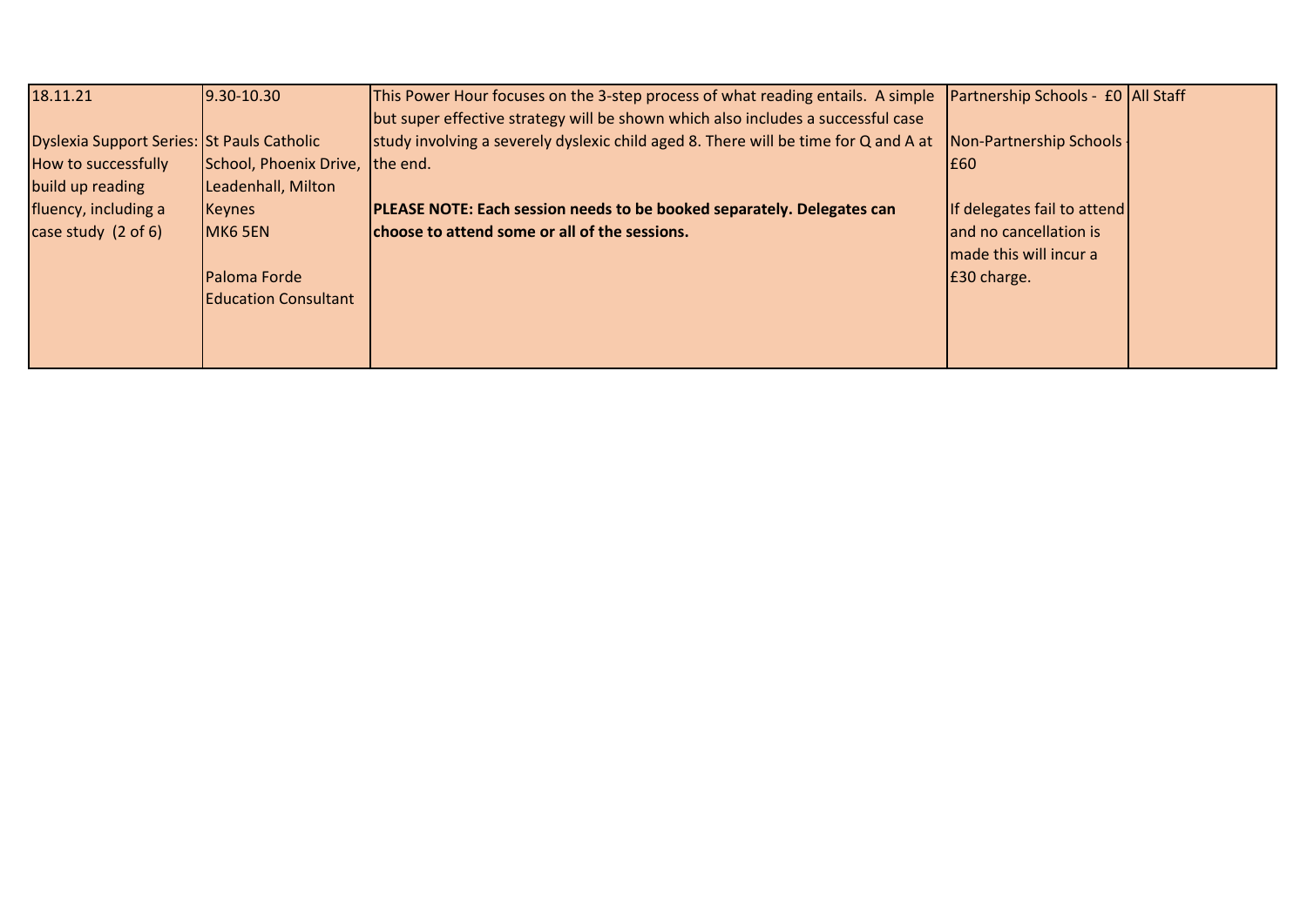| 18.11.21                                                                      | 12.30-2.30                                                                                                                                                                                   | This Second Year Teacher Programme is designed for teachers who finished their NQT year in Summer 2021 and<br>are known as the 'the pre-September 2021 cohort'.                                                                                                                                                                                                                                                                                                                                                                                                                                                                                                                                                                                                                                                                                                                                                                                                                                                                                                                                                                                                                                                                                                                                                                                                                                                                                                                                                                                                                                                                                                                                                                                                                                                                     | Partnership Schools - £0 Teachers in their                                                                                                                                            | second year                                                                                                                     |
|-------------------------------------------------------------------------------|----------------------------------------------------------------------------------------------------------------------------------------------------------------------------------------------|-------------------------------------------------------------------------------------------------------------------------------------------------------------------------------------------------------------------------------------------------------------------------------------------------------------------------------------------------------------------------------------------------------------------------------------------------------------------------------------------------------------------------------------------------------------------------------------------------------------------------------------------------------------------------------------------------------------------------------------------------------------------------------------------------------------------------------------------------------------------------------------------------------------------------------------------------------------------------------------------------------------------------------------------------------------------------------------------------------------------------------------------------------------------------------------------------------------------------------------------------------------------------------------------------------------------------------------------------------------------------------------------------------------------------------------------------------------------------------------------------------------------------------------------------------------------------------------------------------------------------------------------------------------------------------------------------------------------------------------------------------------------------------------------------------------------------------------|---------------------------------------------------------------------------------------------------------------------------------------------------------------------------------------|---------------------------------------------------------------------------------------------------------------------------------|
| <b>Second Year Teacher</b><br>Programme- Pedagogy<br>(links to TS 2, 4 and 5) | <b>St Pauls Catholic</b><br>School, Phoenix Drive,<br>Leadenhall, Milton<br><b>Keynes</b><br><b>MK6 5EN</b><br><b>Hilary Goddard</b><br><b>Education and</b><br><b>Leadership Consultant</b> | This programme is an excellent opportunity for anyone in their second year of teaching, and especially for those<br>who have already worked with us during their NQT year.<br>It gives individuals the opportunity to develop their teaching expertise further. It also gives schools the<br>opportunity to take advantage of the 'one-off payment to further support the development of this cohort' which<br>is being offered by the DfE. More information can be found at:<br>https://www.gov.uk/government/publications/coronavirus-covid-19-induction-for-newly-qualified-<br>teachers/covid-19-induction-for-newly-qualified-teachers-guidance#additional-funding-for-those-currently-<br>undertaking-induction<br>Delegates may attend some or all of the six sessions during the academic year.<br>Session One-Behaviour Management (links to TS 1 and 7)<br>Session Two-Pedagogy (links to TS 2, 4 and 5)<br>Session Three- Curriculum (links to TS 3)<br>Session Four-Assessment (links to TS 6)<br>Session Five- Professional Behaviours (links to TS 8)<br>Session Six- Planning for my career ahead<br>This half-day session will:<br>• develop teachers' understanding of 'learning' as an alteration in long-term memory;<br>. consider what research tells us about learning, and how concepts and skills are embedded in long-term<br>memory;<br>• focus on the importance of not overloading working memory and the implications of this for lesson planning;<br>• enhance understanding of how critical strong curriculum design is (the 'What'), including: the identification of<br>subjects' endpoints; the clarification and sequencing of subjects' core concepts and skills (components); and how<br>'progress' in learning is established;<br>• share strategies that embed learning in long-term memory. | Non-Partnership Schools<br>£60 or £300 for the<br>whole programme<br>If delegates fail to attend teaching may also<br>and no cancellation is<br>made this will incur a<br>£30 charge. | <b>IPlease note:</b><br>Teachers in their<br>3rd and 4th year of<br>find these sessions<br>useful and are<br>welcome to attend. |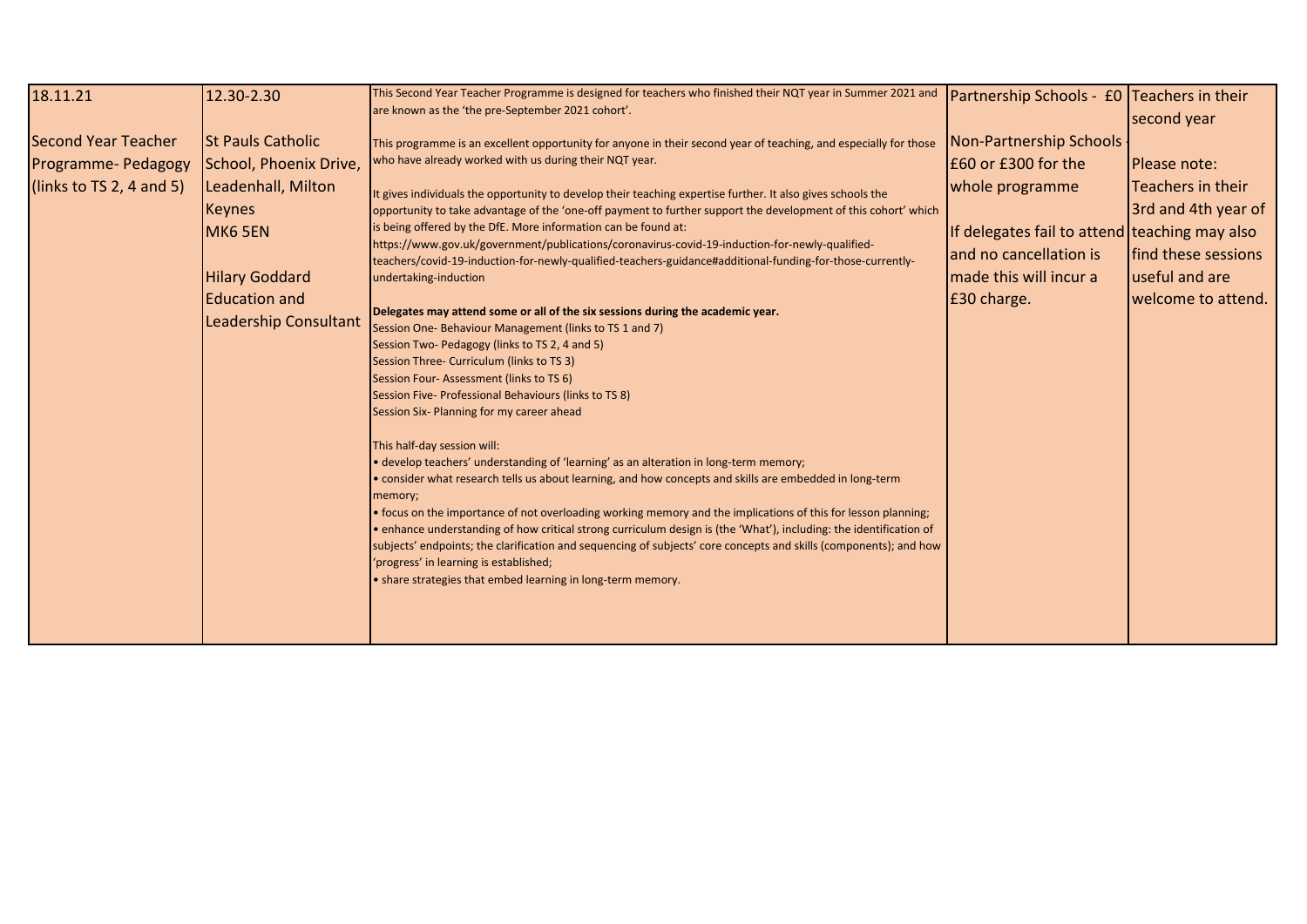| 18.11.21               | $3.15 - 5.15$            | This half-day session will:<br>. look at the different levels of accountability in school;                | Partnership Schools - £0 Leadership           |       |
|------------------------|--------------------------|-----------------------------------------------------------------------------------------------------------|-----------------------------------------------|-------|
| <b>Managing</b>        | <b>St Pauls Catholic</b> | • identify the importance (purpose) of accountability and who has responsibility                          | Non-Partnership Schools                       |       |
| Accountability         | School, Phoenix Drive,   | at each level;                                                                                            | E60                                           |       |
|                        | Leadenhall, Milton       | • identify that high-quality provision for each pupil is at the root of all                               |                                               |       |
|                        | <b>Keynes</b>            | accountability, and is the core purpose of every type of provision;                                       | If delegates fail to attend                   |       |
|                        | MK6 5EN                  | • use the concepts of core purpose and the child being at the heart of the process and no cancellation is |                                               |       |
|                        |                          | as drivers for school development and the re-energising of staff (coaching                                | made this will incur a                        |       |
|                        | <b>Hilary Goddard -</b>  | model);                                                                                                   | £30 charge.                                   |       |
|                        | <b>Education and</b>     | • give an overview of how EIF evaluates the quality of education.                                         |                                               |       |
|                        | Leadership Consultant    |                                                                                                           |                                               |       |
|                        |                          |                                                                                                           |                                               |       |
| 22.11.21               | 10.00-12.00              | An update looking at the complete collection of documentation - latest<br>amendments highlighted.         | Partnership Schools - £0 Teachers             |       |
| New curriculum / The   | <b>St Pauls Catholic</b> | Considering the self- regulation and emotional literacy development within your                           | Non-Partnership Schools   Early Years Support |       |
| new EYFS Framework     | School, Phoenix Drive,   | provision                                                                                                 | E60                                           | Staff |
| and updated School     | Leadenhall, Milton       | Discussing the curriculum with regard to Ofsted's 3 I's, intent, implementation,                          |                                               |       |
| inspection handbook    | <b>Keynes</b>            | impact within the EYFS provision. Including the updates to the inspection                                 | If delegates fail to attend                   |       |
| for EYFS $-$ What now? | MK6 5EN                  | handbook following the reforms.                                                                           | and no cancellation is                        |       |
|                        |                          |                                                                                                           | made this will incur a                        |       |
|                        | Suzanne Dunne -          |                                                                                                           | £30 charge.                                   |       |
|                        | <b>EYFS teacher and</b>  |                                                                                                           |                                               |       |
|                        | consultant               |                                                                                                           |                                               |       |
|                        |                          |                                                                                                           |                                               |       |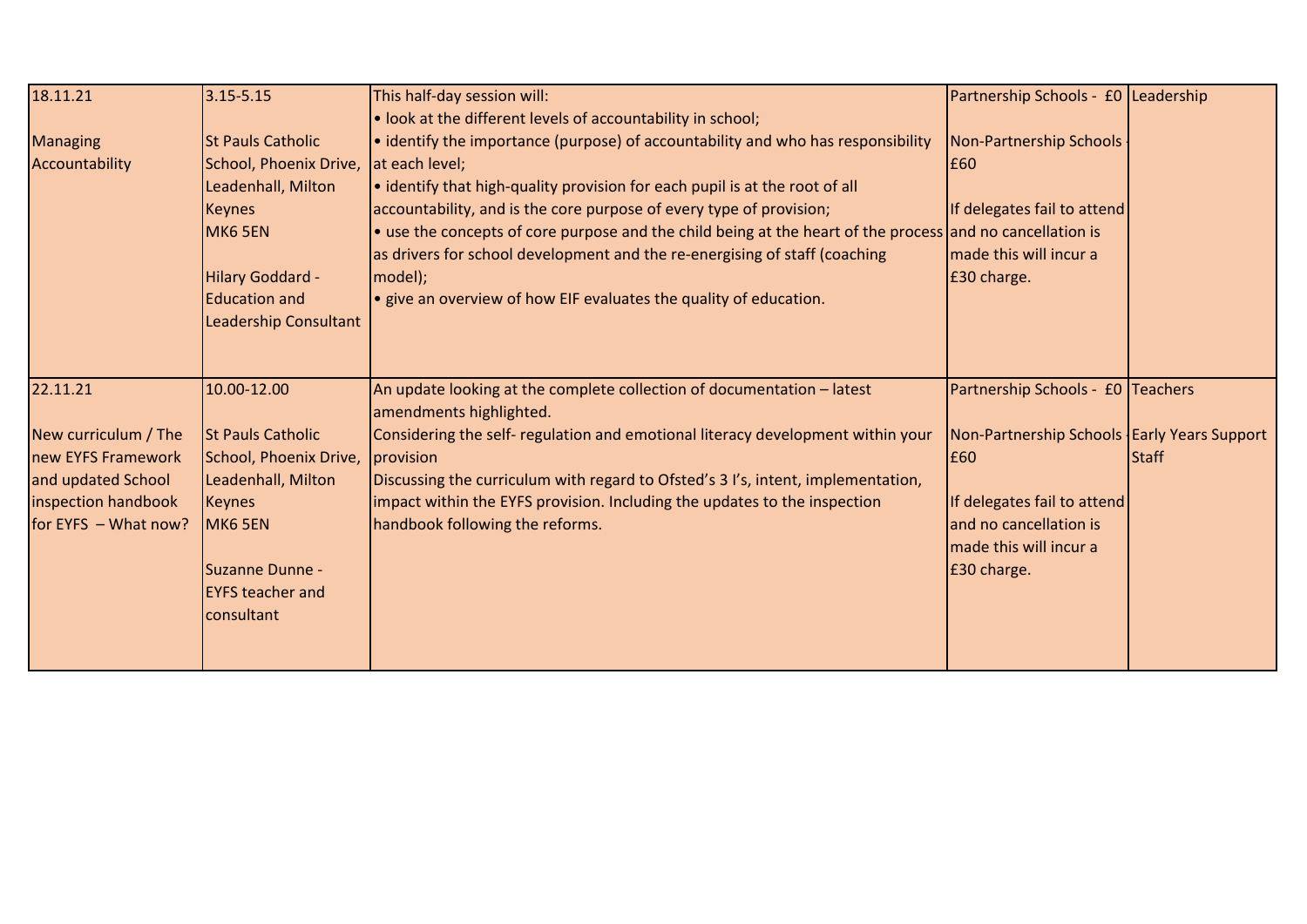| 22.11.21                      | 1.00-3.00                  | Closing the vocabulary gap - with Ofsted and the new reforms having such a                                                                                                                                  | Partnership Schools - £0 Teachers             |              |
|-------------------------------|----------------------------|-------------------------------------------------------------------------------------------------------------------------------------------------------------------------------------------------------------|-----------------------------------------------|--------------|
|                               |                            | strong focus upon vocabulary development.                                                                                                                                                                   |                                               |              |
| <b>Closing the vocabulary</b> | <b>St Pauls Catholic</b>   |                                                                                                                                                                                                             | Non-Partnership Schools   Early Years Support |              |
| gap in the Early Years        | School, Phoenix Drive,     | . This workshop will provide ideas and strategies to support teachers and                                                                                                                                   | £60                                           | <b>Staff</b> |
|                               | Leadenhall, Milton         | educators in closing the vocabulary gap within EYFs.                                                                                                                                                        |                                               |              |
|                               | <b>Keynes</b>              | . Utilising a word aware approach alongside other ideas to ensure schools are                                                                                                                               | If delegates fail to attend                   |              |
|                               | MK6 5EN                    | confidently supporting the development of vocabulary and language across their                                                                                                                              | and no cancellation is                        |              |
|                               |                            | curriculum.                                                                                                                                                                                                 | made this will incur a                        |              |
|                               | Suzanne Dunne -            |                                                                                                                                                                                                             | £30 charge.                                   |              |
|                               | <b>EYFS teacher and</b>    |                                                                                                                                                                                                             |                                               |              |
|                               | consultant                 |                                                                                                                                                                                                             |                                               |              |
|                               |                            |                                                                                                                                                                                                             |                                               |              |
| 22.11.21                      | $3.15 - 5.15$              | This course will give Primary Leaders the support they need to create an overview Partnership Schools - £0 School Leaders<br>of Mathematics in their school. Delegates will be provided with a structure to |                                               |              |
| Mathematics on a page         | <b>ZOOM</b>                | record the key strengths of their school in a clear and succinct way, which will                                                                                                                            | Non-Partnership Schools Teachers              |              |
| - Preparing for a Deep        |                            | give them the confidence to talk about their subject to external agencies. Leaders [£60]                                                                                                                    |                                               |              |
| <b>Dive</b>                   | Toni Priddey -             | will have the opportunity to gain clarity on the Intent of their curriculum and the                                                                                                                         |                                               |              |
|                               | <b>Primary Mathematics</b> | Impact that it has on their children.                                                                                                                                                                       | If delegates fail to attend                   |              |
|                               | Consultant                 |                                                                                                                                                                                                             | and no cancellation is                        |              |
|                               |                            |                                                                                                                                                                                                             | made this will incur a                        |              |
|                               |                            |                                                                                                                                                                                                             | £30 charge.                                   |              |
|                               |                            |                                                                                                                                                                                                             |                                               |              |
|                               |                            |                                                                                                                                                                                                             |                                               |              |
|                               |                            |                                                                                                                                                                                                             |                                               |              |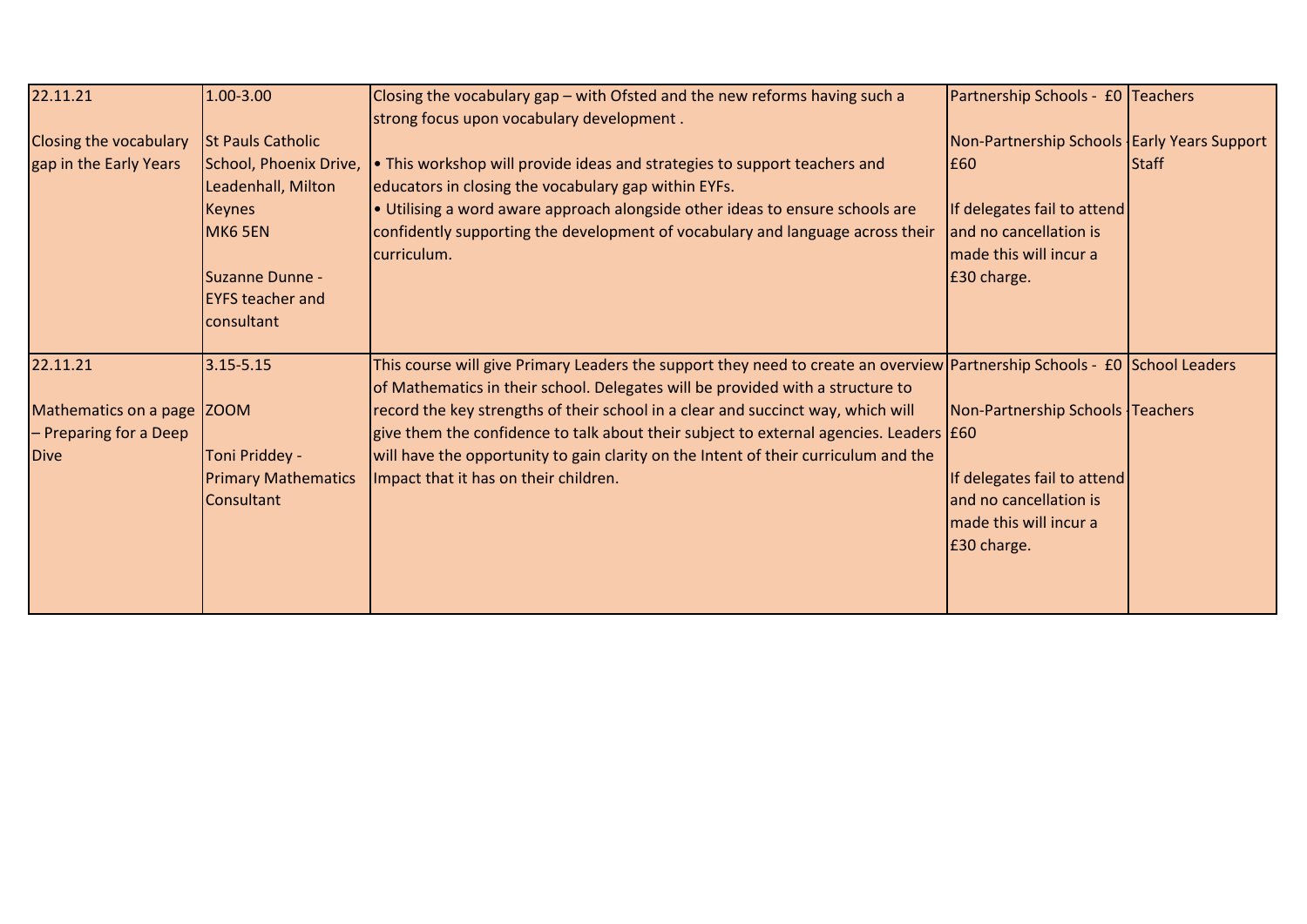| 24.11.21                    | 9.00-4.00                  | <b>Full Paediatric First Aid - Blended</b>                                                                    | Partnership Schools -                  | <b>All Staff</b>      |
|-----------------------------|----------------------------|---------------------------------------------------------------------------------------------------------------|----------------------------------------|-----------------------|
|                             |                            | 1 day practical $+$ 1 day e-learning                                                                          | £80                                    |                       |
| <b>Paediatric First Aid</b> | <b>St Pauls Catholic</b>   | This innovative course combines one day of focussed practical training, with 6hrs                             |                                        | <b>ONLY 12 SPACES</b> |
| <b>Training</b>             | School, Phoenix Drive,     | of interactive e-learning. The result is a memorable and enjoyable learning                                   | Non-Partnership Schools   AVAILABLE    |                       |
|                             | Leadenhall, Milton         | experience that maximises recall and provides the skills, knowledge and                                       | £110                                   |                       |
|                             | <b>Keynes</b>              | confidence to act effectively when emergencies arise.                                                         |                                        |                       |
|                             | MK6 5EN                    |                                                                                                               | This session is subject to             |                       |
|                             |                            | The course meets all EYFS/Ofsted requirements.                                                                | our cancellation scale:                |                       |
|                             | <b>Tutor Care Ltd</b>      |                                                                                                               |                                        |                       |
|                             |                            | <b>About the course</b>                                                                                       | 28 days or more notice -               |                       |
|                             |                            | Our blended paediatric first aid course is in 2 parts which can be taken in any                               | no charge                              |                       |
|                             |                            | order:                                                                                                        | 11-27 days notice - 25%                |                       |
|                             |                            |                                                                                                               | of total cost of the                   |                       |
|                             |                            | Part 1 is a practical training session under the guidance of one of our fun,                                  | course                                 |                       |
|                             |                            | dynamic and experienced trainers guiding you through all the practical life-saving 4-10 days or less notice - |                                        |                       |
|                             |                            | techniques.                                                                                                   | 50% of total cost of the               |                       |
|                             |                            |                                                                                                               | course                                 |                       |
|                             |                            | Part 2 is an online e-learning module which can be done either before or after the 3 days or less notice -    |                                        |                       |
|                             |                            | practical training session on any computer or mobile device. You will receive a                               | 100% cost of the course.               |                       |
|                             |                            | link to the e-learning module when you book the course.                                                       |                                        |                       |
|                             |                            | Please Note: Lunch will NOT be provided                                                                       |                                        |                       |
| 29.11.21                    | 1:00-3:00                  | At the end of this 2 hour course you will be able to recognise and treat an                                   | Partnership Schools - £0 All Staff     |                       |
|                             |                            | unconscious person. Recognise and treat choking. Perform CPR. Recognise and                                   |                                        |                       |
| <b>Emergency First Aid</b>  | <b>MK Play Association</b> | treat bleeding.                                                                                               | Non-Partnership Schools ONLY 18 SPACES |                       |
|                             | 2 Burners Lane,            |                                                                                                               | £60                                    | <b>AVAILABLE</b>      |
|                             | Kiln Farm,                 | MK Play Association, 2 Burners Lane, Kiln Farm, Milton Keynes, MK11 3HB. Free                                 |                                        |                       |
|                             | Milton Keynes,             | car parking on site - entrance on Pitfield.                                                                   | If delegates fail to attend            |                       |
|                             | MK11 3HB                   |                                                                                                               | and no cancellation is                 |                       |
|                             |                            |                                                                                                               | made this will incur a                 |                       |
|                             |                            |                                                                                                               | £30 charge.                            |                       |
|                             |                            |                                                                                                               |                                        |                       |
|                             |                            | <b>SPRING 2022</b>                                                                                            |                                        |                       |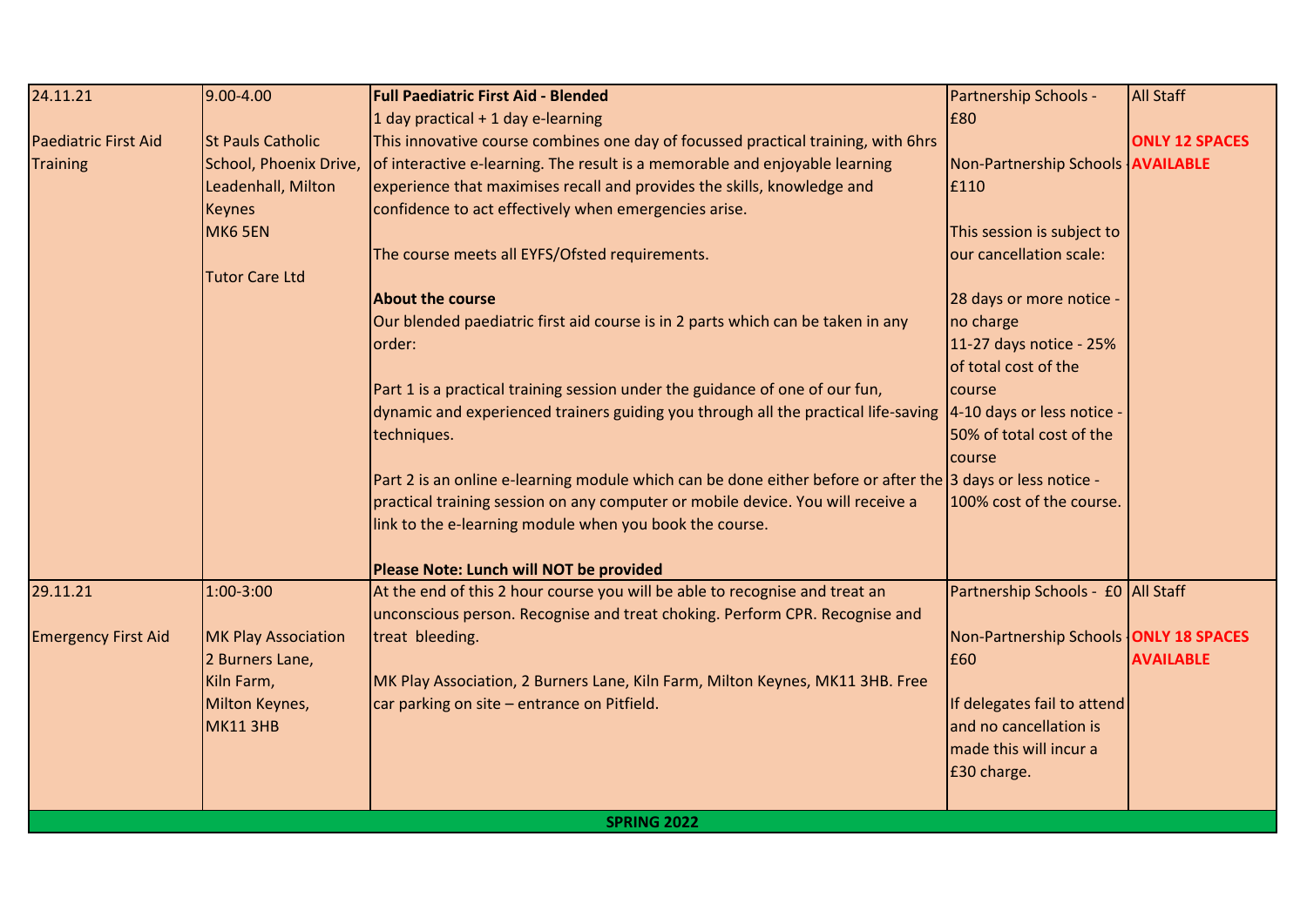| 12.1.22                | 9.30-12.30                 | Success in English enables children to flourish in a whole range of other subjects                          | Partnership Schools - £0 English subject |                 |
|------------------------|----------------------------|-------------------------------------------------------------------------------------------------------------|------------------------------------------|-----------------|
|                        |                            | where they need to read, write and discuss their ideas. Leading this subject                                |                                          | leaders         |
| New to English Subject | <b>St Pauls Catholic</b>   | requires teachers to have detailed understanding of how children learn to read                              | Non-Partnership Schools                  |                 |
| Leadership             | School, Phoenix Drive,     | and write and the skills to ensure that all other adults in school are equipped to                          | £60                                      | <b>Teachers</b> |
|                        | Leadenhall, Milton         | <b>Iteach these essential skills.</b>                                                                       |                                          |                 |
|                        | <b>Keynes</b>              | On this course, experienced English consultant and education writer, Rachel                                 | If delegates fail to attend              |                 |
|                        | MK6 5EN                    | Clarke, examines the skills teachers need to lead the subject effectively. She helps and no cancellation is |                                          |                 |
|                        |                            | teachers take a strategic view to developing English in their schools and considers made this will incur a  |                                          |                 |
|                        | Rachel Clarke -            | the measures they should have in place to ensure that they know the quality of                              | E30 charge.                              |                 |
|                        | <b>Director of Primary</b> | English across their setting. Rachel draws on her own extensive experience as                               |                                          |                 |
|                        | <b>English Education</b>   | well as pointing teachers in the direction of high-quality support to help them                             |                                          |                 |
|                        | Consultancy Limited        | improve their subject leadership.                                                                           |                                          |                 |
|                        |                            | Whilst Ofsted and the Deep Dive into reading will be mentioned on this course,                              |                                          |                 |
|                        |                            | they will be covered in greater detail in the Reading Deep Dive session for                                 |                                          |                 |
|                        |                            | teachers and leaders also offered by PEP: MK                                                                |                                          |                 |
|                        |                            | <b>Session Outcomes:</b>                                                                                    |                                          |                 |
|                        |                            | • Explore the characteristics of an effective English subject leader                                        |                                          |                 |
|                        |                            | • Consider how to identify and prioritise areas for development in English                                  |                                          |                 |
|                        |                            | . Build expertise and knowledge of support and guidance available to English                                |                                          |                 |
|                        |                            | subject leaders                                                                                             |                                          |                 |
|                        |                            |                                                                                                             |                                          |                 |
|                        |                            |                                                                                                             |                                          |                 |
|                        |                            |                                                                                                             |                                          |                 |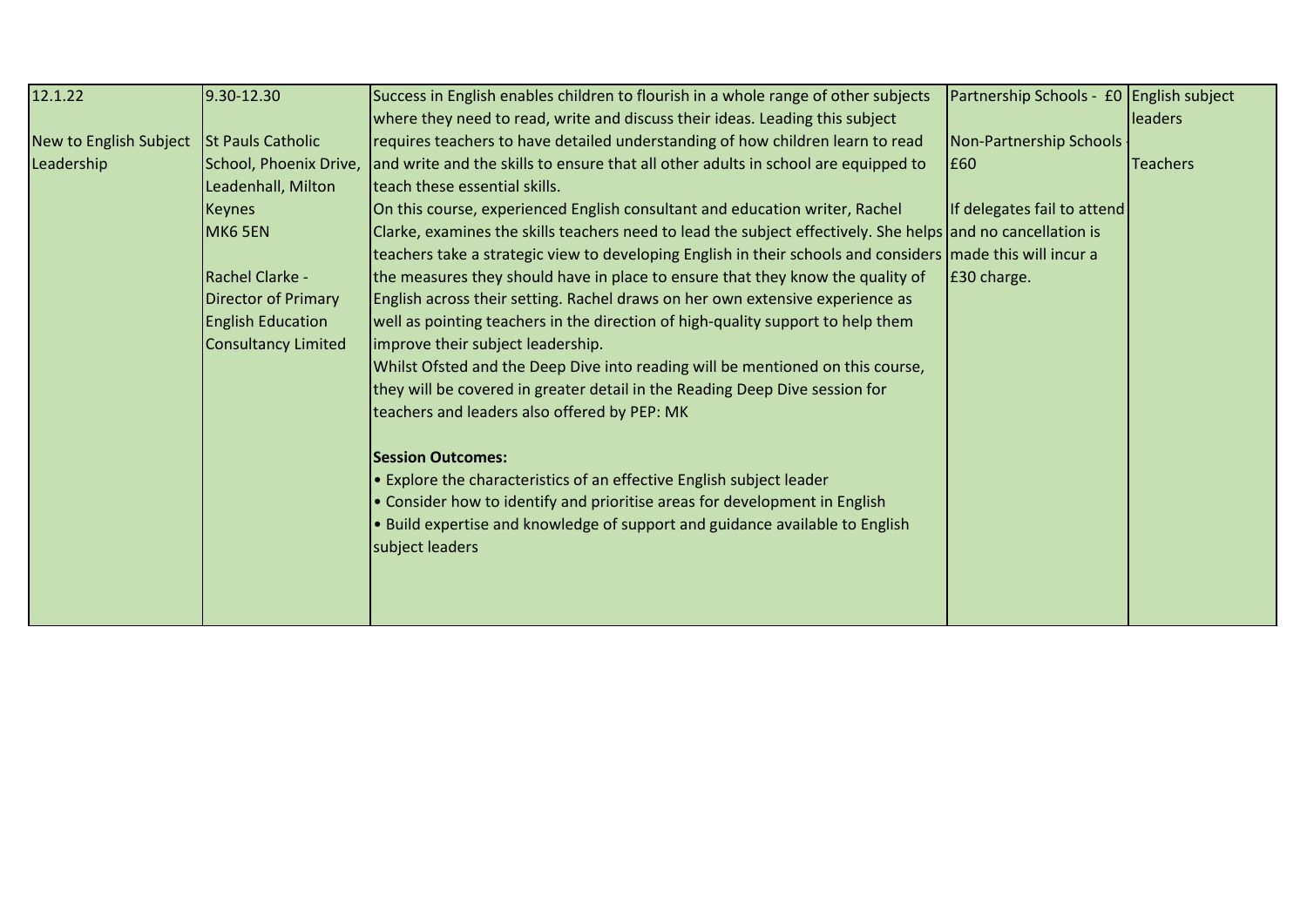| 12.1.22                       | 1.00-4.00                  | On this course, Rachel takes attendees on a walkthrough the Ofsted Education      | Partnership Schools - £0 School Leaders |         |
|-------------------------------|----------------------------|-----------------------------------------------------------------------------------|-----------------------------------------|---------|
|                               |                            | Inspection Framework with a focus on reading. This involves considering the       |                                         |         |
| <b>Reading Deep Dive</b>      | Zoom                       | reading curriculum on offer, how that reading curriculum is delivered and the     | Non-Partnership Schools English subject |         |
|                               |                            | impact it has on pupils. Rachel shares insights from professionals who have       | E60                                     | leaders |
|                               | <b>Rachel Clarke</b>       | experienced the reading deep dive to help attendees scrutinise their own practice |                                         |         |
|                               | <b>Director of Primary</b> | and prepare for their own reading deep dives. Attendees can expect to discuss     | If delegates fail to attend Teachers    |         |
|                               | <b>English Education</b>   | phonics provision, approaches to teaching comprehension and reading for           | and no cancellation is                  |         |
|                               | <b>Consultancy Limited</b> | pleasure as part of this INSET.                                                   | made this will incur a                  |         |
|                               |                            |                                                                                   | £30 charge.                             |         |
|                               |                            | <b>Session Outcomes:</b>                                                          |                                         |         |
|                               |                            | • Establish what is meant by the Quality of Education and how this impacts on     |                                         |         |
|                               |                            | curriculum provision, curriculum provision and pupils outcomes                    |                                         |         |
|                               |                            | • Understand the process of the Reading Deep Dive                                 |                                         |         |
|                               |                            | . Evaluate current practices in reading and how they support the school's         |                                         |         |
|                               |                            | intentions for pupils.                                                            |                                         |         |
|                               |                            |                                                                                   |                                         |         |
|                               |                            |                                                                                   |                                         |         |
|                               |                            |                                                                                   |                                         |         |
| 13.1.22                       | 10.00-12.00                | This practical and informative course will support you to identify the common     | Partnership Schools - £0 Support Staff  |         |
|                               |                            | errors in the writing of EAL learners, including grammatical errors and explore a |                                         |         |
| <b>Supporting EAL writers</b> | <b>Zoom</b>                | range of effective strategies to improve writing outcomes.                        | Non-Partnership Schools                 |         |
|                               |                            |                                                                                   | £60                                     |         |
|                               | Sejal Payne                |                                                                                   |                                         |         |
|                               | Independent EMA/           |                                                                                   | If delegates fail to attend             |         |
|                               | LiteracyConsultant         |                                                                                   | and no cancellation is                  |         |
|                               |                            |                                                                                   | made this will incur a                  |         |
|                               |                            |                                                                                   | £30 charge.                             |         |
|                               |                            |                                                                                   |                                         |         |
|                               |                            |                                                                                   |                                         |         |
|                               |                            |                                                                                   |                                         |         |
|                               |                            |                                                                                   |                                         |         |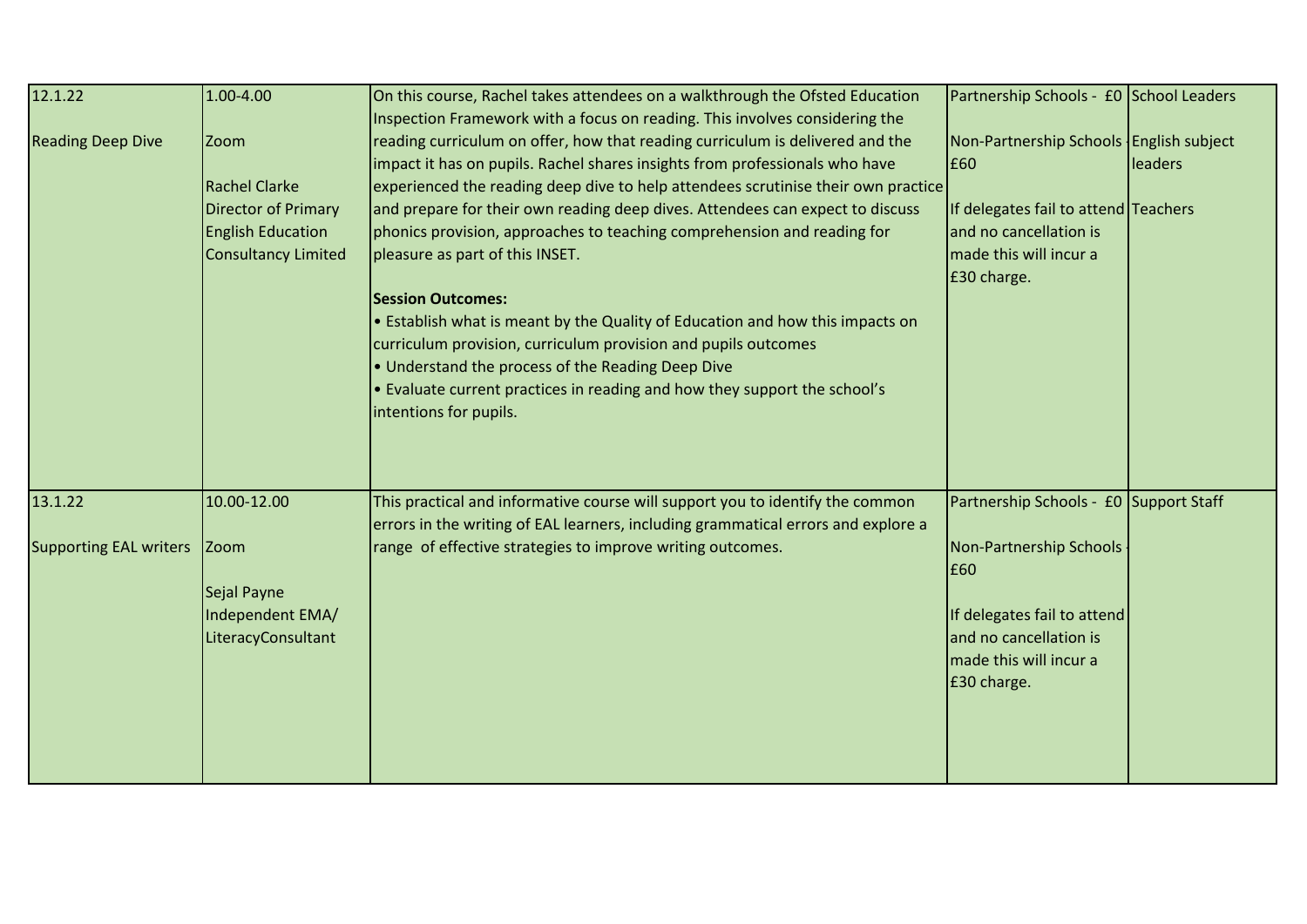| 18.1.22                                                       | $9.30 - 10.30$ | This Power Hour interactive webinar will explore the meaning of multi-sensory<br>learning and how this effectively helps support dyslexic learners. There will be | Partnership Schools - £0 All Staff |  |
|---------------------------------------------------------------|----------------|-------------------------------------------------------------------------------------------------------------------------------------------------------------------|------------------------------------|--|
| Dyslexia Support Series: ZOOM<br><b>What is Multi-sensory</b> |                | suggested activities and resources throughout the session. A live mini-demo<br>lesson will be modelled. Q and A at the end of the session.                        | Non-Partnership Schools -<br>I£60  |  |
| learning? Including a                                         | Paloma Forde   |                                                                                                                                                                   |                                    |  |
| mini-demo lesson (3 of Education Consultant                   |                | PLEASE NOTE: Each session needs to be booked separately. Delegates can                                                                                            | If delegates fail to attend        |  |
| $\vert 6)$                                                    |                | choose to attend some or all of the sessions.                                                                                                                     | and no cancellation is             |  |
|                                                               |                |                                                                                                                                                                   | made this will incur a             |  |
|                                                               |                |                                                                                                                                                                   | E30 charge.                        |  |
|                                                               |                |                                                                                                                                                                   |                                    |  |
|                                                               |                |                                                                                                                                                                   |                                    |  |
|                                                               |                |                                                                                                                                                                   |                                    |  |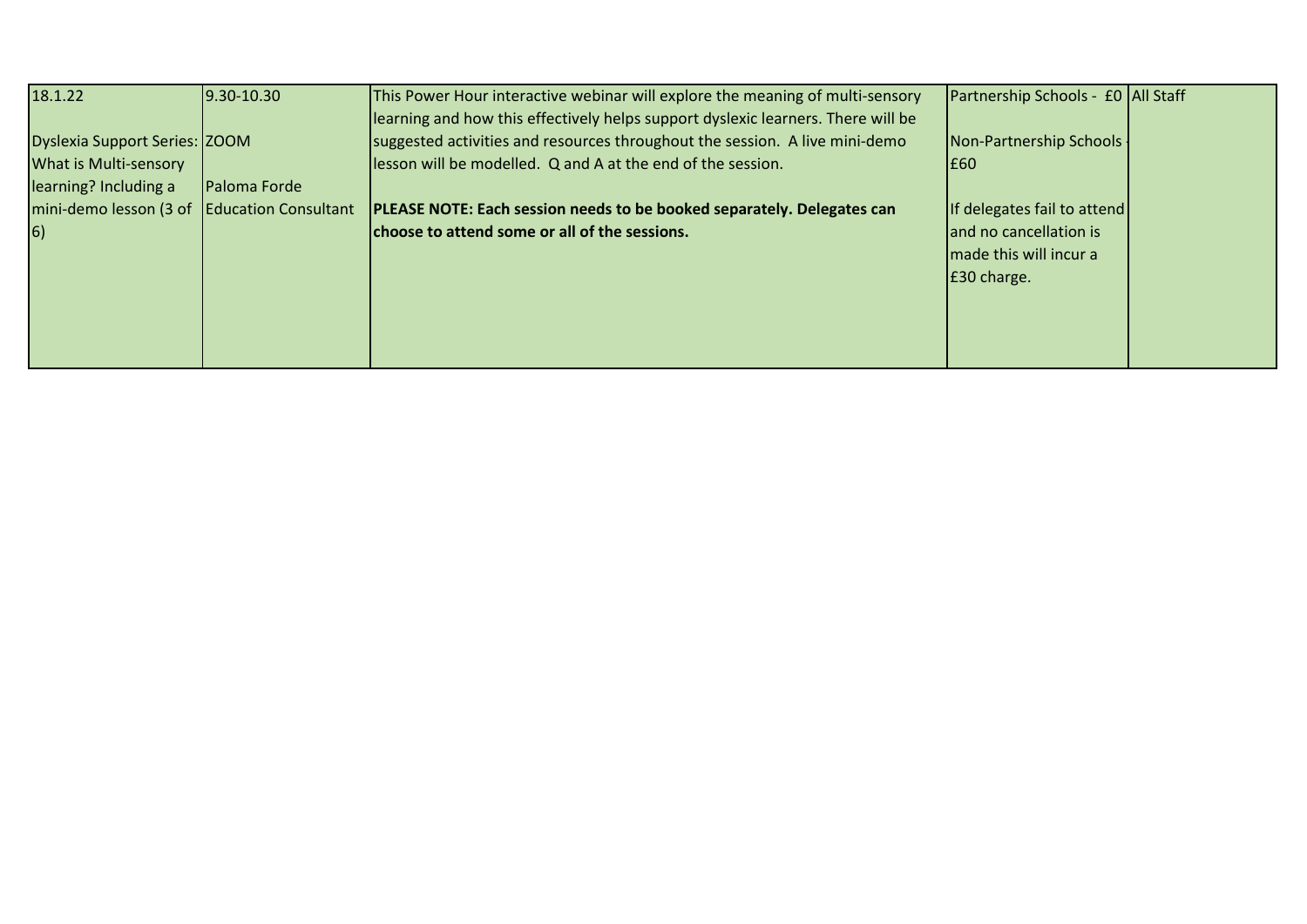| 19.1.22                                                |                                       | both session from 9.00-Mental Health First Aid England (MHFA) Official Certification                                                                                                                                                                                                                                                                                                                                                                                                                                                                                                                                                                                                                                          | Partnership Schools -                                                             | <b>All Staff</b> |
|--------------------------------------------------------|---------------------------------------|-------------------------------------------------------------------------------------------------------------------------------------------------------------------------------------------------------------------------------------------------------------------------------------------------------------------------------------------------------------------------------------------------------------------------------------------------------------------------------------------------------------------------------------------------------------------------------------------------------------------------------------------------------------------------------------------------------------------------------|-----------------------------------------------------------------------------------|------------------|
| <b>Mental Health First</b>                             | 4.45                                  | Mental Health First Aid (MHFA) is a training course which teaches people how to identify, understand and help<br>someone who may be experiencing a mental health issue.                                                                                                                                                                                                                                                                                                                                                                                                                                                                                                                                                       | E265                                                                              |                  |
| Aider - Adult 2 Day:<br>Part 1                         | <b>ZOOM</b><br><b>Simon Nichols -</b> | Become a Mental Health First Aider<br>This two day course qualifies you as a Mental Health First Aider, giving you:<br>. An in-depth understanding of mental health and the factors that can affect wellbeing                                                                                                                                                                                                                                                                                                                                                                                                                                                                                                                 | Non-Partnership Schools<br>E295                                                   |                  |
| 26.1.22                                                | Director of Wellbeing                 | • Practical skills to spot the triggers and signs of mental health issues<br>• Confidence to step in, reassure and support a person in distress<br>• Enhanced interpersonal skills such as non-judgemental listening                                                                                                                                                                                                                                                                                                                                                                                                                                                                                                          | This session is subject to<br>our cancellation scale:                             |                  |
| lMental Health First<br>Aider - Adult 2 Day:<br>Part 2 |                                       | . Knowledge to help someone recover their health by guiding them to further support - whether that's self-help<br>resources, through their employer, the NHS, or a mix<br>Each course is built around a Mental Health First Aid action plan                                                                                                                                                                                                                                                                                                                                                                                                                                                                                   | 28 days or more notice -<br>no charge                                             |                  |
|                                                        |                                       | We limit numbers to 16 people per course so that the instructor can keep people safe and supported while they<br>llearn                                                                                                                                                                                                                                                                                                                                                                                                                                                                                                                                                                                                       | $11-27$ days notice - 25%<br>of total cost of the                                 |                  |
|                                                        |                                       | Everyone who completes the course gets:<br>• A certificate of attendance to say you are a Mental Health First Aider<br>• A manual to refer to whenever you need it<br>• A quick reference card for the Mental Health First Aid action plan                                                                                                                                                                                                                                                                                                                                                                                                                                                                                    | course<br>4-10 days or less notice -<br>50% of total cost of the<br><b>Course</b> |                  |
|                                                        |                                       | A workbook including a helpful toolkit to support your own mental health<br>Who are MHFA England - MHFA training came to England in 2007. The Department of Health: National Institute<br>of Mental Health in England (NIMHE) developed and launched the programme as part of a national approach to<br>improve public mental health. MHFA International licenses the Instructor Training programme and we are the<br>only organisation in England who can provide it. The Instructor Training programme is accredited by the Royal<br>Society for Public Health and is delivered by MHFA independent National Trainers. Once trained, MHFA Instructor<br>Members go on to deliver MHFA England courses all over the country. | 3 days or less notice -<br>100% cost of the course.                               |                  |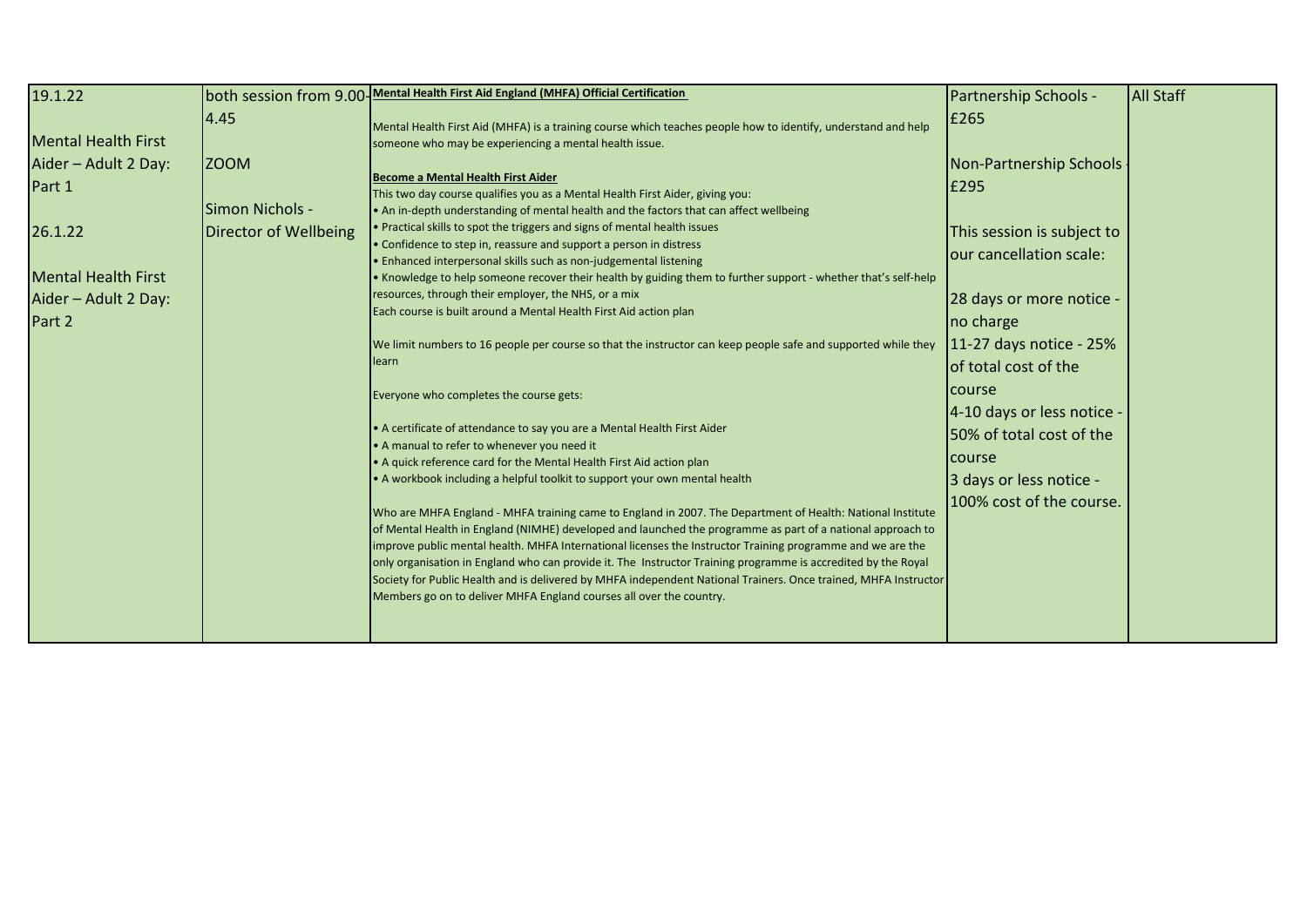| 26.1.22 - Cancelled           | 10.00-12.00              | This practical session will explore ways in which we might broaden and deepen                          | Partnership Schools - £0 Teachers |  |
|-------------------------------|--------------------------|--------------------------------------------------------------------------------------------------------|-----------------------------------|--|
|                               |                          | children's understanding of the concepts within the topic of fractions (without                        |                                   |  |
| <b>Exploring fractions in</b> | <b>St Pauls</b>          | accelerating them into content from the next year group).                                              | Non-Partnership Schools .         |  |
| greater depth (KS2)           |                          | All learning opportunities explored during the session will begin with                                 | <b>E60</b>                        |  |
|                               | <b>Katherine Milner</b>  | consideration of a starting point for the majority of children (age-related                            |                                   |  |
|                               | <b>Independent Maths</b> | expectations) and will then explore ways to deepen some children's                                     | If delegates fail to attend       |  |
|                               | Consultant               | understanding of the same concept (without deciding in advance which children                          | and no cancellation is            |  |
|                               |                          | this may include).                                                                                     | made this will incur a            |  |
|                               |                          | There will be a focus on providing opportunities for children to solve problems of $\vert$ £30 charge. |                                   |  |
|                               |                          | greater complexity, explain, generalise and make connections.                                          |                                   |  |
|                               |                          |                                                                                                        |                                   |  |
|                               |                          |                                                                                                        |                                   |  |
|                               |                          |                                                                                                        |                                   |  |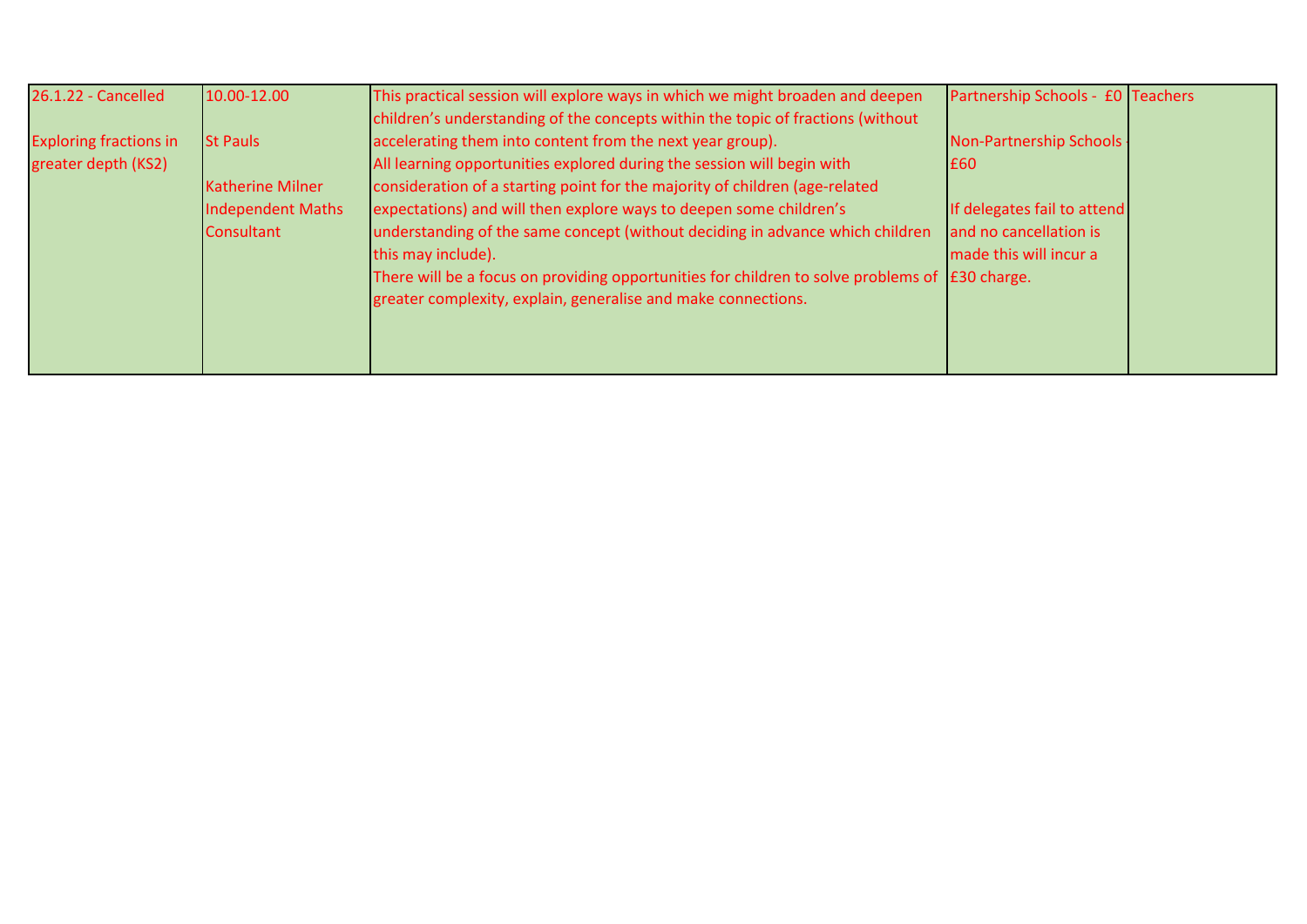| 27.1.22                                                             | 12.30-2.30                                                                              | This Second Year Teacher Programme is designed for teachers who finished their NQT year in<br>Summer 2021 and are known as the 'the pre-September 2021 cohort'.                                                                                                                                                                                                                                                                                                                                                                                                                                                                                                                                                                                                                                                                                                                                                                                                                                                                                                                                                                                                                                                                                                                                                                                                                                                                                                                                                                                                                                                                                                                                                          | Partnership Schools - £0 Teachers in their                                                                                                                                            | second year                                                                                                             |
|---------------------------------------------------------------------|-----------------------------------------------------------------------------------------|--------------------------------------------------------------------------------------------------------------------------------------------------------------------------------------------------------------------------------------------------------------------------------------------------------------------------------------------------------------------------------------------------------------------------------------------------------------------------------------------------------------------------------------------------------------------------------------------------------------------------------------------------------------------------------------------------------------------------------------------------------------------------------------------------------------------------------------------------------------------------------------------------------------------------------------------------------------------------------------------------------------------------------------------------------------------------------------------------------------------------------------------------------------------------------------------------------------------------------------------------------------------------------------------------------------------------------------------------------------------------------------------------------------------------------------------------------------------------------------------------------------------------------------------------------------------------------------------------------------------------------------------------------------------------------------------------------------------------|---------------------------------------------------------------------------------------------------------------------------------------------------------------------------------------|-------------------------------------------------------------------------------------------------------------------------|
| Second Year Teacher<br>Programme-<br>Curriculum (links to TS<br> 3) | <b>Zoom</b><br>Hilary Goddard -<br><b>Education and</b><br><b>Leadership Consultant</b> | This programme is an excellent opportunity for anyone in their second year of teaching, and<br>especially for those who have already worked with us during their NQT year.<br>It gives individuals the opportunity to develop their teaching expertise further. It also gives schools<br>the opportunity to take advantage of the 'one-off payment to further support the development of<br>this cohort' which is being offered by the DfE. More information can be found at:<br>https://www.gov.uk/government/publications/coronavirus-covid-19-induction-for-newly-qualified-<br>teachers/covid-19-induction-for-newly-qualified-teachers-guidance#additional-funding-for-those-<br>currently-undertaking-induction<br>Delegates may attend some or all of the six sessions during the academic year.<br>Session One-Behaviour Management (links to TS 1 and 7)<br>Session Two- Pedagogy (links to TS 2, 4 and 5)<br>Session Three- Curriculum (links to TS 3)<br>Session Four-Assessment (links to TS 6)<br>Session Five- Professional Behaviours (links to TS 8)<br>Session Six- Planning for my career ahead<br>This half-day session will:<br>• identify subjects' curriculum plans (the 'What') as determining the 'purpose' or 'intent' of lessons;<br>• identify that the implementation of each curriculum plan (the 'How') is shaped by 'assess, plan, do<br>and review';<br>• revisit the embedding of core concepts and skills in long-term memory (following the plan) as<br>essential to learning;<br>• share strategies that support high-quality planning, teaching and assessment, and meet the needs<br>of all pupils;<br>• consider how we ensure the right things are embedded in long-term memory. | Non-Partnership Schools<br>E60 or £300 for the<br>whole programme<br>If delegates fail to attend teaching may also<br>and no cancellation is<br>made this will incur a<br>E30 charge. | Please note:<br>Teachers in their<br>3rd and 4th year of<br>find these sessions<br>useful and are<br>welcome to attend. |
|                                                                     |                                                                                         |                                                                                                                                                                                                                                                                                                                                                                                                                                                                                                                                                                                                                                                                                                                                                                                                                                                                                                                                                                                                                                                                                                                                                                                                                                                                                                                                                                                                                                                                                                                                                                                                                                                                                                                          |                                                                                                                                                                                       |                                                                                                                         |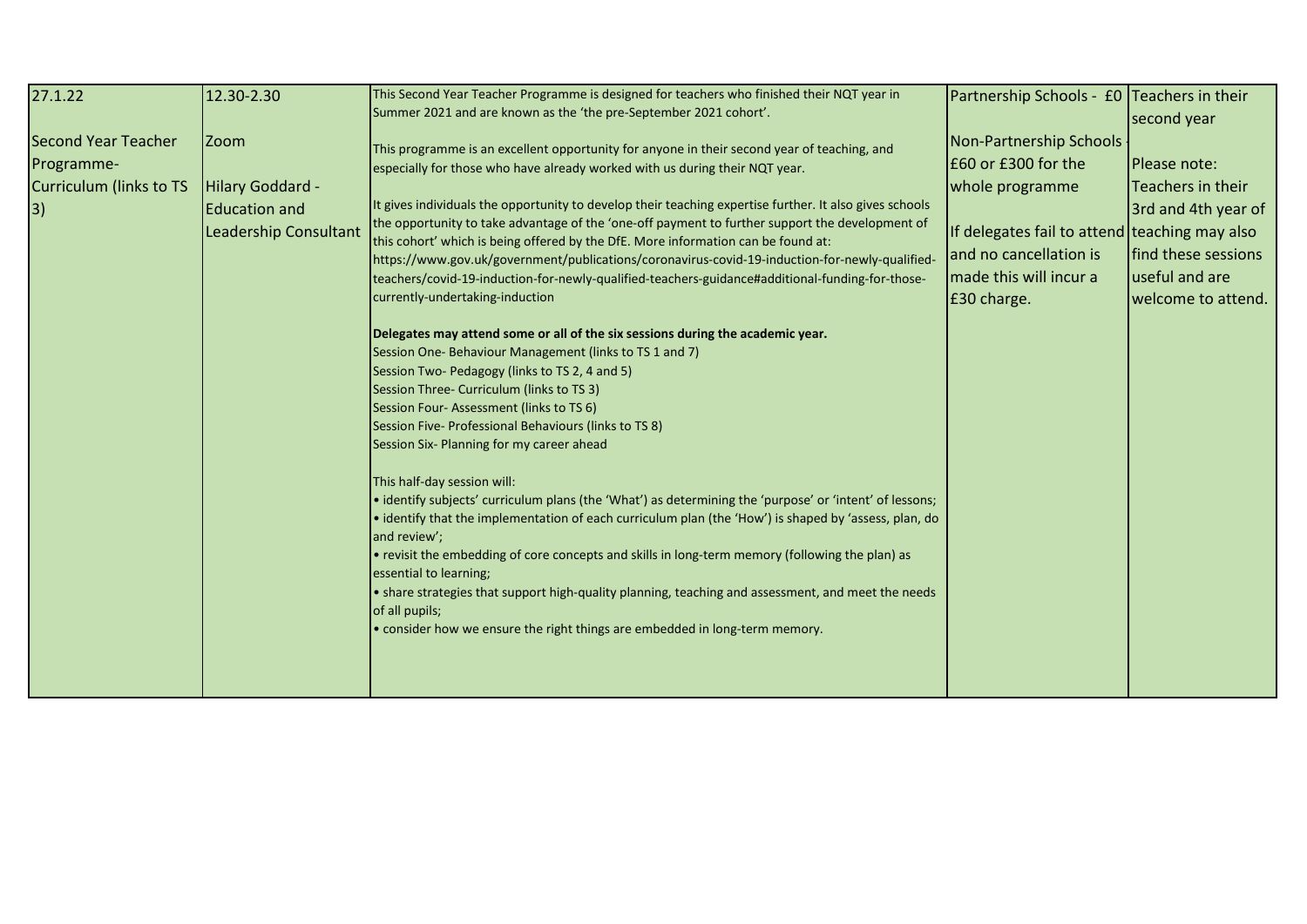| 27.1.22                     | $3.15 - 5.15$              | This half-day session will:                                                         | Partnership Schools - £0 Leadership |                          |
|-----------------------------|----------------------------|-------------------------------------------------------------------------------------|-------------------------------------|--------------------------|
|                             |                            | • identify key stages of the capability process and help to distinguish between a   |                                     |                          |
| <b>Managing Capability</b>  | <b>Zoom</b>                | situation that is disciplinary rather than capability;                              | Non-Partnership Schools             |                          |
|                             |                            | • help leaders with the difficult decision of whether to begin the capability       | E60                                 |                          |
|                             | Hilary Goddard -           | process;                                                                            |                                     |                          |
|                             | <b>Education and</b>       | . place the Teachers' standards as central to the process for teachers, identifying | If delegates fail to attend         |                          |
|                             | Leadership Consultant      | other benchmarks for non-teaching staff;                                            | and no cancellation is              |                          |
|                             |                            | • outline key aspects of employment law that leaders need to be aware of, and       | Imade this will incur a             |                          |
|                             |                            | important references and sources of guidance.                                       | E30 charge.                         |                          |
|                             |                            |                                                                                     |                                     |                          |
|                             |                            |                                                                                     |                                     |                          |
|                             |                            |                                                                                     |                                     |                          |
| 27.01.22 - Cancelled        | 15.45-4.45                 | An opportunity for Nursery staff to meet together to share ideas and good           | Free to all schools                 | <b>Early Years Staff</b> |
|                             |                            | practice, discuss national developments, changes, etc. and support one another.     |                                     |                          |
| <b>Nursery Staff</b>        | <b>Newton Leys Primary</b> |                                                                                     |                                     | <b>Nursery Staff</b>     |
| Professional                | School,                    |                                                                                     |                                     |                          |
| <b>Development Group (2</b> | San Andres Drive,          |                                                                                     |                                     |                          |
| of $5)$                     | Newton Leys,               |                                                                                     |                                     |                          |
|                             | Milton Keynes,             |                                                                                     |                                     |                          |
|                             | <b>MK3 5GG</b>             |                                                                                     |                                     |                          |
|                             |                            |                                                                                     |                                     |                          |
|                             |                            |                                                                                     |                                     |                          |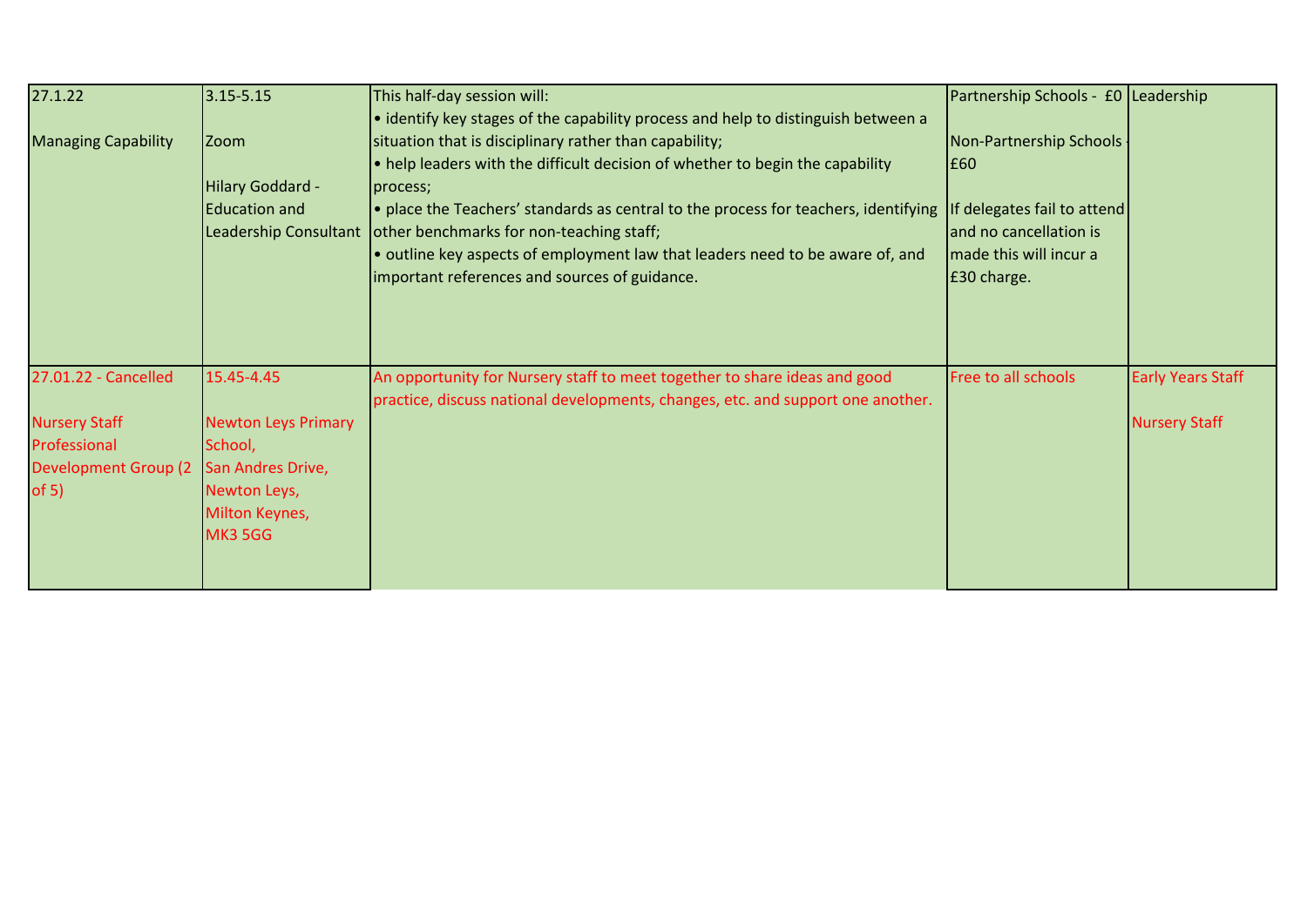| 31.1.22<br><b>Emergency First Aid</b>                                                    | 1:00-3:00<br><b>MK Play Association</b><br>2 Burners Lane,<br>Kiln Farm,<br>Milton Keynes,<br>MK11 3HB | At the end of this 2 hour course you will be able to recognise and treat an<br>unconscious person. Recognise and treat choking. Perform CPR. Recognise and<br>treat bleeding.<br>MK Play Association, 2 Burners Lane, Kiln Farm, Milton Keynes, MK11 3HB. Free<br>car parking on site - entrance on Pitfield.                                                       | Partnership Schools - £0 All Staff<br>Non-Partnership Schools <b>ONLY 14 SPACES</b><br>E60<br>If delegates fail to attend<br>and no cancellation is<br>made this will incur a<br>£30 charge. | <b>AVAILABLE</b> |
|------------------------------------------------------------------------------------------|--------------------------------------------------------------------------------------------------------|---------------------------------------------------------------------------------------------------------------------------------------------------------------------------------------------------------------------------------------------------------------------------------------------------------------------------------------------------------------------|----------------------------------------------------------------------------------------------------------------------------------------------------------------------------------------------|------------------|
| 1.2.22<br><b>Communication Series:</b><br>Communicating<br>positive feedback (2 of<br>3) | 10.00-12.00<br><b>ZOOM</b><br>Clare Davis -<br><b>Training Director for</b><br><b>Nova Associates</b>  | Feedback is often given negatively, not motivating your colleagues to be more<br>productive. This 2 hour workshop will look at how to give solution focused,<br>descriptive and frequent feedback to encourage adjustments in behaviour.<br>PLEASE NOTE: Each session needs to be booked separately. Delegates can<br>choose to attend some or all of the sessions. | Partnership Schools - £0 Teachers<br>Non-Partnership Schools School Leaders<br>E60<br>If delegates fail to attend<br>and no cancellation is<br>made this will incur a<br>£30 charge.         |                  |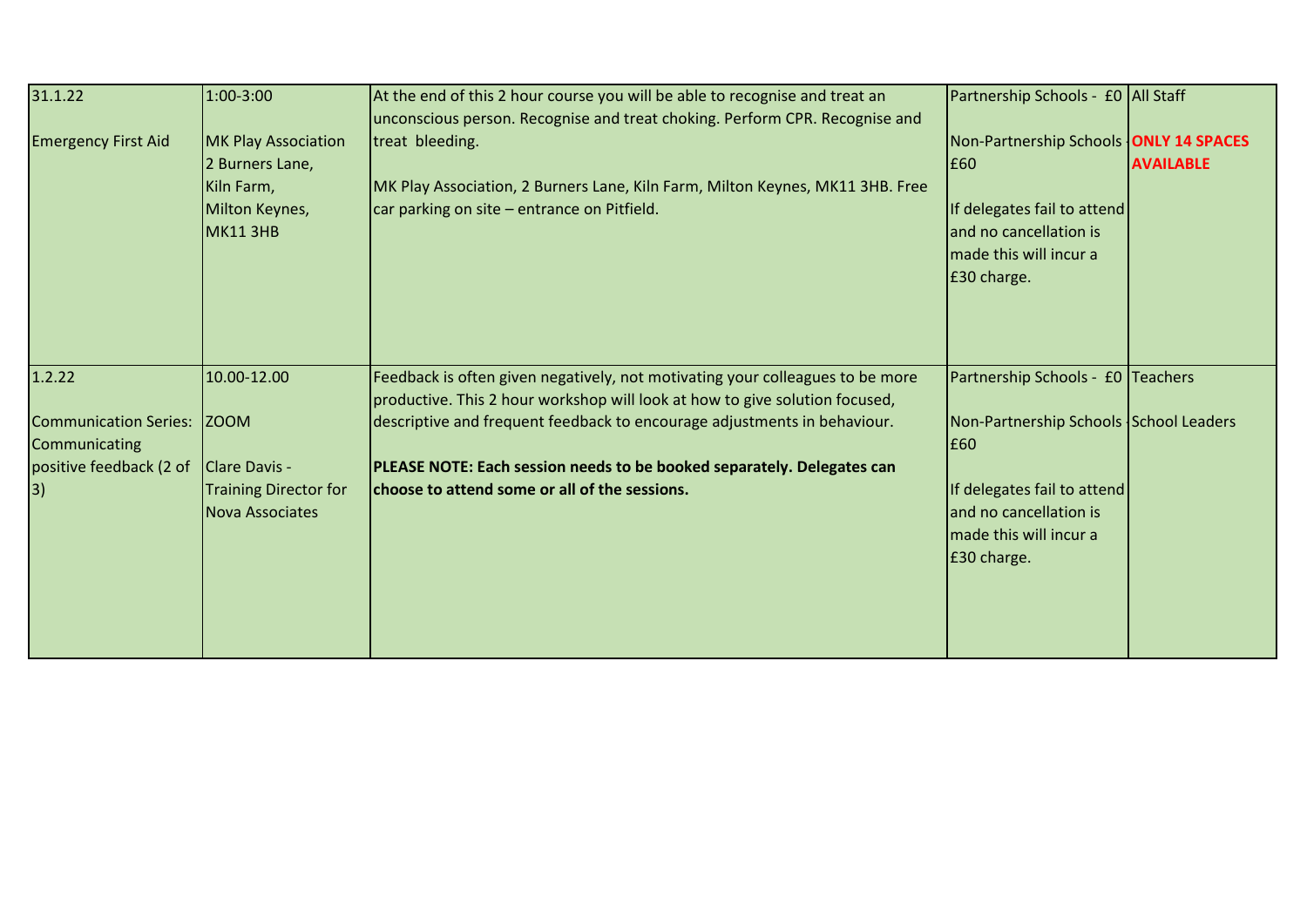| 2.2.22 postponed until 9.00-3.00              |                             | Please Note: The same delegate needs to attend both sessions                    | Partnership Schools -       | <b>All Staff</b>        |
|-----------------------------------------------|-----------------------------|---------------------------------------------------------------------------------|-----------------------------|-------------------------|
| 25/05/22                                      |                             |                                                                                 | £50                         |                         |
|                                               | <b>St Pauls Catholic</b>    | <b>Morning- Domestic abuse and Parenting</b>                                    |                             |                         |
| Supporting parents and School, Phoenix Drive, |                             | Definition of domestic abuse and the new DA Bill                                | Non-Partnership Schools     |                         |
| children who are                              | Leadenhall, Milton          | Identifying tactics of abuse & coercive control                                 | E110                        |                         |
| experiencing domestic                         | <b>Keynes</b>               | Exploring dynamics of power and control                                         |                             |                         |
| abuse                                         | MK6 5EN                     | How domestic abuse affects adults                                               | If delegates fail to attend |                         |
|                                               |                             | Domestic abuse & parenting                                                      | and no cancellation is      |                         |
|                                               | <b>Caron Kipping</b>        |                                                                                 | made this will incur a      |                         |
|                                               | <b>Domestic Abuse</b>       | <b>Afternoon- Domestic Abuse and Safeguarding children</b>                      | £30 charge.                 |                         |
|                                               | <b>Survivor and Trainer</b> | Spotting the signs of trauma in children                                        |                             |                         |
|                                               | for the Dash Charity        | <b>Barriers to support</b>                                                      |                             |                         |
|                                               |                             | Child contact & domestic abuse                                                  |                             |                         |
|                                               |                             | Safety planning at school                                                       |                             |                         |
|                                               |                             | Support for parents & children experiencing domestic abuse                      |                             |                         |
| 8.2.22 - cancelled                            | 1.30-2.30                   | An opportunity for Learning Mentors to meet together to share ideas and good    | Free to all schools         | <b>Learning Mentors</b> |
|                                               |                             | practice, discuss national developments, changes, etc. and support one another. |                             |                         |
| <b>Learning Mentor</b>                        | <b>Whitehouse Primary</b>   |                                                                                 |                             | <b>Support Staff</b>    |
| Professional                                  | <b>School</b>               |                                                                                 |                             |                         |
| <b>Development Group (2)</b>                  | Vaynol Way                  |                                                                                 |                             |                         |
| of 3)                                         | Whitehouse                  |                                                                                 |                             |                         |
|                                               | <b>Milton Keynes</b>        |                                                                                 |                             |                         |
|                                               | <b>MK8 1AG</b>              |                                                                                 |                             |                         |
|                                               |                             |                                                                                 |                             |                         |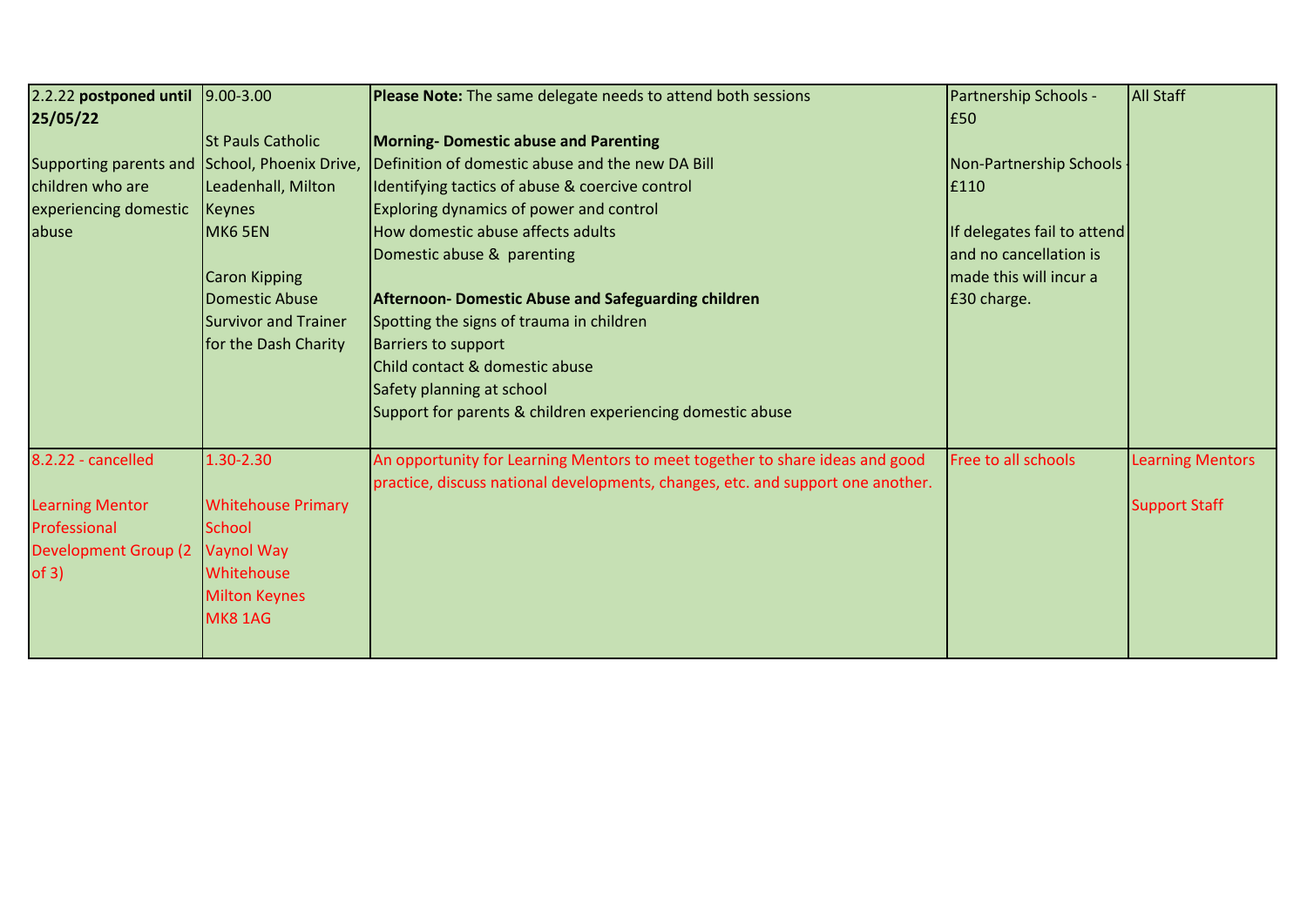| 9.2.22                 | $3.15 - 5.15$              | Mastering the mathematics curriculum at greater depth requires the                                  | Partnership Schools - £0 Teachers |  |
|------------------------|----------------------------|-----------------------------------------------------------------------------------------------------|-----------------------------------|--|
|                        |                            | development of deep conceptual understanding to allow children to explore and                       |                                   |  |
| Achieving a Greater    | <b>ZOOM</b>                | investigate mathematics. This course will support delegates with strategies to                      | Non-Partnership Schools -         |  |
| Depth of Understanding |                            | $\vert$ provide enriched deepened activities for pupils who grasp concepts more rapidly $\vert$ £60 |                                   |  |
| in KS1 and KS2         | Sarah Skelley -            | and need further challenge. The course will explore the current resources that                      |                                   |  |
| <b>Mathematics</b>     | <b>Primary Mathematics</b> | exemplify greater depth and will consider how to develop higher order skills to                     | If delegates fail to attend       |  |
|                        | <b>Consultant</b>          | plan for greater depth across a unit of work. High order questioning skills will be                 | and no cancellation is            |  |
|                        |                            | identified to ensure high levels of thinking are met and children are able to                       | made this will incur a            |  |
|                        |                            | provide greater depth explanations.                                                                 | E30 charge.                       |  |
|                        |                            |                                                                                                     |                                   |  |
|                        |                            |                                                                                                     |                                   |  |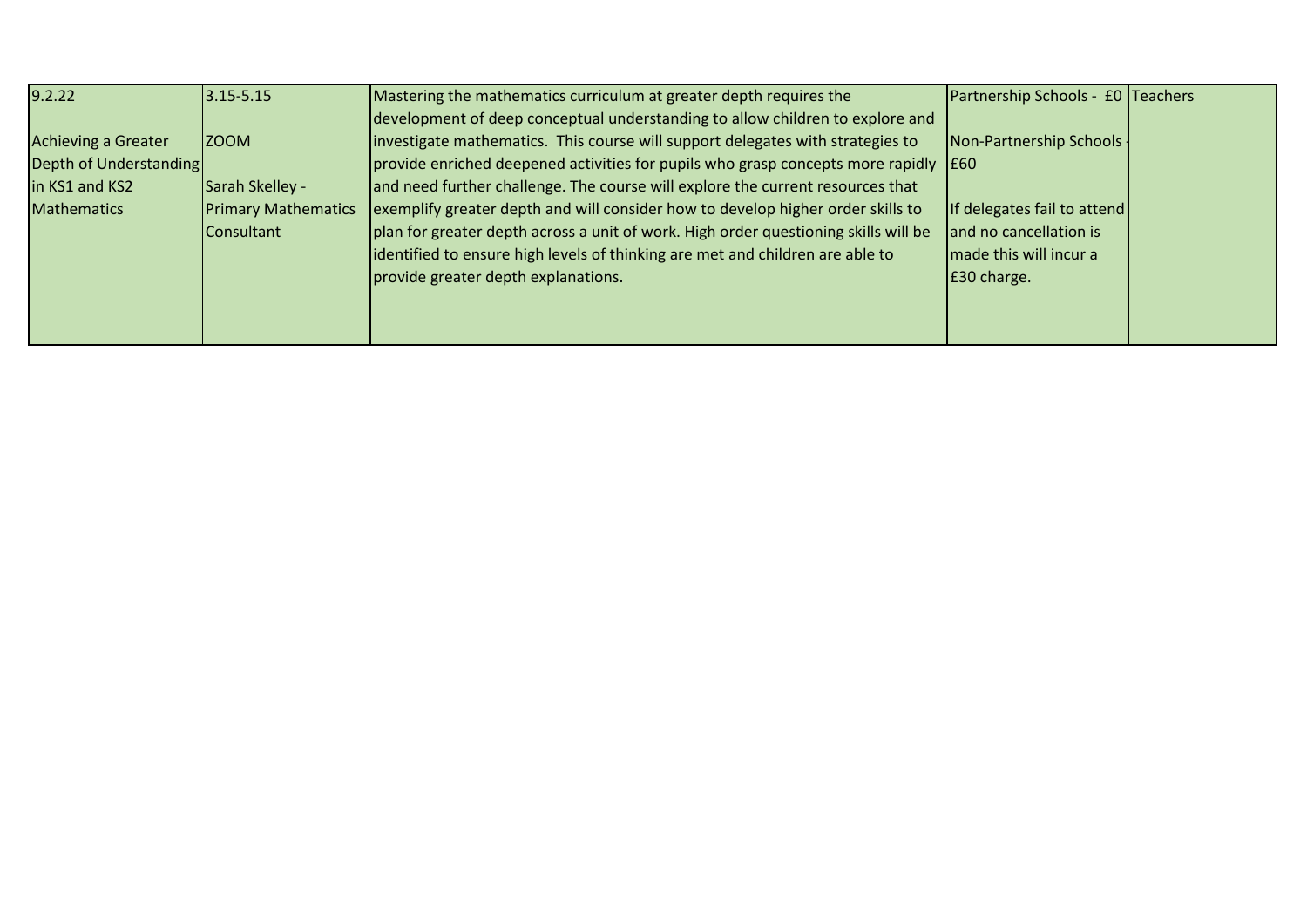| 1.3.22                                                                     | 12.30-2.03                                                                       | This Second Year Teacher Programme is designed for teachers who finished their NQT year in Summer<br>2021 and are known as the 'the pre-September 2021 cohort'.                                                                                                                                                                                                                                                                                                                                                                                                                                                                                                                                                                                                                                                                                                                                                                                                                                                                                                                     | Partnership Schools - £0 Teachers in their                                                                                                                                            | second year                                                                                                             |
|----------------------------------------------------------------------------|----------------------------------------------------------------------------------|-------------------------------------------------------------------------------------------------------------------------------------------------------------------------------------------------------------------------------------------------------------------------------------------------------------------------------------------------------------------------------------------------------------------------------------------------------------------------------------------------------------------------------------------------------------------------------------------------------------------------------------------------------------------------------------------------------------------------------------------------------------------------------------------------------------------------------------------------------------------------------------------------------------------------------------------------------------------------------------------------------------------------------------------------------------------------------------|---------------------------------------------------------------------------------------------------------------------------------------------------------------------------------------|-------------------------------------------------------------------------------------------------------------------------|
| Second Year Teacher<br>Programme-<br>Assessment (links to TS<br>$\vert 6)$ | <b>Zoom</b><br>Hilary Goddard -<br><b>Education and</b><br>Leadership Consultant | This programme is an excellent opportunity for anyone in their second year of teaching, and especially for<br>those who have already worked with us during their NQT year.<br>It gives individuals the opportunity to develop their teaching expertise further. It also gives schools the<br>opportunity to take advantage of the 'one-off payment to further support the development of this cohort'<br>which is being offered by the DfE. More information can be found at:<br>https://www.gov.uk/government/publications/coronavirus-covid-19-induction-for-newly-qualified-<br>teachers/covid-19-induction-for-newly-qualified-teachers-guidance#additional-funding-for-those-<br>currently-undertaking-induction                                                                                                                                                                                                                                                                                                                                                               | Non-Partnership Schools<br>E60 or £300 for the<br>whole programme<br>If delegates fail to attend teaching may also<br>and no cancellation is<br>made this will incur a<br>£30 charge. | Please note:<br>Teachers in their<br>3rd and 4th year of<br>find these sessions<br>useful and are<br>welcome to attend. |
|                                                                            |                                                                                  | Delegates may attend some or all of the six sessions during the academic year.<br>Session One-Behaviour Management (links to TS 1 and 7)<br>Session Two-Pedagogy (links to TS 2, 4 and 5)<br>Session Three- Curriculum (links to TS 3)<br>Session Four-Assessment (links to TS 6)<br>Session Five- Professional Behaviours (links to TS 8)<br>Session Six- Planning for my career ahead<br>This half-day session will:<br>• deepen understanding of the different purposes of assessment, both summative and formative;<br>· look at teachers' use of informal assessment to gauge the effectiveness of teaching within each lesson;<br>· identify formative assessment as key to identification of misconceptions and common difficulties;<br>• show formative assessment is a tool to evaluate both curriculum delivery (implementation) and<br>curriculum design (intent);<br>• review the importance of feedback to pupils' learning, motivation and self-direction;<br>• explore approaches to assessment and feedback that promote and embed learning in long-term<br>memory. |                                                                                                                                                                                       |                                                                                                                         |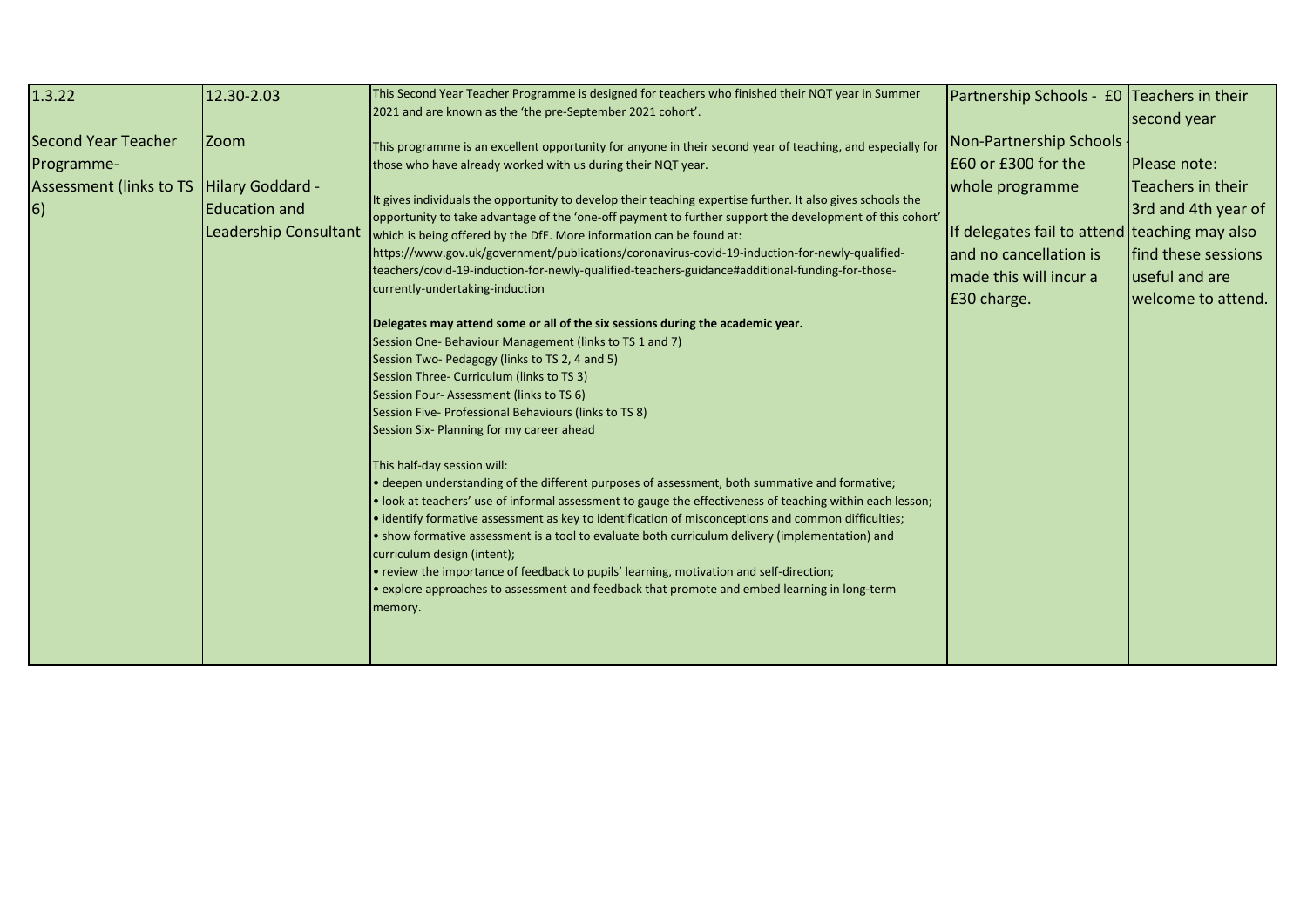| 1.3.22               | $3.15 - 5.15$         | This half-day session will:                                                                                  | Partnership Schools - £0 Leadership |  |
|----------------------|-----------------------|--------------------------------------------------------------------------------------------------------------|-------------------------------------|--|
|                      |                       | $\bullet$ review research underpinning the 'new' inspection framework (EIF);                                 |                                     |  |
| Developing your      | <b>Zoom</b>           | • outline the implications, raising questions to review a school's curriculum offer; Non-Partnership Schools |                                     |  |
| curriculum           |                       | • reflect on Ofsted's sharp focus on learning (including its definition);                                    | E60 or £150 for all three           |  |
| $\int$ (part 1 of 3) | Hilary Goddard -      | • ask, 'What does it mean for subject curriculum planning (intent) and                                       | <b>Isessions</b>                    |  |
|                      | Education and         | limplementation?';                                                                                           |                                     |  |
|                      | Leadership Consultant | consider how leaders can use a 'deep dive' approach to evaluate provision in                                 | If delegates fail to attend         |  |
|                      |                       | each subject.                                                                                                | and no cancellation is              |  |
|                      |                       |                                                                                                              | made this will incur a              |  |
|                      |                       | Please Note: The same delegate needs to attend all three sessions!                                           | E30 charge.                         |  |
|                      |                       |                                                                                                              |                                     |  |
|                      |                       |                                                                                                              |                                     |  |
|                      |                       |                                                                                                              |                                     |  |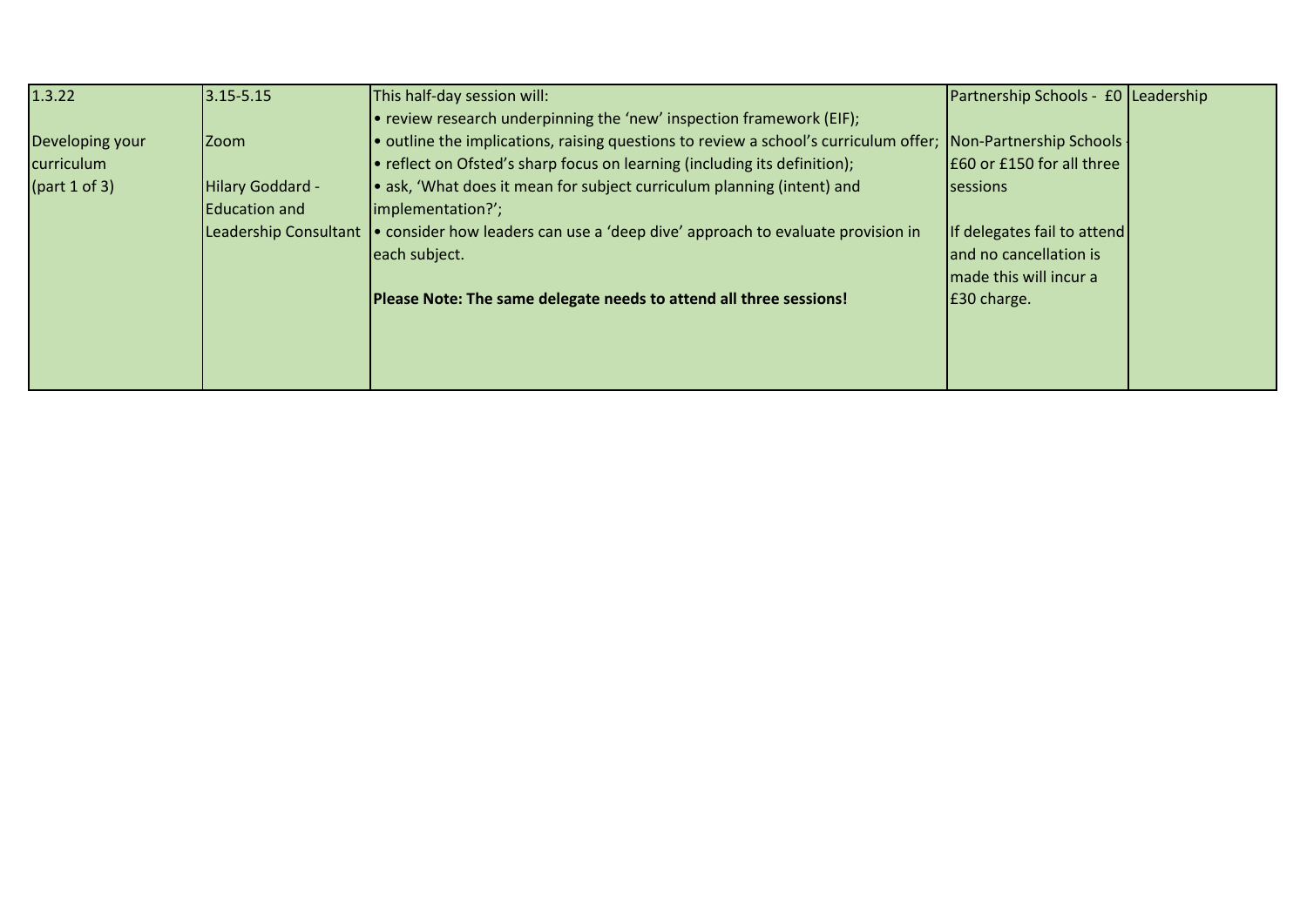| 2.3.22 - Cancelled     | $9.00 - 4.45$                | Mental Health First Aid England (MHFA) Official Certification                                                                                                                                                                                                                                                                                                                                                                                                                                                                                                                                                                                     | <b>Partnership Schools -</b>                          | <b>All Staff</b> |
|------------------------|------------------------------|---------------------------------------------------------------------------------------------------------------------------------------------------------------------------------------------------------------------------------------------------------------------------------------------------------------------------------------------------------------------------------------------------------------------------------------------------------------------------------------------------------------------------------------------------------------------------------------------------------------------------------------------------|-------------------------------------------------------|------------------|
| <b>Mental Health</b>   | <b>ZOOM</b>                  | Mental Health First Aid (MHFA) is a training course which teaches people how to identify, understand and help<br>someone who may be experiencing a mental health issue.                                                                                                                                                                                                                                                                                                                                                                                                                                                                           | £155                                                  |                  |
| Champion - Adult 1 Day | Simon Nichols -              | Become a Mental Health First Aid Champion                                                                                                                                                                                                                                                                                                                                                                                                                                                                                                                                                                                                         | Non-Partnership Schools<br>£185                       |                  |
|                        | <b>Director of Wellbeing</b> | This one day course qualifies you as an MHFA Champion, giving you:                                                                                                                                                                                                                                                                                                                                                                                                                                                                                                                                                                                |                                                       |                  |
|                        |                              | • An understanding of common mental health issues<br>. Knowledge and confidence to advocate for mental health awareness<br>• Ability to spot signs of mental ill health                                                                                                                                                                                                                                                                                                                                                                                                                                                                           | This session is subject to<br>our cancellation scale: |                  |
|                        |                              | • Skills to support positive wellbeing<br>Will also introduce to the Mental Health First Aid Action Plan (ALGEE)                                                                                                                                                                                                                                                                                                                                                                                                                                                                                                                                  | 28 days or more notice -<br>no charge                 |                  |
|                        |                              | Everyone who completes the course gets:                                                                                                                                                                                                                                                                                                                                                                                                                                                                                                                                                                                                           | 11-27 days notice - 25%                               |                  |
|                        |                              | • A certificate of attendance to say you are an MHFA Champion                                                                                                                                                                                                                                                                                                                                                                                                                                                                                                                                                                                     | of total cost of the<br><b>course</b>                 |                  |
|                        |                              | • A manual to refer to whenever you need it<br>• A quick reference card for the Mental Health First Aid action plan                                                                                                                                                                                                                                                                                                                                                                                                                                                                                                                               | 4-10 days or less notice                              |                  |
|                        |                              | • A workbook including a helpful toolkit to support your own mental health                                                                                                                                                                                                                                                                                                                                                                                                                                                                                                                                                                        | 50% of total cost of the                              |                  |
|                        |                              | Find tools, strategies and practical ways to look after your own mental health, support others and champion the<br>awareness of Mental Health in your schools and communities.                                                                                                                                                                                                                                                                                                                                                                                                                                                                    | course<br>3 days or less notice -                     |                  |
|                        |                              | Who are MHFA England - MHFA training came to England in 2007. The Department of Health: National Institute<br>of Mental Health in England (NIMHE) developed and launched the programme as part of a national approach to<br>improve public mental health. MHFA International licenses the Instructor Training programme and we are the<br>only organisation in England who can provide it. The Instructor Training programme is accredited by the Royal<br>Society for Public Health and is delivered by MHFA independent National Trainers. Once trained, MHFA Instructor<br>Members go on to deliver MHFA England courses all over the country. | 100% cost of the course.                              |                  |
|                        |                              |                                                                                                                                                                                                                                                                                                                                                                                                                                                                                                                                                                                                                                                   |                                                       |                  |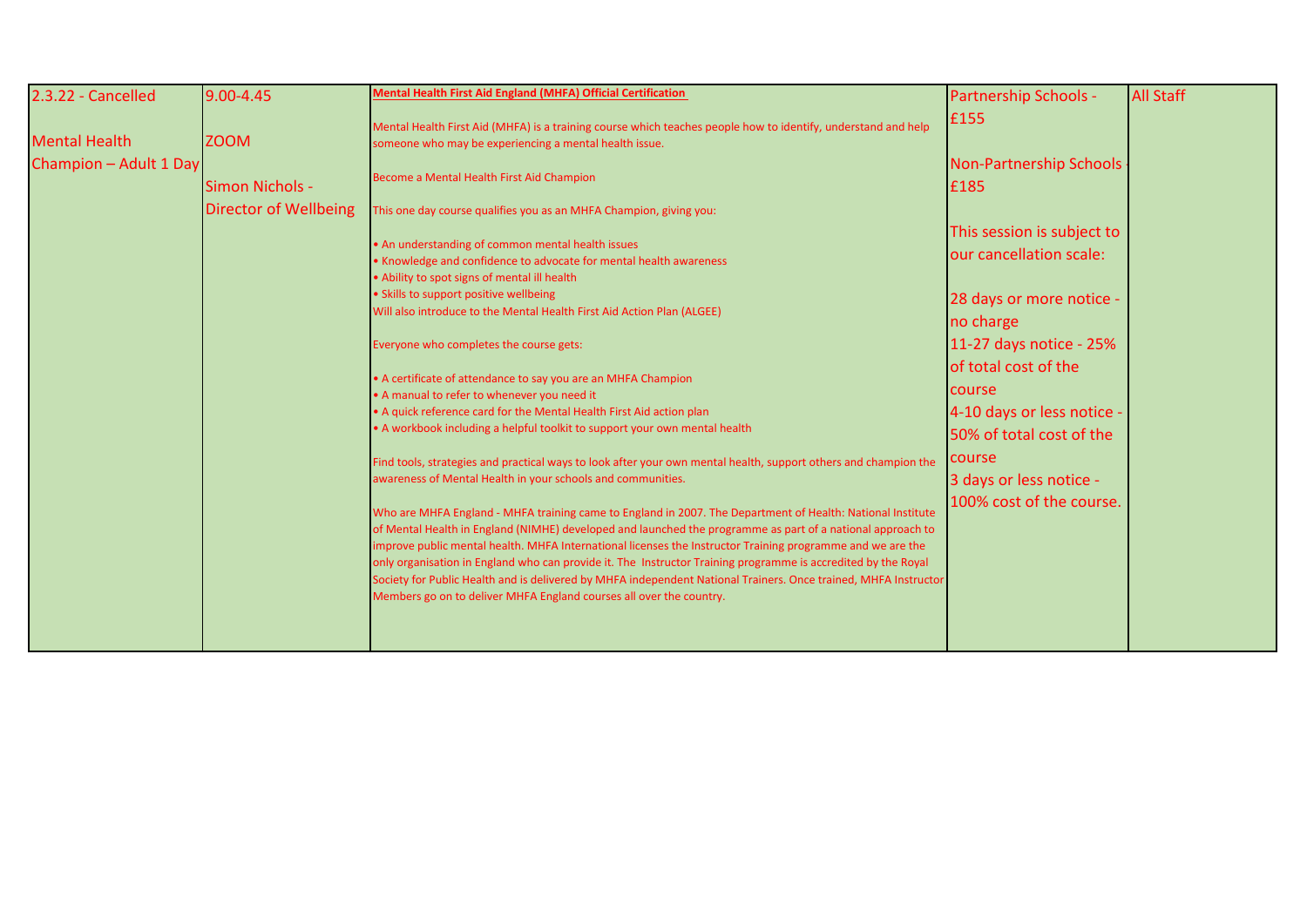| 2.3.22                                 | 13.00-15.00            | Helen will talk through the current picture of inspection. She will draw on her<br>experience of inspections to give you an insight into what they look like 'on the | Partnership Schools - £0 Headteachers        |                        |
|----------------------------------------|------------------------|----------------------------------------------------------------------------------------------------------------------------------------------------------------------|----------------------------------------------|------------------------|
| <b>Ofsted: Spring Termly</b><br>Update | Via Zoom               | ground'. She will update you on any key messages from Ofsted so that you can<br>consider the implications for your school.                                           | Non-Partnership Schools Deputy Heads<br>I£60 |                        |
|                                        | Helen Jones -          |                                                                                                                                                                      |                                              | <b>Assistant Heads</b> |
|                                        | School Improvement     |                                                                                                                                                                      | If delegates fail to attend                  |                        |
|                                        | Adviser and Consultant |                                                                                                                                                                      | and no cancellation is                       |                        |
|                                        |                        |                                                                                                                                                                      | made this will incur a                       |                        |
|                                        |                        |                                                                                                                                                                      | E30 charge.                                  |                        |
|                                        |                        |                                                                                                                                                                      |                                              |                        |
|                                        |                        |                                                                                                                                                                      |                                              |                        |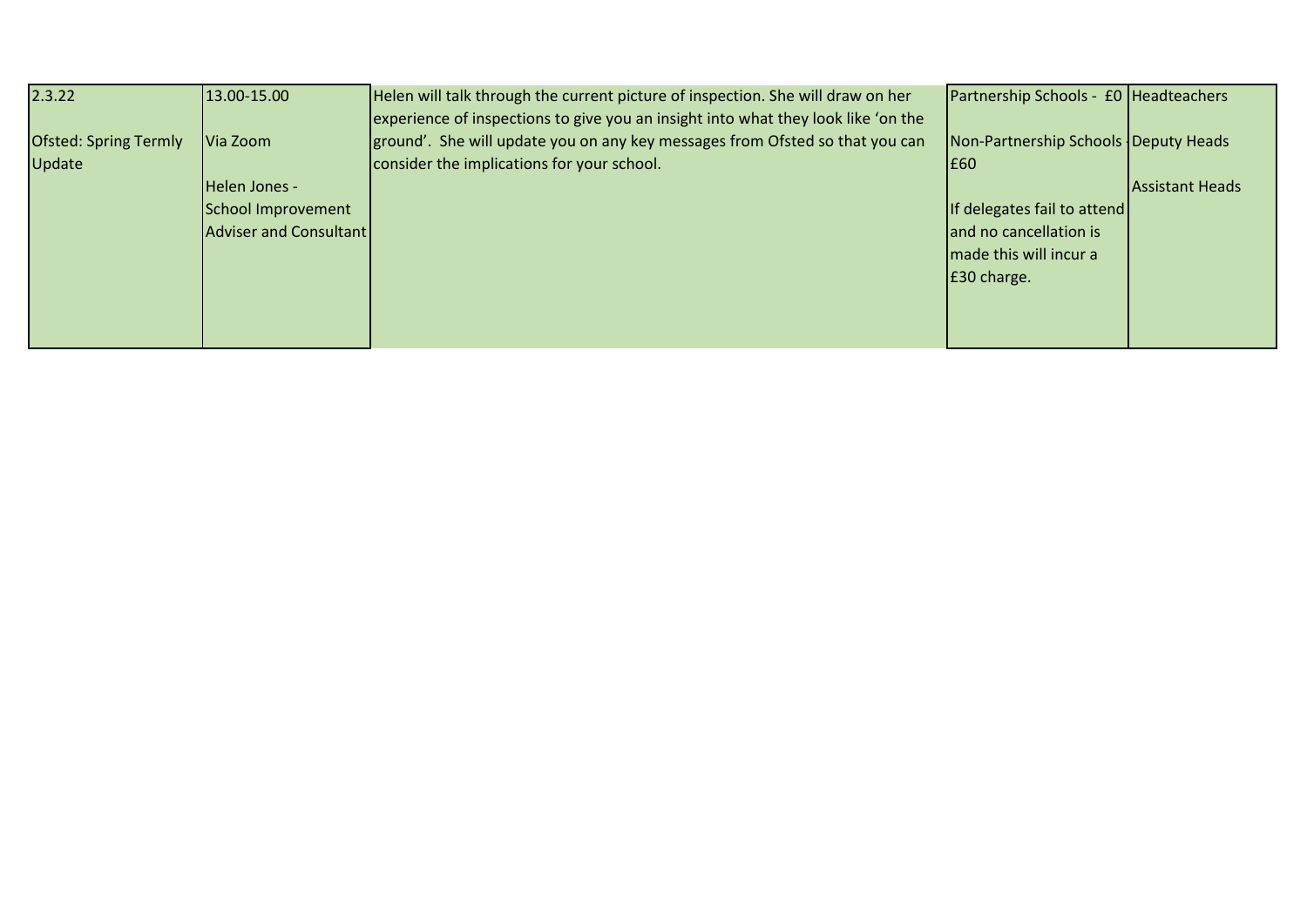| $2.3.22$ (day 1)               | 9.30-3.30                    | A practical training course for staff working in primary schools to enable them to                            | £350.00 covering all three           | <b>Support Staff</b>       |
|--------------------------------|------------------------------|---------------------------------------------------------------------------------------------------------------|--------------------------------------|----------------------------|
| $9.3.22$ (day 2)               |                              | develop the speech and language skills of ALL children but especially those with                              | sessions, this includes a            |                            |
| $23.3.22$ (day 3)              | <b>St Pauls Catholic</b>     | speech and language difficulties. The course gives practical advice and strategies                            | resource file worth £22              | <b>Teaching Assistants</b> |
| 30.3.22 (day 4)                | School, Phoenix Drive,       | which are also suitable for children with English as an additional language and                               | Non-Partnership Schools -            |                            |
|                                | Leadenhall, Milton           | other special educational needs.                                                                              | £420.00 covering all three           | <b>Teachers</b>            |
| <b>ELKLAN Speech and</b>       | <b>Keynes</b>                | Over 7,000 people have already completed this training and found it has helped                                | sessions, this includes a            |                            |
| Language Support for 5-MK6 5EN |                              | them to differentiate the curriculum more effectively.                                                        | resource file worth £22              | <b>SENDCo</b>              |
| 11 year olds                   |                              |                                                                                                               | There is also an option to           |                            |
|                                | <b>Specialist Speech and</b> | There is an option for those completing this course to attempt a level 3 or level 2                           | complete an official                 | <b>ONLY 16 SPACES</b>      |
|                                | Language Therapist           | nine credit Award in Knowledge and Practice to Support the Communication Skills qualification as part of this |                                      | <b>AVAILABLE</b>           |
|                                | <b>Powerful Voices</b>       | of 5-11s - both levels are on the QCF. A portfolio of evidence will need to be                                | training at an additional cost       |                            |
|                                |                              | submitted.                                                                                                    | of £69.20.                           |                            |
|                                |                              | You will need to pay an extra fee if you decide to pursue the accreditation for the                           | This session is subject to our       |                            |
|                                |                              | level 2 or 3 award (£69.20). Please let us know via email, if you'd like to register                          | cancellation scale:                  |                            |
|                                |                              | for the official accreditation karina.vanniekerk@st-pauls.org.uk.                                             |                                      |                            |
|                                |                              |                                                                                                               | 28 days or more notice - no          |                            |
|                                |                              |                                                                                                               | charge<br>11-27 days notice - 25% of |                            |
|                                |                              |                                                                                                               | total cost of the course             |                            |
|                                |                              |                                                                                                               | 4-10 days or less notice - 50%       |                            |
|                                |                              |                                                                                                               | of total cost of the course          |                            |
|                                |                              |                                                                                                               | 3 days or less notice -100%          |                            |
|                                |                              |                                                                                                               | cost of the course.                  |                            |
|                                |                              |                                                                                                               |                                      |                            |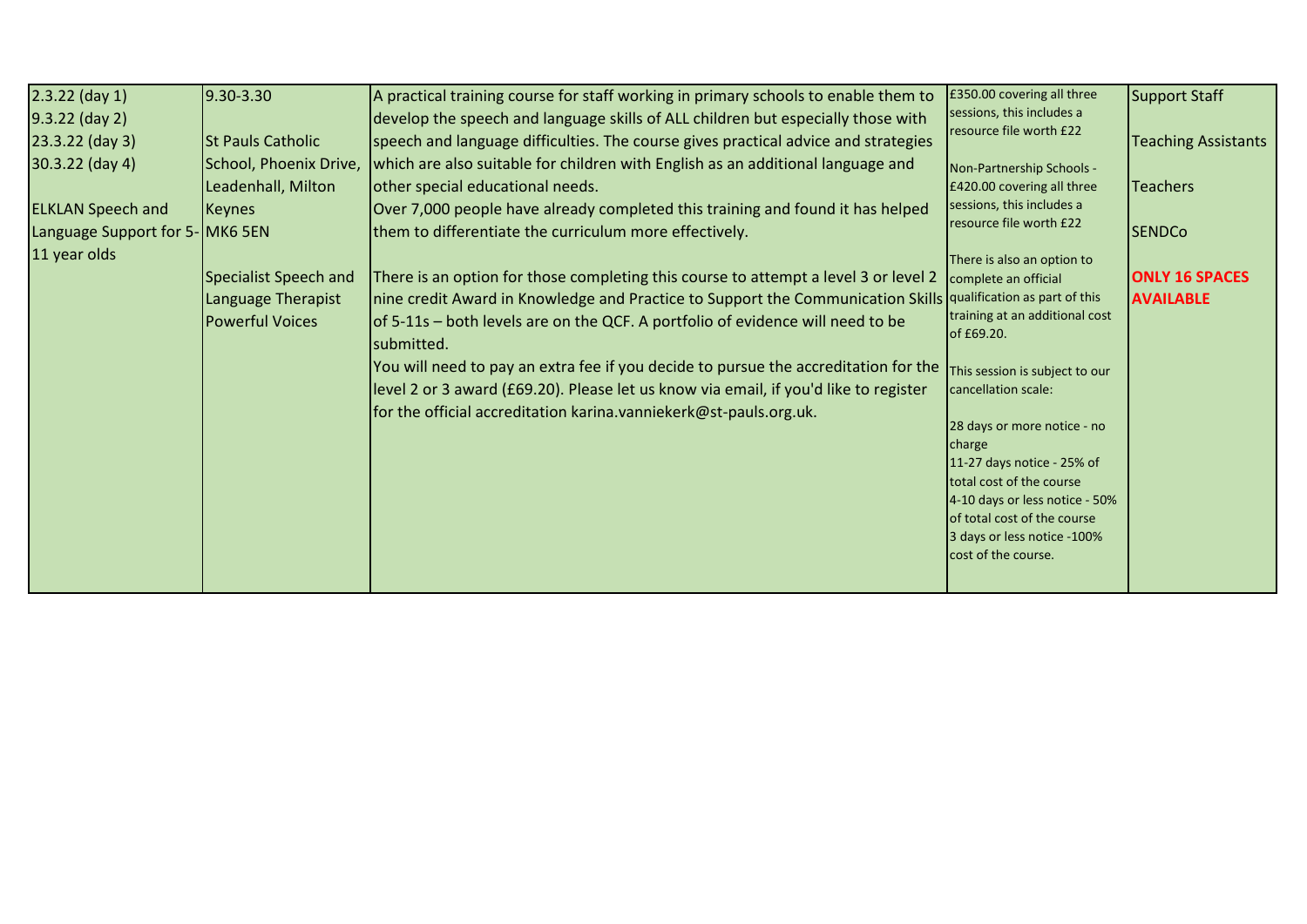| 7.3.22                                                                       | 9.30-11.30                                                                                                                                                            | The aim of these sessions are to provide skills and ideas for Midday Supervisors<br>and those adults who support children at playtimes.                                                                                                                                                                                                                                                                                                            | Partnership Schools - £0 Midday supervisors                                                                                                                           | and adults |
|------------------------------------------------------------------------------|-----------------------------------------------------------------------------------------------------------------------------------------------------------------------|----------------------------------------------------------------------------------------------------------------------------------------------------------------------------------------------------------------------------------------------------------------------------------------------------------------------------------------------------------------------------------------------------------------------------------------------------|-----------------------------------------------------------------------------------------------------------------------------------------------------------------------|------------|
| Supporting and creating Greenleys First School                               |                                                                                                                                                                       |                                                                                                                                                                                                                                                                                                                                                                                                                                                    | Non-Partnership Schools supporting                                                                                                                                    |            |
| successful playtimes (2                                                      | Ardwell Lane                                                                                                                                                          | The sessions will introduce the principles of play and why play is important for                                                                                                                                                                                                                                                                                                                                                                   | E110 for part 1 and 2                                                                                                                                                 | playtimes  |
| of 2)                                                                        | <b>Milton Keynes</b><br>MK12 6AT                                                                                                                                      | children. We will look at a range of ways to encourage positive behaviour and<br>strategies to support play in the playground.                                                                                                                                                                                                                                                                                                                     | If delegates fail to attend<br>and no cancellation is                                                                                                                 |            |
|                                                                              | Jo Clanfield -<br>Director of Teach<br><b>Outdoors</b>                                                                                                                | The sessions are designed for the same delegate to attend each session. The<br>training will be held indoors and outdoors so please bring appropriate outdoor<br><b>clothing</b>                                                                                                                                                                                                                                                                   | made this will incur a<br>E30 charge.                                                                                                                                 |            |
| 9.3.22<br><b>Exploring spatial</b><br>reasoning in the early<br>years (EYFS) | 10.00-12.00<br>Oldbrook First School,<br>Illingworth Place,<br>Oldbrook,<br>Milton Keynes,<br>MK6 2NH<br>Katherine Milner -<br><b>Independent Maths</b><br>Consultant | Although there is no longer an Early Learning Goal relating to Shape, Space and<br>Measures, there is increasing evidence of the link between young children's<br>spatial reasoning skills and their later achievement in mathematics more widely.<br>This practical session will explore ways in which we can provide opportunities<br>through both adult led and child-initiated activities to ensure that all children<br>develop these skills. | Partnership Schools - £0 Teachers<br>Non-Partnership Schools<br>E60<br>If delegates fail to attend<br>and no cancellation is<br>made this will incur a<br>£30 charge. |            |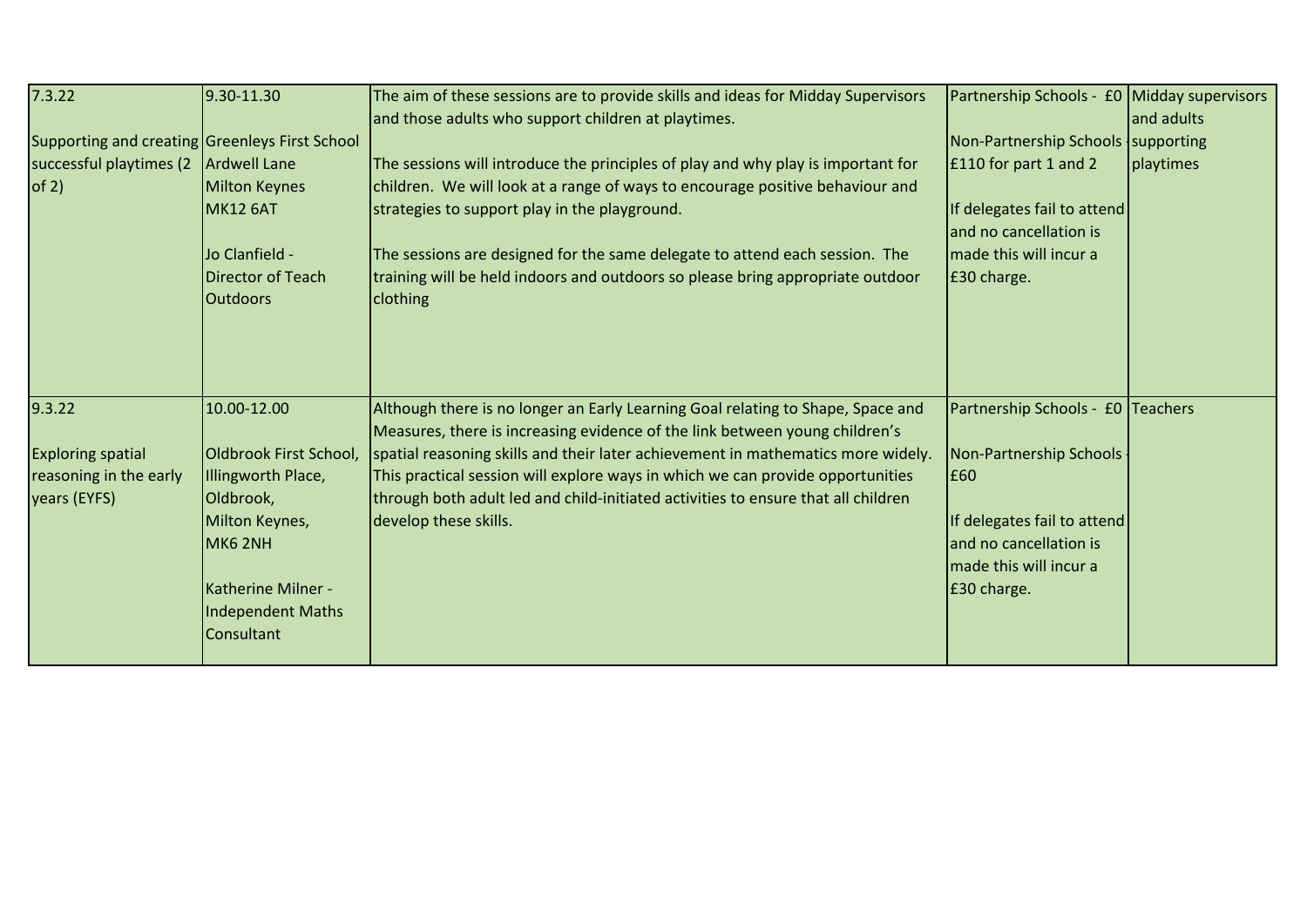| 15.3.22                                                                                            | 10.00-12.00                                                                                                                                                                   | This workshop is of interest for all EYFS staff and maybe staff in year1-this year<br>following the pandemic impact of the last 2 years.                                                                                                                                                                                                                                                                                                                                                                                                                       | Partnership Schools - £0 Teachers                                                                                                                                                           |              |
|----------------------------------------------------------------------------------------------------|-------------------------------------------------------------------------------------------------------------------------------------------------------------------------------|----------------------------------------------------------------------------------------------------------------------------------------------------------------------------------------------------------------------------------------------------------------------------------------------------------------------------------------------------------------------------------------------------------------------------------------------------------------------------------------------------------------------------------------------------------------|---------------------------------------------------------------------------------------------------------------------------------------------------------------------------------------------|--------------|
| Continuous provision -<br>ensuring independent<br>learning and progress<br>happens                 | <b>St Pauls Catholic</b><br>School, Phoenix Drive,<br>Leadenhall, Milton<br><b>Keynes</b><br>MK6 5EN<br>Suzanne Dunne -<br><b>EYFS teacher and</b><br>consultant              | . The course will aid delegates in understanding and gain confidence of the<br>potential for learning within their continuous provision.<br>. Delegates will consider the skills that can be developed across the various<br>opportunities/experiences on offer to the children.<br>• Provide ideas for enhancing and developing children's knowledge and learning<br>ensuring support and challenge- Scaffolding up not differentiating down!                                                                                                                 | Non-Partnership Schools   Early Years Support<br>E60<br>If delegates fail to attend<br>and no cancellation is<br>made this will incur a<br>£30 charge.                                      | Staff        |
| 15.3.22<br>Developing the early<br>language and literacy<br>skills for all children in<br>the EYFS | 1.00-3.00<br><b>St Pauls Catholic</b><br>School, Phoenix Drive,<br>Leadenhall, Milton<br><b>Keynes</b><br>MK6 5EN<br>Suzanne Dunne -<br><b>EYFS teacher and</b><br>consultant | • Providing an outline of an adapted helicopter stories approach which involves<br>talk for writing infused with helicopter stories to promote the children's<br>understanding of story, authorship and enthusiasm to write.<br>• Simple and adaptable method to support the children's comprehension within<br>stories, exploring many ways for the children to demonstrate their understanding<br>orally and in ways without the need for expressive language to support the EAL<br>children and children who have a speech, language or communication need. | Partnership Schools - £0 Teachers<br>Non-Partnership Schools   Early Years Support<br>E60<br>If delegates fail to attend<br>and no cancellation is<br>made this will incur a<br>£30 charge. | <b>Staff</b> |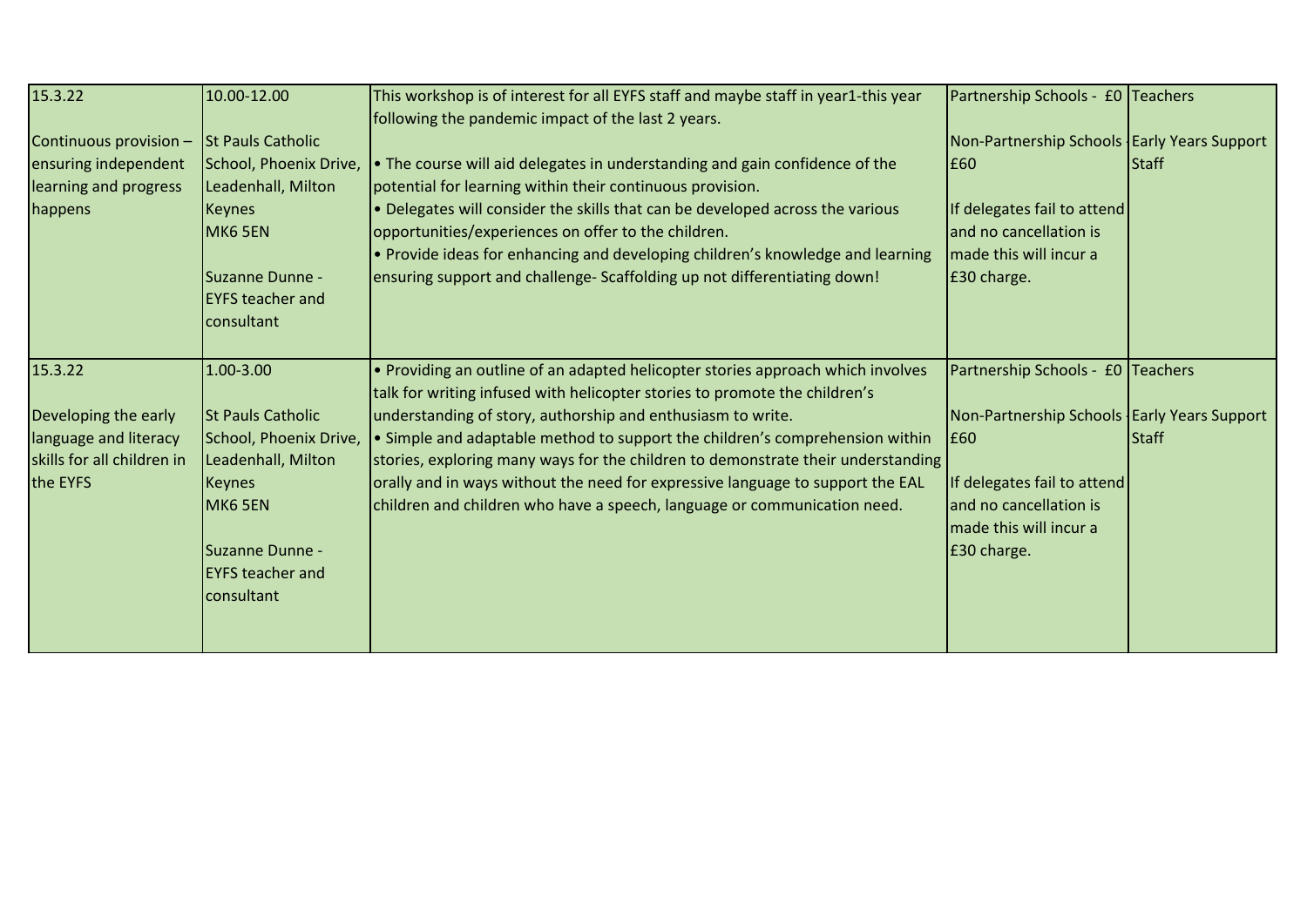| 16.3.22                     | 9.00-4.00                | <b>Full Paediatric First Aid - Blended</b>                                                                            | Partnership Schools -               | <b>All Staff</b>         |
|-----------------------------|--------------------------|-----------------------------------------------------------------------------------------------------------------------|-------------------------------------|--------------------------|
|                             |                          | 1 day practical $+$ 1 day e-learning                                                                                  | £80                                 |                          |
| <b>Paediatric First Aid</b> | <b>St Pauls Catholic</b> | This innovative course combines one day of focussed practical training, with 6hrs                                     |                                     | <b>ONLY 15 SPACES</b>    |
| Training                    | School, Phoenix Drive,   | of interactive e-learning. The result is a memorable and enjoyable learning                                           | Non-Partnership Schools   AVAILABLE |                          |
|                             | Leadenhall, Milton       | experience that maximises recall and provides the skills, knowledge and                                               | £110                                |                          |
|                             | <b>Keynes</b>            | confidence to act effectively when emergencies arise.                                                                 |                                     |                          |
|                             | MK6 5EN                  |                                                                                                                       | This session is subject to          |                          |
|                             |                          | The course meets all EYFS/Ofsted requirements.                                                                        | our cancellation scale:             |                          |
|                             | <b>Tutor Care Ltd</b>    |                                                                                                                       |                                     |                          |
|                             |                          | <b>About the course</b>                                                                                               | 28 days or more notice -            |                          |
|                             |                          | Our blended paediatric first aid course is in 2 parts which can be taken in any                                       | no charge                           |                          |
|                             |                          | lorder:                                                                                                               | 11-27 days notice - 25%             |                          |
|                             |                          |                                                                                                                       | of total cost of the                |                          |
|                             |                          | Part 1 is a practical training session under the guidance of one of our fun,                                          | course                              |                          |
|                             |                          | dynamic and experienced trainers guiding you through all the practical life-saving $\vert$ 4-10 days or less notice - |                                     |                          |
|                             |                          | techniques.                                                                                                           | 50% of total cost of the            |                          |
|                             |                          |                                                                                                                       | course                              |                          |
|                             |                          | Part 2 is an online e-learning module which can be done either before or after the 3 days or less notice -            |                                     |                          |
|                             |                          | practical training session on any computer or mobile device. You will receive a                                       | 100% cost of the course.            |                          |
|                             |                          | link to the e-learning module when you book the course.                                                               |                                     |                          |
|                             |                          | Please Note: Lunch will NOT be provided                                                                               |                                     |                          |
|                             |                          |                                                                                                                       |                                     |                          |
| 17.03.22                    | 15.45-4.45               | An opportunity for Nursery staff to meet together to share ideas and good                                             | Free to all schools                 | <b>Early Years Staff</b> |
|                             |                          | practice, discuss national developments, changes, etc. and support one another.                                       |                                     |                          |
| <b>Nursery Staff</b>        | Oldbrook First School,   |                                                                                                                       |                                     | <b>Nursery Staff</b>     |
| Professional                | Illingworth Place,       |                                                                                                                       |                                     |                          |
| <b>Development Group (3</b> | Oldbrook,                |                                                                                                                       |                                     |                          |
| of 5)                       | Milton Keynes,           |                                                                                                                       |                                     |                          |
|                             | MK62NH                   |                                                                                                                       |                                     |                          |
|                             |                          |                                                                                                                       |                                     |                          |
|                             |                          |                                                                                                                       |                                     |                          |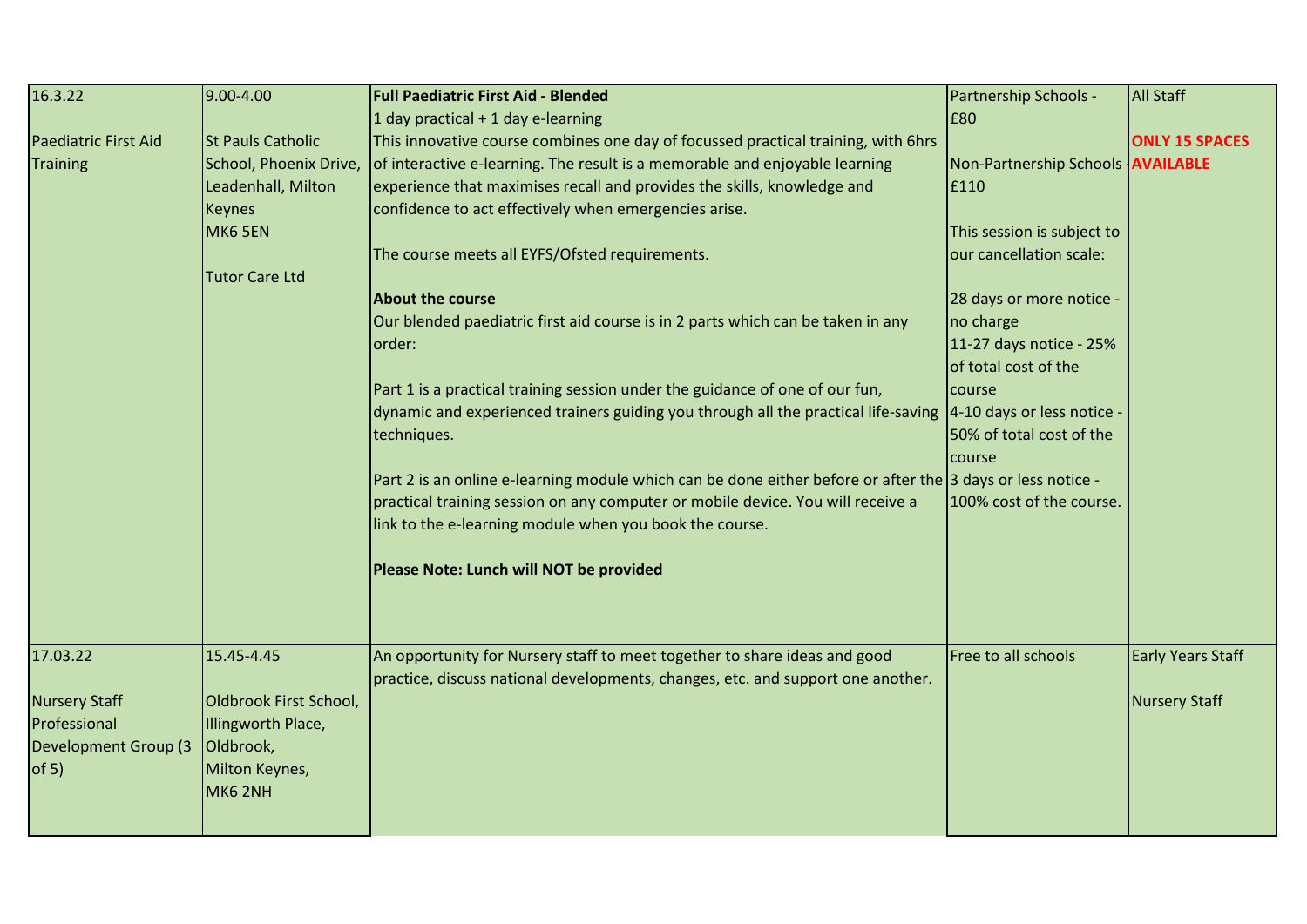| 14.3.22                         | 10.00-12.00                | PEP: mk are a provider of preparation for Higher Level Teaching Assistant (HLTA)   | Partnership Schools -              | <b>Teaching Assistants</b> |
|---------------------------------|----------------------------|------------------------------------------------------------------------------------|------------------------------------|----------------------------|
| 15.3.22                         | for all 7 sessions         | Status. The preparation will be covered over seven two hour online sessions and    | £615                               |                            |
| 21.3.22                         |                            | candidates will be expected to complete around one hour additional study after     |                                    | <b>Learning Support</b>    |
| 22.3.22                         | <b>Zoom</b>                | each session.                                                                      | Non-Partnership Schools Assistants |                            |
| 28.3.22                         |                            | Strictly Education 4S, the London and SE region provider of HLTA assessment will   | E715                               |                            |
| 29.3.22                         | Victoria Lacy-Wills -      | assess all of the candidates upon completion of the preparation course.            |                                    | <b>Cover Supervisors</b>   |
| 10.5.22                         | <b>Partnership Manager</b> | If you wish to apply then please click on the links below and read the information | This cost includes six,            |                            |
|                                 |                            | carefully. Applicants are more than welcome to contact Victoria Lacy-Wills         | online training sessions,          | Please note:               |
| <b>Higher Level Teaching</b>    |                            | (Preparer for HLTA Status/Partnership Manager for PEP:mk) with any queries         | online                             | Applicants must be         |
| <b>Assistant (HLTA) Status:</b> |                            | they may have. The application form below must be completed.                       | materials and halfday              | employed by a              |
| <b>REMOTE</b>                   |                            |                                                                                    | assessment by a Strictly           | school and hold            |
|                                 |                            | <b>HLTA Process Step by Step</b>                                                   | <b>Education 4S</b>                | Level 2 (equivalent        |
| Postponed until                 |                            | <b>HLTA Status Details and Information</b>                                         | assessor, regional and             | to GCSE A*-C grade)        |
| November                        |                            | <b>HLTA Status Application Form 21-22</b>                                          | national moderation.               | <b>Maths and English</b>   |
|                                 |                            |                                                                                    |                                    | qualifications.            |
|                                 |                            | Applications must be received 10 working days before the start of the course. If   | Please Note: Withdrawal            |                            |
|                                 |                            | this deadline is not met the application may not be processed.                     | from the programme                 | <b>Applicants must</b>     |
|                                 |                            |                                                                                    | must be confirmed 7                | also have taught           |
|                                 |                            | Suitable for Teaching Assistants, Learning Support Assistants and Cover            | working days in writing,           | classes normally           |
|                                 |                            | <b>Supervisors</b>                                                                 | prior to the start date,           | assigned to a              |
|                                 |                            |                                                                                    | otherwise a 50%                    | qualified teacher          |
|                                 |                            | Please note: Applicants must be employed by a school and hold Level 2              | cancellation fee will be           | without the teacher        |
|                                 |                            | (equivalent to GCSE A*-C grade) Maths and English qualifications.                  | incurred.                          | present.                   |
|                                 |                            |                                                                                    |                                    |                            |
|                                 |                            |                                                                                    |                                    |                            |
|                                 |                            |                                                                                    |                                    |                            |
|                                 |                            |                                                                                    |                                    |                            |
|                                 |                            |                                                                                    |                                    |                            |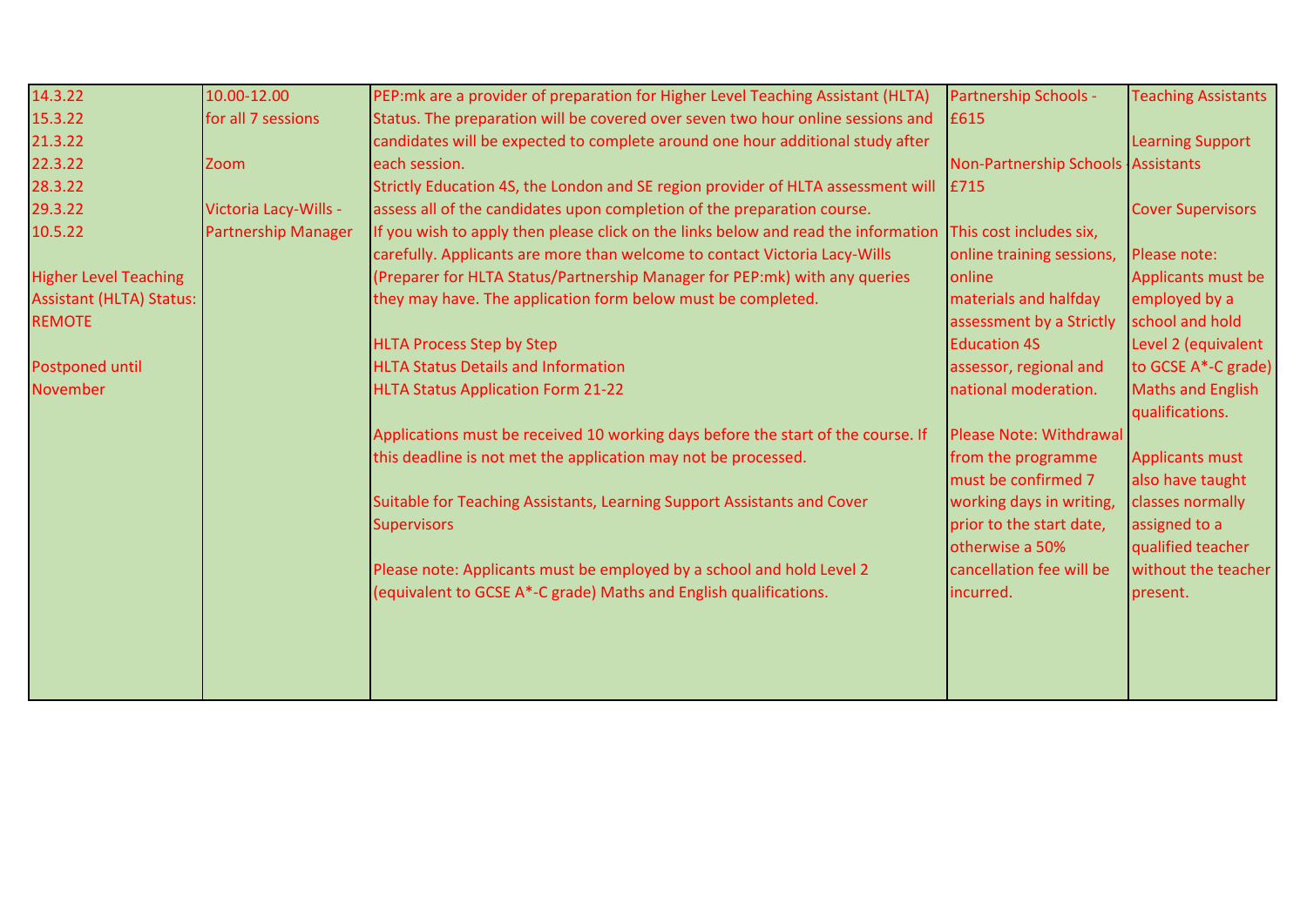| 28.3.22                                    | 1:00-3:00                   | At the end of this 2 hour course you will be able to recognise and treat an    | Partnership Schools - £0 All Staff            |                  |  |  |  |
|--------------------------------------------|-----------------------------|--------------------------------------------------------------------------------|-----------------------------------------------|------------------|--|--|--|
|                                            |                             | unconscious person. Recognise and treat choking. Perform CPR. Recognise and    |                                               |                  |  |  |  |
| <b>Emergency First Aid</b>                 | MK Play Association         | treat bleeding.                                                                | Non-Partnership Schools <b>ONLY 18 SPACES</b> |                  |  |  |  |
|                                            | 2 Burners Lane,             |                                                                                | E60                                           | <b>AVAILABLE</b> |  |  |  |
|                                            | Kiln Farm,                  | MK Play Association, 2 Burners Lane, Kiln Farm, Milton Keynes, MK11 3HB. Free  |                                               |                  |  |  |  |
|                                            | Milton Keynes,              | car parking on site – entrance on Pitfield.                                    | If delegates fail to attend                   |                  |  |  |  |
|                                            | <b>MK11 3HB</b>             |                                                                                | and no cancellation is                        |                  |  |  |  |
|                                            | <b>SUMMER 2022</b>          |                                                                                |                                               |                  |  |  |  |
| 28.4.22                                    | 9.30-10.30                  | This Power Hour interactive session will explore working memory and the impact | Partnership Schools - £0 All Staff            |                  |  |  |  |
|                                            |                             | this has on dyslexic students in their day-to-day learning. Suggested useable  |                                               |                  |  |  |  |
| Dyslexia Support Series: St Pauls Catholic |                             | strategies to support working memory will be discussed which will include ways | Non-Partnership Schools                       |                  |  |  |  |
| What is working                            | School, Phoenix Drive,      | of minimising working memory overload. Q and A will be provided at the end of  | E60                                           |                  |  |  |  |
| memory? Strategies to                      | Leadenhall, Milton          | the session.                                                                   |                                               |                  |  |  |  |
| support memory (4 of                       | <b>Keynes</b>               |                                                                                | If delegates fail to attend                   |                  |  |  |  |
| $\vert 6)$                                 | MK6 5EN                     | PLEASE NOTE: Each session needs to be booked separately. Delegates can         | and no cancellation is                        |                  |  |  |  |
|                                            |                             | choose to attend some or all of the sessions.                                  | made this will incur a                        |                  |  |  |  |
|                                            | Paloma Forde -              |                                                                                | £30 charge.                                   |                  |  |  |  |
|                                            | <b>Education Consultant</b> |                                                                                |                                               |                  |  |  |  |
|                                            |                             |                                                                                |                                               |                  |  |  |  |
|                                            |                             |                                                                                |                                               |                  |  |  |  |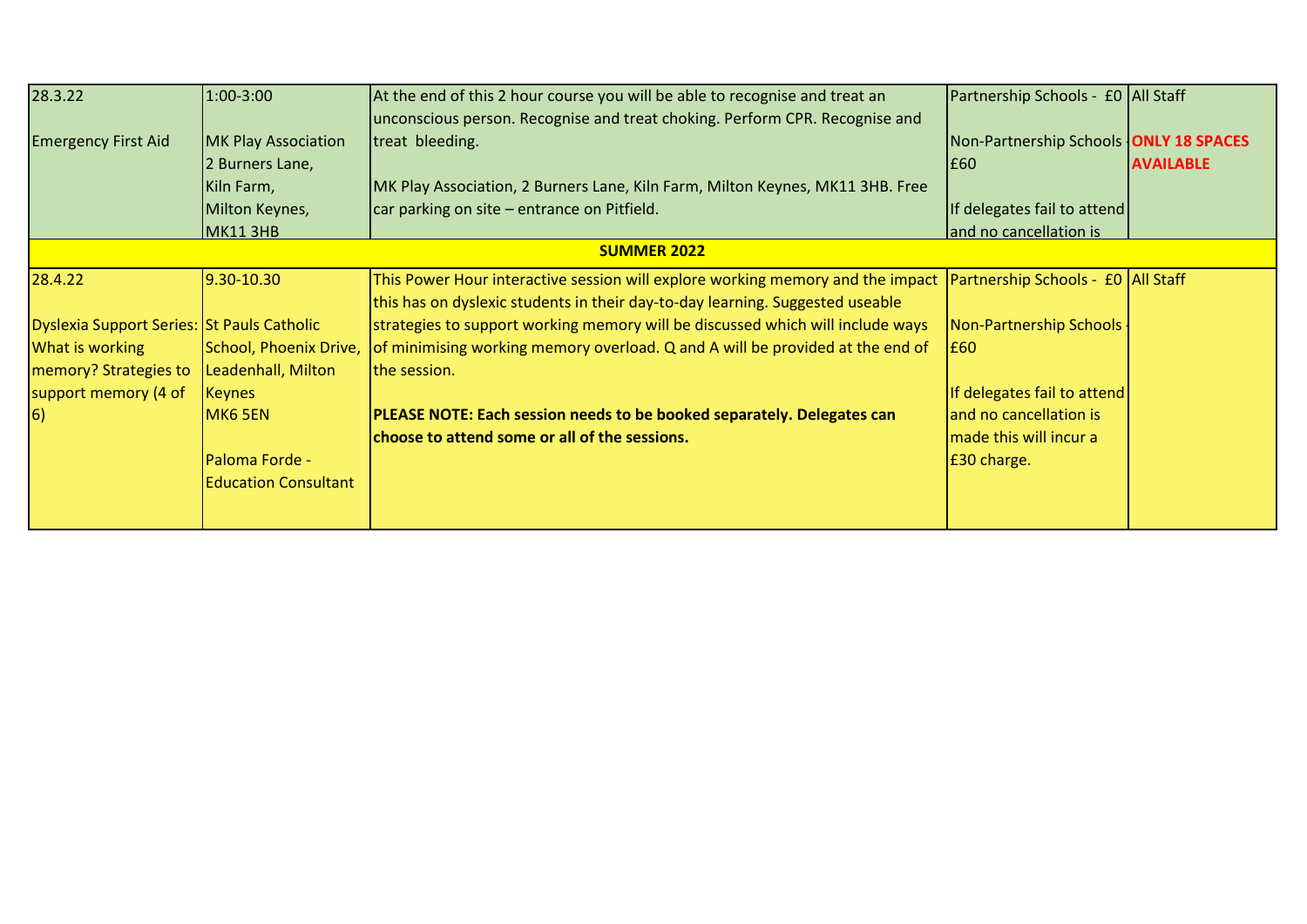| 28.4.22                                                                                            | 12.30-2.30                                                                                                                                                      | This Second Year Teacher Programme is designed for teachers who finished their NQT year in Summer 2021 and<br>are known as the 'the pre-September 2021 cohort'.                                                                                                                                                                                                                                                                                                                                                                                                                                                                                                                                                                                                                                                                                                                                                                                                                                                                                                                                                                                                                                                                                                                                                                                                                                                                                                                                                                                                                                                                                                                                                                                                                                                                                                          | Partnership Schools - £0 Teachers in their                                                                                                                                              | second year                                                                                                             |
|----------------------------------------------------------------------------------------------------|-----------------------------------------------------------------------------------------------------------------------------------------------------------------|--------------------------------------------------------------------------------------------------------------------------------------------------------------------------------------------------------------------------------------------------------------------------------------------------------------------------------------------------------------------------------------------------------------------------------------------------------------------------------------------------------------------------------------------------------------------------------------------------------------------------------------------------------------------------------------------------------------------------------------------------------------------------------------------------------------------------------------------------------------------------------------------------------------------------------------------------------------------------------------------------------------------------------------------------------------------------------------------------------------------------------------------------------------------------------------------------------------------------------------------------------------------------------------------------------------------------------------------------------------------------------------------------------------------------------------------------------------------------------------------------------------------------------------------------------------------------------------------------------------------------------------------------------------------------------------------------------------------------------------------------------------------------------------------------------------------------------------------------------------------------|-----------------------------------------------------------------------------------------------------------------------------------------------------------------------------------------|-------------------------------------------------------------------------------------------------------------------------|
| Second Year Teacher<br>Programme-<br>Professional Behaviours Leadenhall, Milton<br>(links to TS 8) | <b>St Pauls Catholic</b><br>School, Phoenix Drive,<br><b>Keynes</b><br>MK6 5EN<br><b>Hilary Goddard</b><br><b>Education and</b><br><b>Leadership Consultant</b> | This programme is an excellent opportunity for anyone in their second year of teaching, and especially for those<br>who have already worked with us during their NQT year.<br>It gives individuals the opportunity to develop their teaching expertise further. It also gives schools the<br>opportunity to take advantage of the 'one-off payment to further support the development of this cohort' which<br>is being offered by the DfE. More information can be found at:<br>https://www.gov.uk/government/publications/coronavirus-covid-19-induction-for-newly-qualified-<br>teachers/covid-19-induction-for-newly-qualified-teachers-guidance#additional-funding-for-those-currently-<br>undertaking-induction<br>Delegates may attend some or all of the six sessions during the academic year.<br>Session One-Behaviour Management (links to TS 1 and 7)<br>Session Two- Pedagogy (links to TS 2, 4 and 5)<br>Session Three- Curriculum (links to TS 3)<br>Session Four-Assessment (links to TS 6)<br>Session Five- Professional Behaviours (links to TS 8)<br>Session Six- Planning for my career ahead<br>This half-day session will:<br>· review professional responsibilities, as outlined in standard 8, and consider different ways to fulfil these<br>expectations (professional identity, confidence, motivation, relatedness-ability to work with peers);<br>• use the Teachers' standards as a tool for self-review and the identification of own professional development<br>needs;<br>. focus on useful skills and approaches to support effective working with colleagues to improve the quality of<br>education;<br>• reflect on leadership in schools, and what responsibility for a leading a subject entails;<br>· identify key priorities as a subject lead, including evaluating the quality of school-wide provision and delivering<br>CPD. | Non-Partnership Schools<br>$E60$ or £300 for the<br>whole programme<br>If delegates fail to attend teaching may also<br>and no cancellation is<br>made this will incur a<br>E30 charge. | Please note:<br>Teachers in their<br>3rd and 4th year of<br>find these sessions<br>useful and are<br>welcome to attend. |
|                                                                                                    |                                                                                                                                                                 |                                                                                                                                                                                                                                                                                                                                                                                                                                                                                                                                                                                                                                                                                                                                                                                                                                                                                                                                                                                                                                                                                                                                                                                                                                                                                                                                                                                                                                                                                                                                                                                                                                                                                                                                                                                                                                                                          |                                                                                                                                                                                         |                                                                                                                         |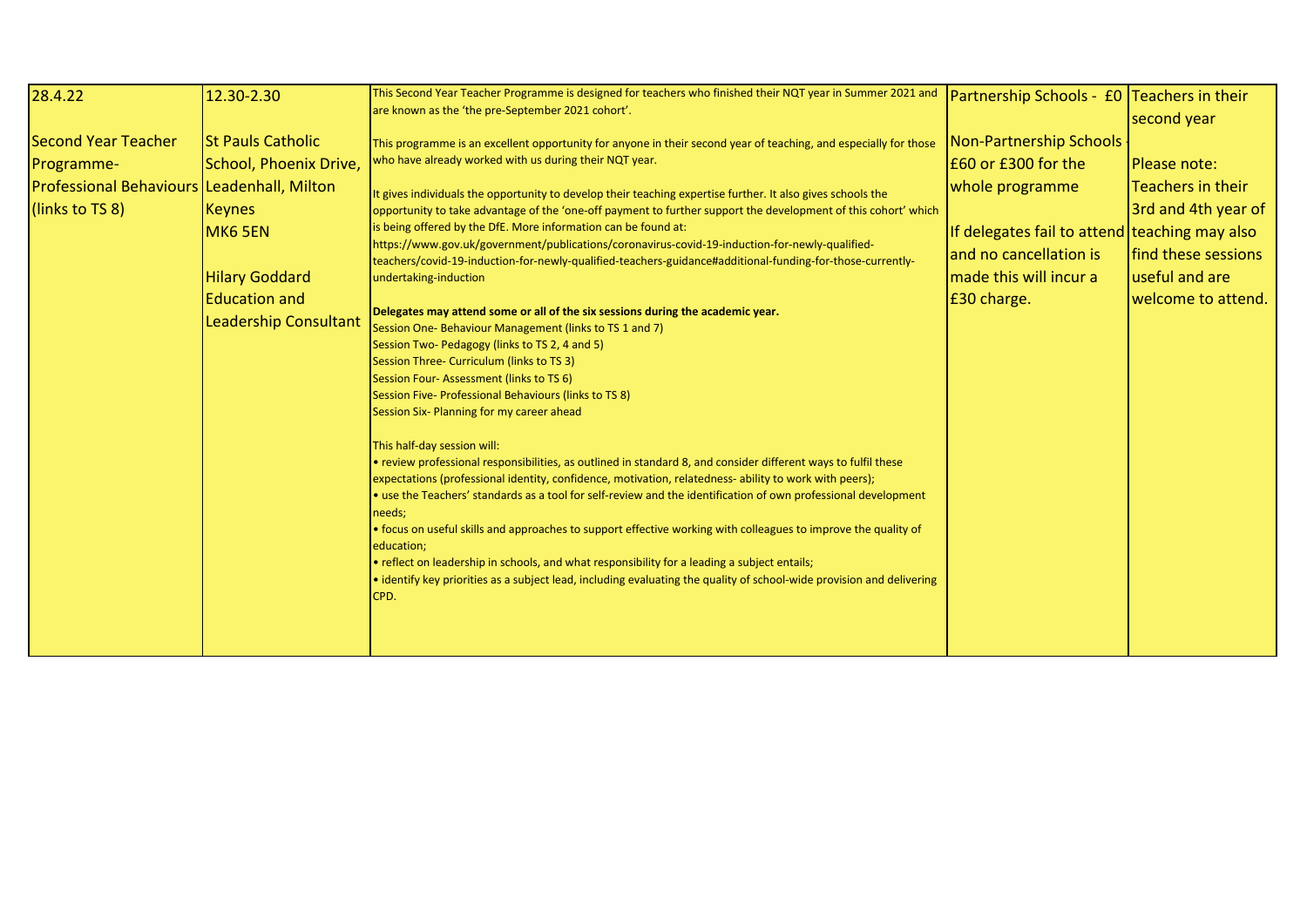| 28.4.22              | $3.15 - 5.15$            | This half-day session will:                                                                | Partnership Schools - £0 Leadership |  |
|----------------------|--------------------------|--------------------------------------------------------------------------------------------|-------------------------------------|--|
|                      |                          | . build on part 1, reviewing key concepts to embed learning and develop fluency;           |                                     |  |
| Developing your      | <b>St Pauls Catholic</b> | • consider the importance of highlighting key concepts/skills in each subject, for         | Non-Partnership Schools             |  |
| curriculum           | School, Phoenix Drive,   | each year;                                                                                 | E60 or £150 for all three           |  |
| $\sqrt{part 2 of 3}$ | Leadenhall, Milton       | e reflect on the implications for teachers' professional development, particularly         | sessions                            |  |
|                      | <b>Keynes</b>            | in primary;                                                                                |                                     |  |
|                      | MK6 5EN                  | • explain how deep dives are used in section 5 and 8 inspections                           | If delegates fail to attend         |  |
|                      |                          | (connectedness);                                                                           | and no cancellation is              |  |
|                      | <b>Hilary Goddard</b>    | $\bullet$ suggest questions and useful evidence to evaluate the quality of education.      | made this will incur a              |  |
|                      | <b>Education and</b>     |                                                                                            | E30 charge.                         |  |
|                      |                          | Leadership Consultant   Please Note: The same delegate needs to attend all three sessions! |                                     |  |
|                      |                          |                                                                                            |                                     |  |
|                      |                          |                                                                                            |                                     |  |
|                      |                          |                                                                                            |                                     |  |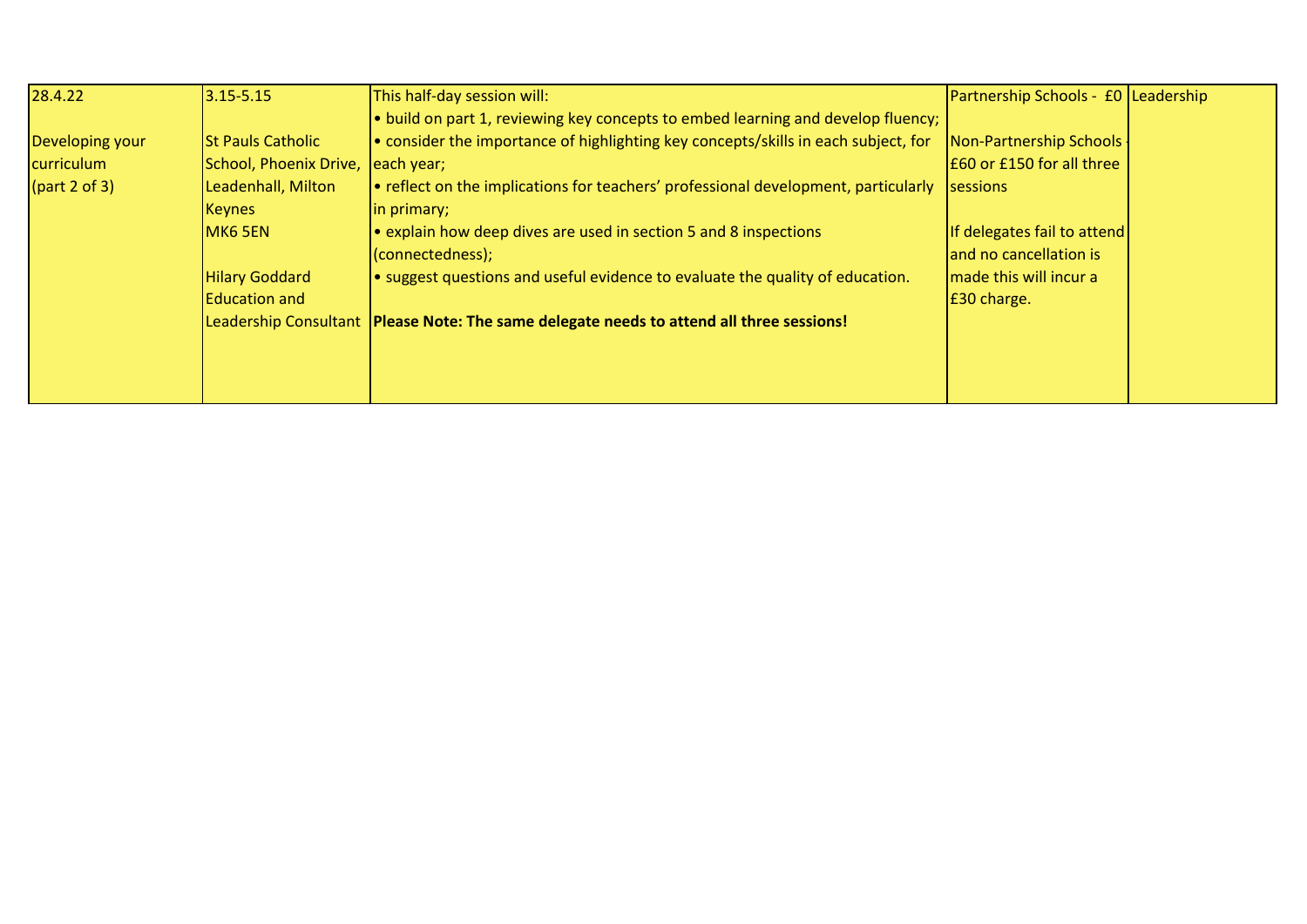| 4.5.22<br><b>Positive Handling</b><br><b>Training (Blended</b><br>session) | 9.00-12.00<br><b>St Pauls Catholic</b><br>School, Phoenix Drive,<br>Leadenhall, Milton<br><b>Keynes</b><br>MK6 5EN<br><b>Staff Safety Training</b><br><b>Consultant</b> | This course will provide responsive and reliable face to face training, protecting your staff.<br>This training includes the latest research and approaches from across the UK and USA.<br>The training focuses on non-escalation, de-escalation, restorative practices, legal and<br>ethical uses of reasonable force and low risk effective holding skills. This will be run as a<br>blended course where the delegates will learn the theoretical side of Positive Handling<br>online, via an online learning portal, prior to a three hour practical event.<br>By the end of the training course, delegates will be better prepared and able to $-$<br>. Understand and use appropriate protocols when it comes to managing difficult<br>situations.<br>. Have an understanding of tips and tools to help de-escalate volatile situations.<br>. Know how to present robust due diligence evidence for Inspections.<br>• Carry out practical techniques to manage aggressive situations.<br>. Have a comprehensive understand of the legal aspects.<br>. Report incidents and near misses in an effective and professional manner.<br>• Trauma Informed Approach to Managing Challenging Children<br>. The law and regulations that may require you to carry a physical intervention under the<br>duty of care.<br>• Adverse childhood experiences and their connection to their ability to self-regulate.<br>. Non-escalation and de-escalation strategies.<br>. Non-harmful methods of control and containment.<br>• Advanced holds including effective interventions.<br>• Verbal influencing matrix including point of impact interventions.<br>• Creating change and cultivating a compassionate whole school culture. | <b>Partnership Schools -</b><br>£90<br>Non-Partnership Schools <b>AVAILABLE</b><br>£120<br>This session is subject to<br>our cancellation scale:<br>28 days or more notice -<br>no charge<br>11-27 days notice - 25%<br>of total cost of the<br>course<br>4-10 days or less notice -<br>50% of total cost of the<br>course<br>3 days or less notice -<br>100% cost of the course. | <b>All Staff</b><br><b>ONLY 12 SPACES</b> |
|----------------------------------------------------------------------------|-------------------------------------------------------------------------------------------------------------------------------------------------------------------------|--------------------------------------------------------------------------------------------------------------------------------------------------------------------------------------------------------------------------------------------------------------------------------------------------------------------------------------------------------------------------------------------------------------------------------------------------------------------------------------------------------------------------------------------------------------------------------------------------------------------------------------------------------------------------------------------------------------------------------------------------------------------------------------------------------------------------------------------------------------------------------------------------------------------------------------------------------------------------------------------------------------------------------------------------------------------------------------------------------------------------------------------------------------------------------------------------------------------------------------------------------------------------------------------------------------------------------------------------------------------------------------------------------------------------------------------------------------------------------------------------------------------------------------------------------------------------------------------------------------------------------------------------------------------------------------------------------------------------------|-----------------------------------------------------------------------------------------------------------------------------------------------------------------------------------------------------------------------------------------------------------------------------------------------------------------------------------------------------------------------------------|-------------------------------------------|
|----------------------------------------------------------------------------|-------------------------------------------------------------------------------------------------------------------------------------------------------------------------|--------------------------------------------------------------------------------------------------------------------------------------------------------------------------------------------------------------------------------------------------------------------------------------------------------------------------------------------------------------------------------------------------------------------------------------------------------------------------------------------------------------------------------------------------------------------------------------------------------------------------------------------------------------------------------------------------------------------------------------------------------------------------------------------------------------------------------------------------------------------------------------------------------------------------------------------------------------------------------------------------------------------------------------------------------------------------------------------------------------------------------------------------------------------------------------------------------------------------------------------------------------------------------------------------------------------------------------------------------------------------------------------------------------------------------------------------------------------------------------------------------------------------------------------------------------------------------------------------------------------------------------------------------------------------------------------------------------------------------|-----------------------------------------------------------------------------------------------------------------------------------------------------------------------------------------------------------------------------------------------------------------------------------------------------------------------------------------------------------------------------------|-------------------------------------------|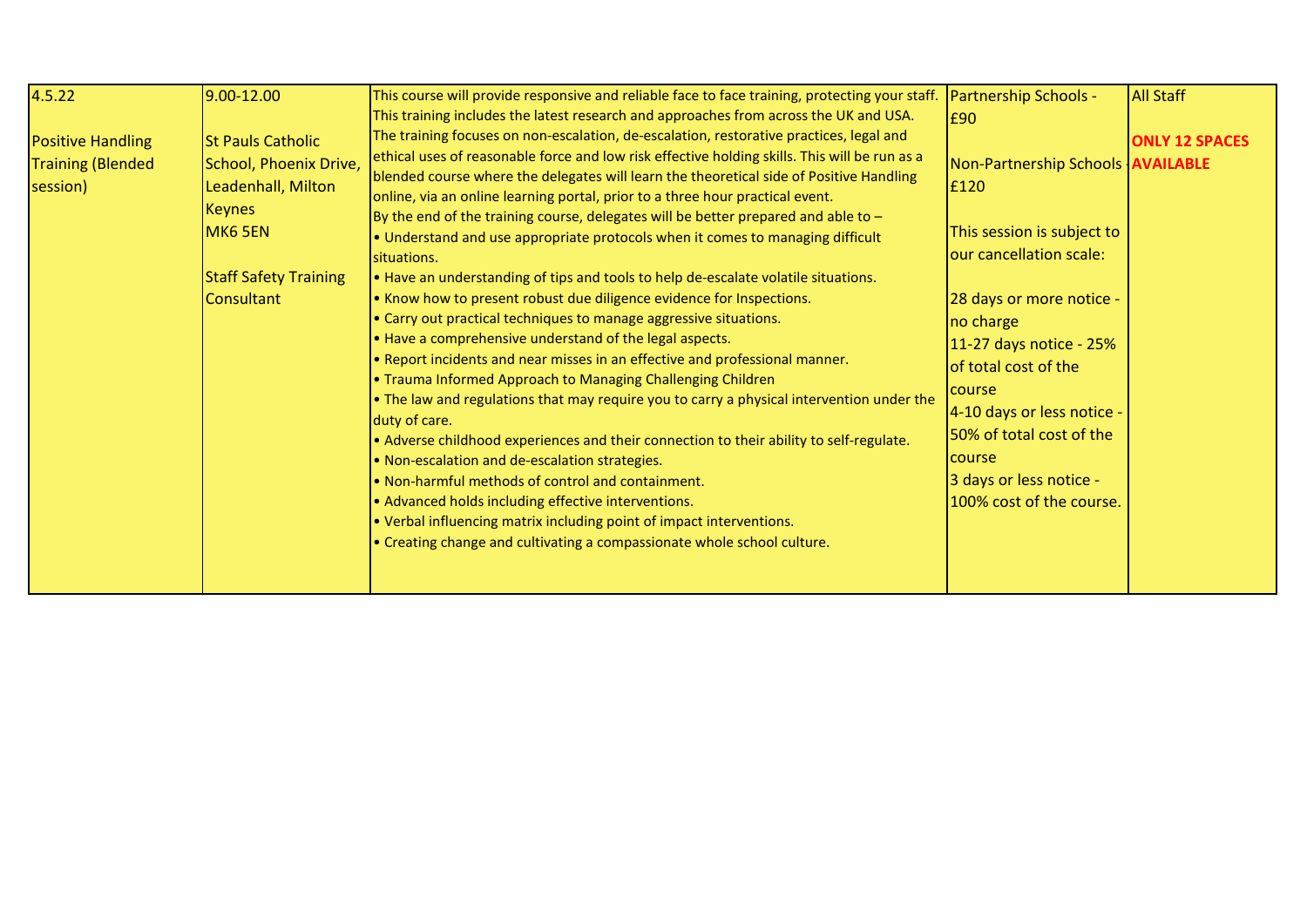| 4.5.22<br><b>Positive Handling</b><br><b>Training (Blended</b><br>session) | 12.30-3.30<br><b>St Pauls Catholic</b><br>School, Phoenix Drive,<br>Leadenhall, Milton<br><b>Keynes</b><br>MK6 5EN<br><b>Staff Safety Training</b><br><b>Consultant</b> | This course will provide responsive and reliable face to face training, protecting your staff.<br>This training includes the latest research and approaches from across the UK and USA.<br>The training focuses on non-escalation, de-escalation, restorative practices, legal and<br>ethical uses of reasonable force and low risk effective holding skills. This will be run as a<br>blended course where the delegates will learn the theoretical side of Positive Handling<br>online, via an online learning portal, prior to a three hour practical event.<br>By the end of the training course, delegates will be better prepared and able to $-$<br>. Understand and use appropriate protocols when it comes to managing difficult<br>situations.<br>. Have an understanding of tips and tools to help de-escalate volatile situations.<br>. Know how to present robust due diligence evidence for Inspections.<br>• Carry out practical techniques to manage aggressive situations.<br>. Have a comprehensive understand of the legal aspects.<br>. Report incidents and near misses in an effective and professional manner.<br>. Trauma Informed Approach to Managing Challenging Children<br>. The law and regulations that may require you to carry a physical intervention under the<br>duty of care.<br>• Adverse childhood experiences and their connection to their ability to self-regulate.<br>. Non-escalation and de-escalation strategies.<br>. Non-harmful methods of control and containment.<br>• Advanced holds including effective interventions.<br>• Verbal influencing matrix including point of impact interventions.<br>• Creating change and cultivating a compassionate whole school culture. | <b>Partnership Schools -</b><br>£90<br>Non-Partnership Schools <b>AVAILABLE</b><br>£120<br>This session is subject to<br>our cancellation scale:<br>28 days or more notice -<br>no charge<br>11-27 days notice - 25%<br>of total cost of the<br><b>Course</b><br>4-10 days or less notice -<br>50% of total cost of the<br><b>Course</b><br>3 days or less notice -<br>100% cost of the course. | <b>All Staff</b><br><b>ONLY 12 SPACES</b> |
|----------------------------------------------------------------------------|-------------------------------------------------------------------------------------------------------------------------------------------------------------------------|--------------------------------------------------------------------------------------------------------------------------------------------------------------------------------------------------------------------------------------------------------------------------------------------------------------------------------------------------------------------------------------------------------------------------------------------------------------------------------------------------------------------------------------------------------------------------------------------------------------------------------------------------------------------------------------------------------------------------------------------------------------------------------------------------------------------------------------------------------------------------------------------------------------------------------------------------------------------------------------------------------------------------------------------------------------------------------------------------------------------------------------------------------------------------------------------------------------------------------------------------------------------------------------------------------------------------------------------------------------------------------------------------------------------------------------------------------------------------------------------------------------------------------------------------------------------------------------------------------------------------------------------------------------------------------------------------------------------------------|-------------------------------------------------------------------------------------------------------------------------------------------------------------------------------------------------------------------------------------------------------------------------------------------------------------------------------------------------------------------------------------------------|-------------------------------------------|
|----------------------------------------------------------------------------|-------------------------------------------------------------------------------------------------------------------------------------------------------------------------|--------------------------------------------------------------------------------------------------------------------------------------------------------------------------------------------------------------------------------------------------------------------------------------------------------------------------------------------------------------------------------------------------------------------------------------------------------------------------------------------------------------------------------------------------------------------------------------------------------------------------------------------------------------------------------------------------------------------------------------------------------------------------------------------------------------------------------------------------------------------------------------------------------------------------------------------------------------------------------------------------------------------------------------------------------------------------------------------------------------------------------------------------------------------------------------------------------------------------------------------------------------------------------------------------------------------------------------------------------------------------------------------------------------------------------------------------------------------------------------------------------------------------------------------------------------------------------------------------------------------------------------------------------------------------------------------------------------------------------|-------------------------------------------------------------------------------------------------------------------------------------------------------------------------------------------------------------------------------------------------------------------------------------------------------------------------------------------------------------------------------------------------|-------------------------------------------|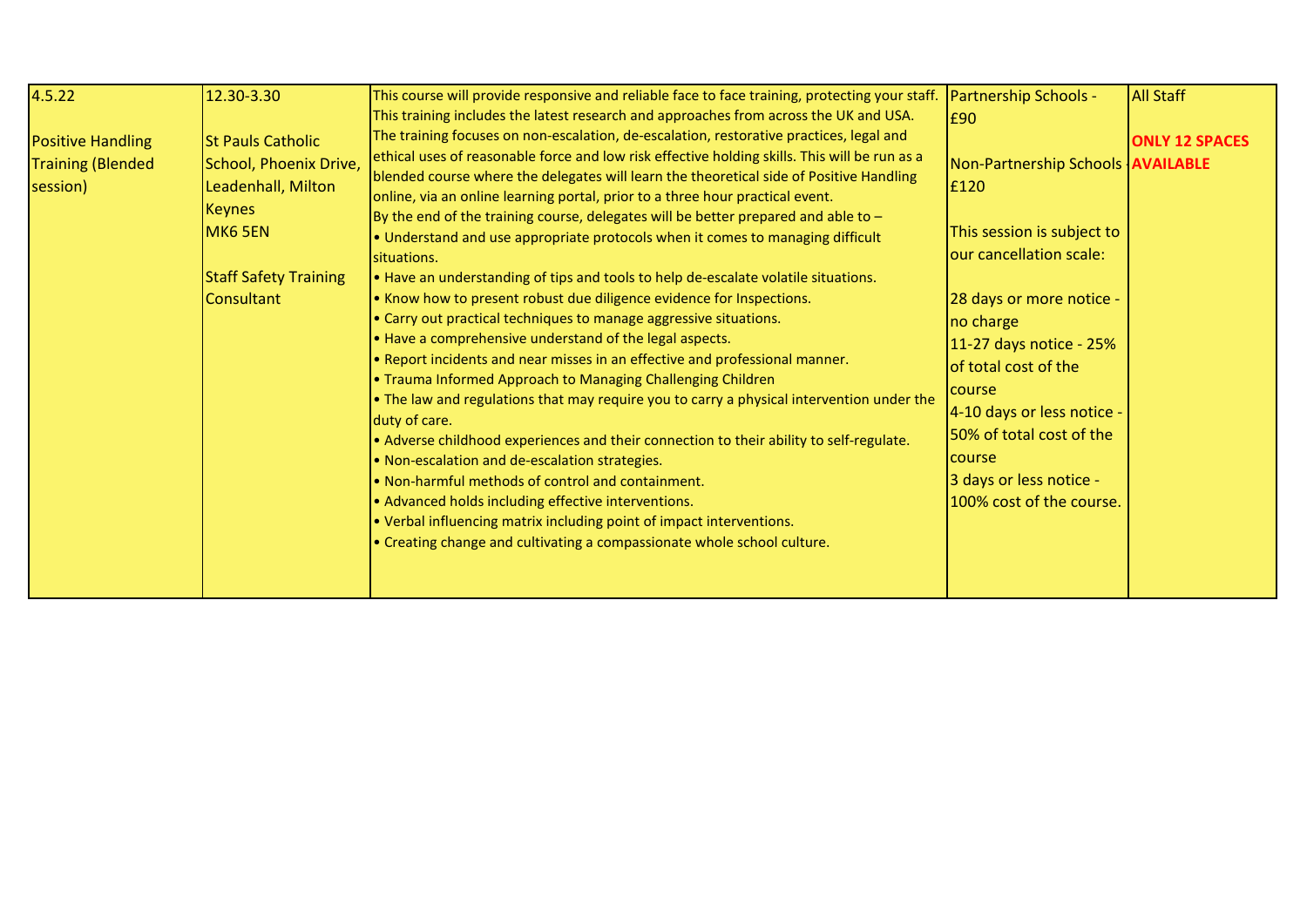| 9.5.22                       | 10.00-12.00                   | Some children can find reading challenging and the last thing any educators want      | Partnership Schools - £0 Teachers             |                            |
|------------------------------|-------------------------------|---------------------------------------------------------------------------------------|-----------------------------------------------|----------------------------|
|                              |                               | is for them to become disengaged at a young age. The aim of this training is to       |                                               |                            |
| <b>Wild reading outdoors</b> | <b>Greenleys First School</b> | identify the skills needed to become a successful reader and look at how your         | Non-Partnership Schools Support Staff         |                            |
| <b>KS1</b> (supporting       | <b>Ardwell Lane</b>           | outdoor environment can be used, in addition to your current reading provision,       | <b>E60</b>                                    |                            |
| reluctant readers            | <b>Milton Keynes</b>          | to develop those skills. We will explore a range of activities and strategies for you |                                               | <b>Early Years</b>         |
| including phonics            | MK12 6AT                      | to take back to your classroom and encourage future books worms.                      | If delegates fail to attend Teachers          |                            |
| outdoors)                    |                               |                                                                                       | and no cancellation is                        |                            |
|                              | Jo Clanfield -                | The training will be held indoors and outdoors so please bring appropriate            | made this will incur a                        | <b>Early Years Support</b> |
|                              | <b>Director of Teach</b>      | outdoor clothing                                                                      | £30 charge.                                   | <b>Staff</b>               |
|                              | <b>Outdoors</b>               |                                                                                       |                                               |                            |
|                              |                               |                                                                                       |                                               |                            |
| 10.5.22                      | 10.00-12.00                   | An update looking at the complete collection of documentation - latest                | Partnership Schools - £0 Teachers             |                            |
|                              |                               | amendments highlighted.                                                               |                                               |                            |
| <b>Making your provision</b> | <b>St Pauls Catholic</b>      | Considering the self- regulation and emotional literacy development within your       | Non-Partnership Schools   Early Years Support |                            |
| outside feel inspiring       | School, Phoenix Drive,        | provision                                                                             | E60                                           | <b>Staff</b>               |
|                              | Leadenhall, Milton            | Discussing the curriculum with regard to Ofsted's 3 I's, intent, implementation,      |                                               |                            |
|                              | <b>Keynes</b>                 | impact within the EYFS provision. Including the updates to the inspection             | If delegates fail to attend                   |                            |
|                              | MK6 5EN                       | handbook following the reforms.                                                       | and no cancellation is                        |                            |
|                              |                               |                                                                                       | made this will incur a                        |                            |
|                              | Suzanne Dunne -               |                                                                                       | £30 charge.                                   |                            |
|                              | <b>EYFS teacher and</b>       |                                                                                       |                                               |                            |
|                              | consultant                    |                                                                                       |                                               |                            |
|                              |                               |                                                                                       |                                               |                            |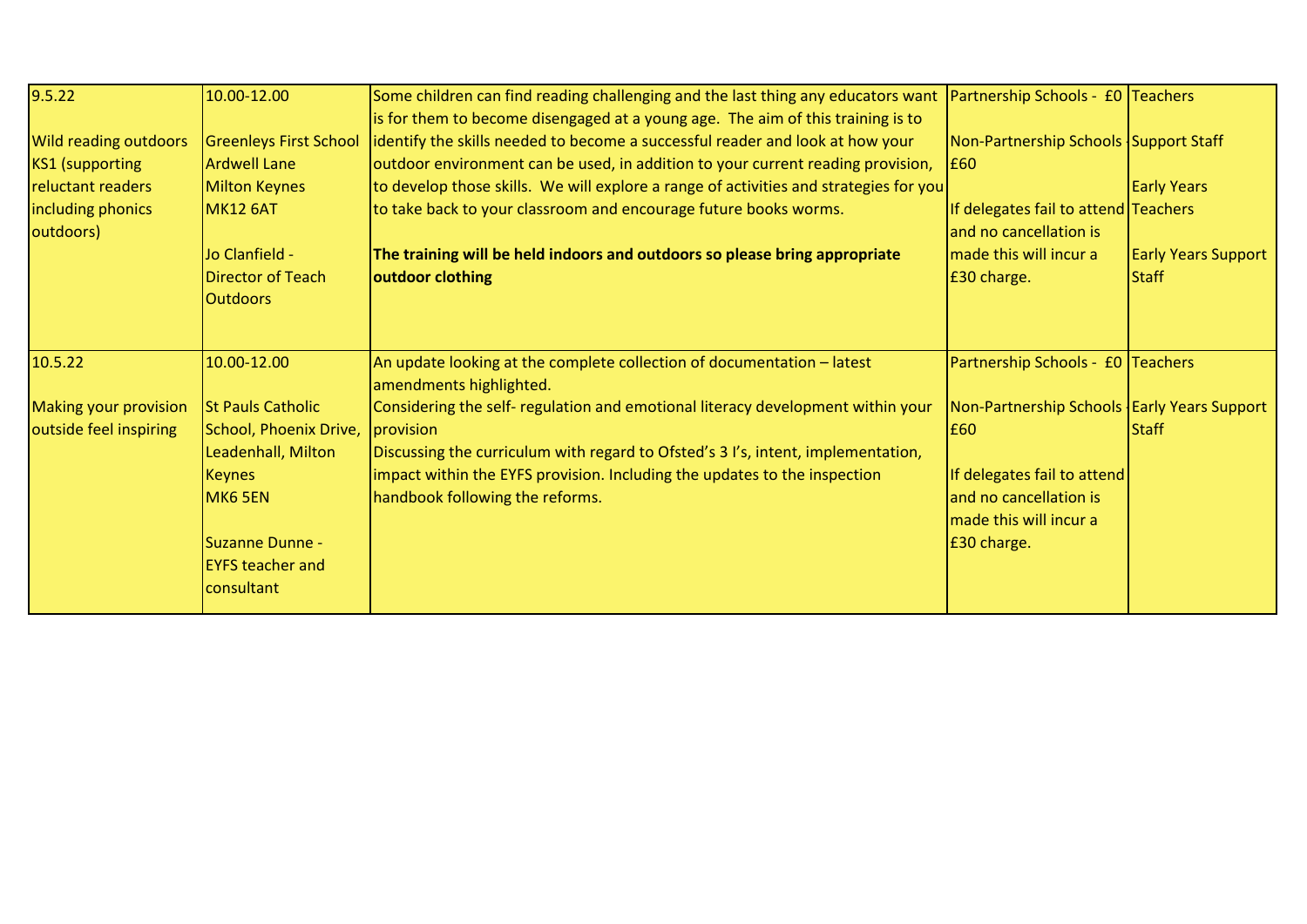| 10.5.22                                                                                                        | 1.00-3.00                                                                                                                              | This workshop will be of interest for all staff in EYFS, assessment leads, EYFS                                                                                                                                                                                                                                                                                                                                                                                                                                                                                                                                                                                                                                                                                                                                                                                                                                                                                     | Partnership Schools - £0 Teachers                                                                                                             |                                                               |
|----------------------------------------------------------------------------------------------------------------|----------------------------------------------------------------------------------------------------------------------------------------|---------------------------------------------------------------------------------------------------------------------------------------------------------------------------------------------------------------------------------------------------------------------------------------------------------------------------------------------------------------------------------------------------------------------------------------------------------------------------------------------------------------------------------------------------------------------------------------------------------------------------------------------------------------------------------------------------------------------------------------------------------------------------------------------------------------------------------------------------------------------------------------------------------------------------------------------------------------------|-----------------------------------------------------------------------------------------------------------------------------------------------|---------------------------------------------------------------|
| <b>Assessment following</b><br>the EYFS reforms                                                                | <b>St Pauls Catholic</b><br>Leadenhall, Milton<br><b>Keynes</b><br>MK6 5EN<br>Suzanne Dunne -<br><b>EYFS teacher and</b><br>consultant | leads.<br>$\cdot$ The course will provide an opportunity to come together and share ideas<br>School, Phoenix Drive, around assessment following the reforms to the statutory framework.<br>. Through considering - What have I been capturing? How do I share our<br>professional judgements with the subject leads across the school?<br>• Ensure everyone is confident in the judgements the EYFS team are making<br>about their current cohort in preparation for transitional conversations at the end made this will incur a<br>of the school year.<br>. Using the exemplification materials if available to make judgement and<br>moderate judgements against the new Early Learning Goals for Reception based<br>staff.<br>• For Nursey staff, assessment within the new framework, providing<br>opportunities through professional conversations to share their information<br>around their class. Confident to design the next steps for their curriculum. | Non-Partnership Schools   Early Years Support<br>£60<br>If delegates fail to attend<br>and no cancellation is<br>£30 charge.                  | <b>Staff</b>                                                  |
| 11.5.22<br><b>Maintaining the</b><br><b>Challenge While</b><br>Working Below 10 in<br><b>Early Years Maths</b> | 10.00-12.00<br><b>ZOOM</b><br>Julie Lush -<br><b>Primary Maths</b><br>Consultant                                                       | This course will support you to plan engaging activities that really challenge<br>children who are confident with numbers to 10. It will explore how to provide<br>extra challenge through careful questioning that encourages children to think at a Non-Partnership Schools<br>deeper level and will provide you with many effective problem-solving activities.                                                                                                                                                                                                                                                                                                                                                                                                                                                                                                                                                                                                  | Partnership Schools - £0 Early Years<br>£60<br>If delegates fail to attend<br>and no cancellation is<br>made this will incur a<br>£30 charge. | <b>Teachers</b><br><b>Early Years Support</b><br><b>Staff</b> |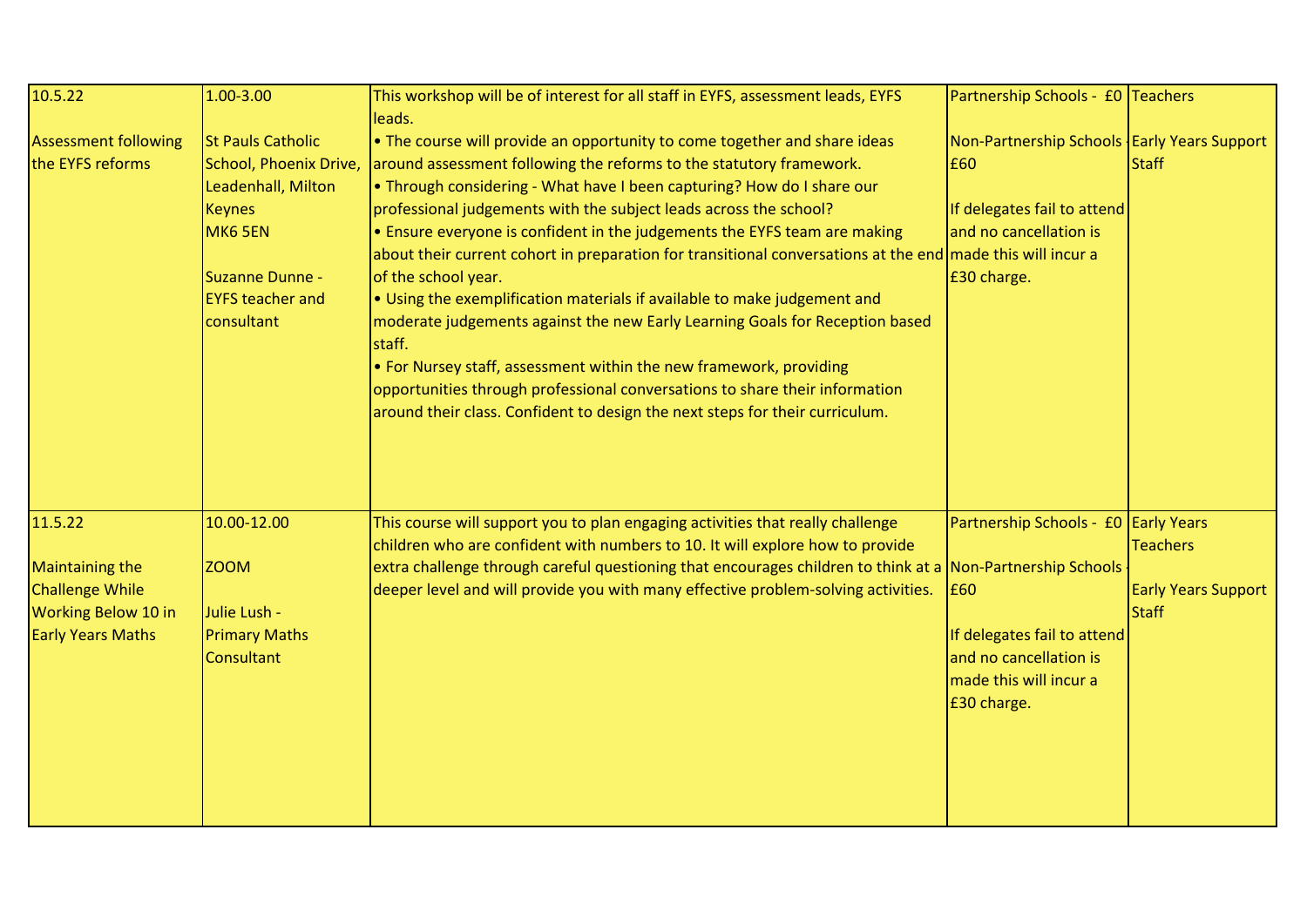| 12.05.22<br><b>Nursery Staff</b><br>Professional<br><b>Development Group (4</b><br>of 5) | 15.45-4.45<br><b>St Monica's Catholic</b><br>Primary school,<br><b>Kelly Drive,</b><br>Liverpool,<br><b>L20 9EB</b>                                                                                                                  | An opportunity for Nursery staff to meet together to share ideas and good<br>practice, discuss national developments, changes, etc. and support one another.                                                                                                                                                                                                                                                                                                                                                                                                                                 | <b>Free to all schools</b>                                                                                                                                                 | <b>Early Years Staff</b><br>Nursery Staff |
|------------------------------------------------------------------------------------------|--------------------------------------------------------------------------------------------------------------------------------------------------------------------------------------------------------------------------------------|----------------------------------------------------------------------------------------------------------------------------------------------------------------------------------------------------------------------------------------------------------------------------------------------------------------------------------------------------------------------------------------------------------------------------------------------------------------------------------------------------------------------------------------------------------------------------------------------|----------------------------------------------------------------------------------------------------------------------------------------------------------------------------|-------------------------------------------|
| 16.5.22<br>Improving children's<br>writing skills                                        | 9.30-12.30<br><b>St Pauls Catholic</b><br>School, Phoenix Drive,<br>Leadenhall, Milton<br><b>Keynes</b><br>MK6 5EN<br><b>Rachel Clarke -</b><br><b>Director of Primary</b><br><b>English Education</b><br><b>Consultancy Limited</b> | On this course, delegates consider the range of transcription and composition<br>skills children need to be writers. They explore the expectations for children in<br>KS1 and KS2 and how they can support and extend children so that they meet<br>these goals. Delegates take part in a range of activities that can be replicated in<br>class to support children with their writing.<br><b>Session Outcomes:</b><br>• Consider the range of writing skills<br>• Explore expectations in writing for children in KS1 and KS2<br>. Undertake practical writing activities to use in school | Partnership Schools - £0 Support Staff<br>Non-Partnership Schools<br>E60<br>If delegates fail to attend<br>and no cancellation is<br>made this will incur a<br>£30 charge. |                                           |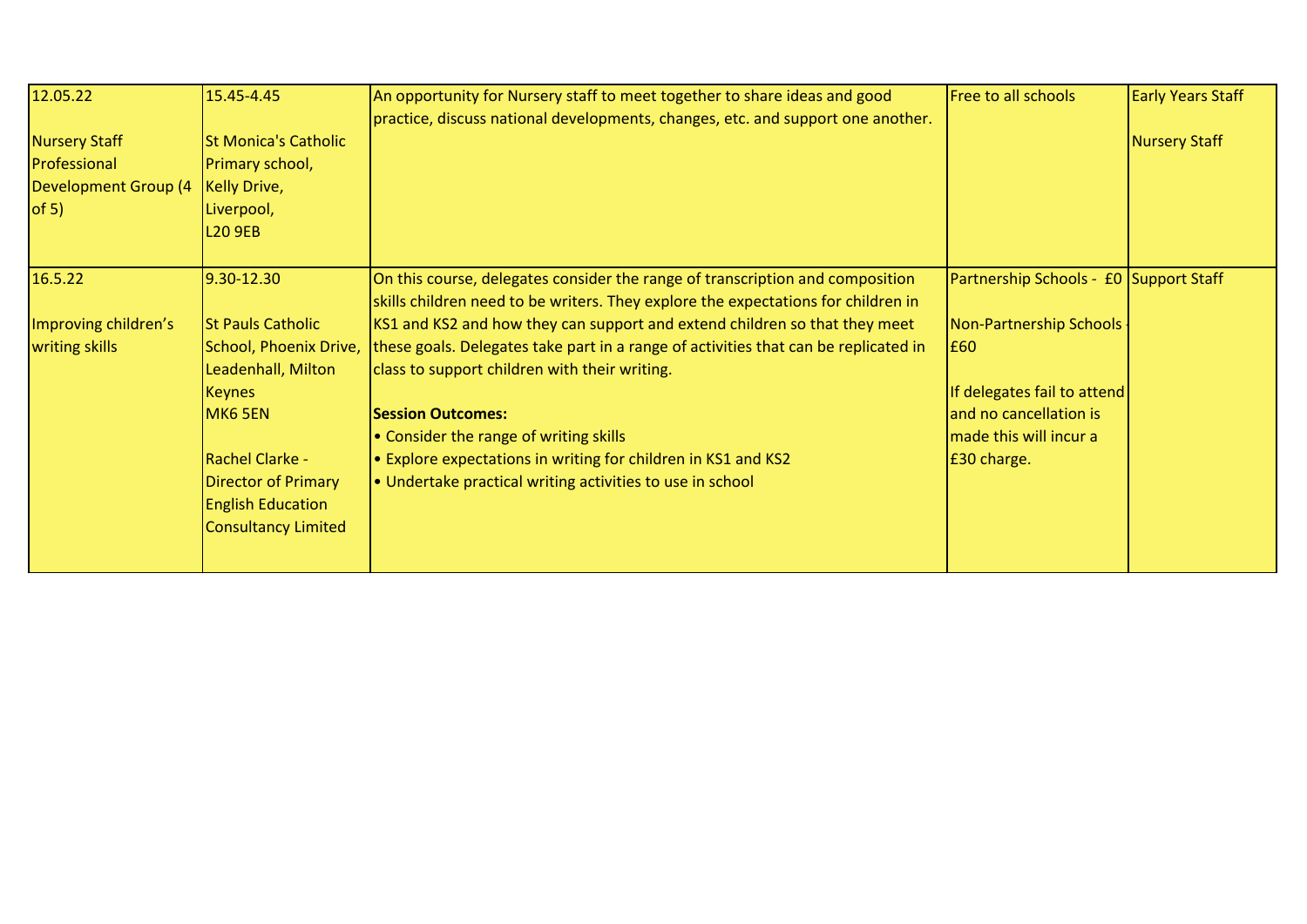| 16.5.22                                                                                                       | $1.00 - 4.00$                                                                                                                                                                                            | On this course Rachel reframes Struggling to Striving by looking at the skills all children                                                                                                                                                                                                                                                                                                                                                                                                                                                                                                                                                                                                                                                                                                                                                                                                                                                                                                                                                                                                                                                                                                                                                                                                                                                                 | Partnership Schools - £0 Teachers                                                                                                                                             |  |
|---------------------------------------------------------------------------------------------------------------|----------------------------------------------------------------------------------------------------------------------------------------------------------------------------------------------------------|-------------------------------------------------------------------------------------------------------------------------------------------------------------------------------------------------------------------------------------------------------------------------------------------------------------------------------------------------------------------------------------------------------------------------------------------------------------------------------------------------------------------------------------------------------------------------------------------------------------------------------------------------------------------------------------------------------------------------------------------------------------------------------------------------------------------------------------------------------------------------------------------------------------------------------------------------------------------------------------------------------------------------------------------------------------------------------------------------------------------------------------------------------------------------------------------------------------------------------------------------------------------------------------------------------------------------------------------------------------|-------------------------------------------------------------------------------------------------------------------------------------------------------------------------------|--|
| <b>Supporting struggling</b><br>readers                                                                       | <b>St Pauls Catholic</b><br>School, Phoenix Drive,<br>Leadenhall, Milton<br><b>Keynes</b><br>MK6 5EN<br>Rachel Clarke -<br>Director of Primary<br><b>English Education</b><br><b>Consultancy Limited</b> | need to be Thriving Readers. Whilst considering the expectations for all children at the<br>end of KS1 and KS2, she takes a broader look at what it is to be a reader, what motivates<br>children to read and what the barriers are to reading experienced by too many of our<br>children.<br>Course delegates will consider phonics and comprehension but also fluency, reading for<br>pleasure and how to encourage reluctant readers to develop the reading habit. This<br>course takes a holistic view to reading so that delegates consider their broader views of<br>what it is to be a reader and how we can build a culture of reading in our schools so that<br>all children both experience success and enjoy reading.<br>Rachel is a collector of children's books and books about reading and will bring a selection<br>of her books for delegates to browse during the session. She is always keen to extend her<br>collection so urges delegates to bring their favourite children's books with them for a<br>show and tell session about which books have helped inspire the striving readers in their<br>setting.<br><b>Session Outcomes:</b><br>• Consider the range of skills required to be a reader and how to ensure that all children<br>acquire them<br>. Understand the barriers that striving readers face and work to remove them | Non-Partnership Schools<br>£60<br>If delegates fail to attend<br>and no cancellation is<br>made this will incur a<br>£30 charge.                                              |  |
| 17.5.22<br><b>Communication Series:</b><br><b>Communicating to</b><br>influence others (3 of 3) Clare Davis - | 10.00-12.00<br><b>ZOOM</b><br><b>Training Director for</b><br><b>Nova Associates</b>                                                                                                                     | . Develop a holistic approach to reading which puts pleasure and enjoyment at its heart<br>When influencing our colleagues, we may unconsciously default to the same<br>tactics time and time again without a strategy on who or why we are influencing.<br>This 2 hour workshop will look at how to consider the context of the situation<br>and flex out style and approach of influence for the specific individual to get a win- $f60$<br>win situation.<br>PLEASE NOTE: Each session needs to be booked separately. Delegates can<br>choose to attend some or all of the sessions.                                                                                                                                                                                                                                                                                                                                                                                                                                                                                                                                                                                                                                                                                                                                                                     | Partnership Schools - £0 Teachers<br>Non-Partnership Schools School Leaders<br>If delegates fail to attend<br>and no cancellation is<br>made this will incur a<br>£30 charge. |  |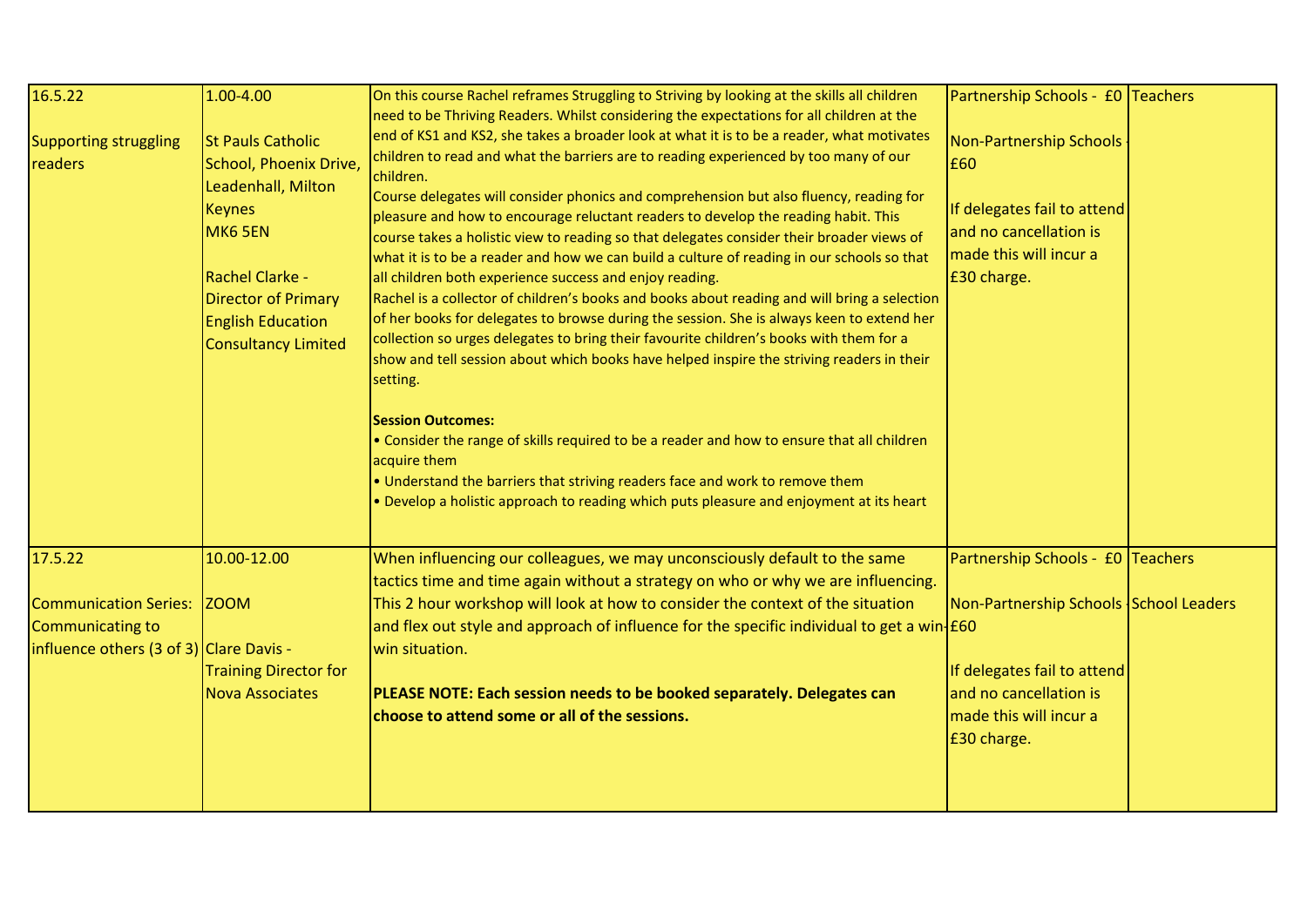| 19.5.22                                                                                        | 1.30-2.30                                                                                 | An opportunity for Learning Mentors to meet together to share ideas and good<br>practice, discuss national developments, changes, etc. and support one another.      | Free to all schools                                                                                                                             | <b>Learning Mentors</b> |
|------------------------------------------------------------------------------------------------|-------------------------------------------------------------------------------------------|----------------------------------------------------------------------------------------------------------------------------------------------------------------------|-------------------------------------------------------------------------------------------------------------------------------------------------|-------------------------|
| <b>Learning Mentor</b><br>Professional<br><b>Development Group (3</b><br>of 3)                 | Oldbrook First School,<br>Illingworth Place,<br>Oldbrook,<br>Milton Keynes,<br>MK6 2NH    |                                                                                                                                                                      |                                                                                                                                                 | <b>Support Staff</b>    |
| 23.5.22                                                                                        | 1:00-3:00                                                                                 | At the end of this 2 hour course you will be able to recognise and treat an<br>unconscious person. Recognise and treat choking. Perform CPR. Recognise and           | Partnership Schools - £0 All Staff                                                                                                              |                         |
| <b>Emergency First Aid</b>                                                                     | <b>MK Play Association</b><br>2 Burners Lane,<br>Kiln Farm,<br>Milton Keynes,<br>MK11 3HB | treat bleeding.<br>MK Play Association, 2 Burners Lane, Kiln Farm, Milton Keynes, MK11 3HB. Free<br>car parking on site - entrance on Pitfield.                      | Non-Partnership Schools ONLY 18 SPACES<br>E60<br>If delegates fail to attend<br>and no cancellation is<br>made this will incur a<br>£30 charge. | <b>AVAILABLE</b>        |
| 24.5.22                                                                                        | 9.30-10.30                                                                                | Dyslexic students are more likely to suffer from low self-esteem and anxiety at<br>some stage in their educational life. In this Power Hour webinar, a wide range of | Partnership Schools - £0 All Staff                                                                                                              |                         |
| Dyslexia Support Series: ZOOM<br>How to best support<br>self-esteem and anxiety Paloma Forde - |                                                                                           | easy-to-use strategies and advice in how to BEST support your students will be<br>discussed. Q and A at the end of the session.                                      | Non-Partnership Schools -<br>E60                                                                                                                |                         |
| $(5$ of 6)                                                                                     | <b>Education Consultant</b>                                                               | PLEASE NOTE: Each session needs to be booked separately. Delegates can<br>choose to attend some or all of the sessions.                                              | If delegates fail to attend<br>and no cancellation is<br>made this will incur a<br>£30 charge.                                                  |                         |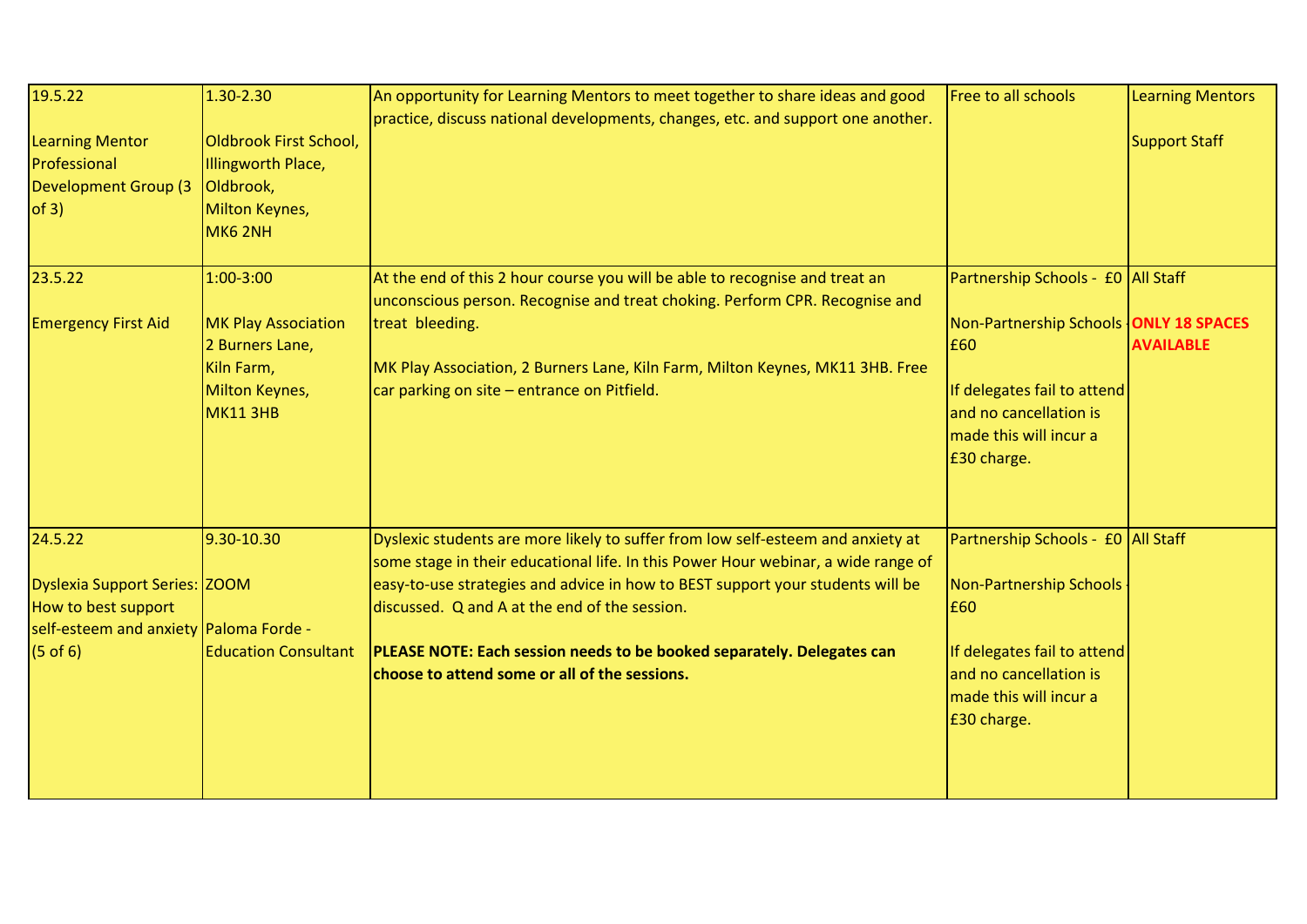| 25.05.22                                                                                                                                          | $9.00 - 3.00$                                                                                         | Please Note: The same delegate needs to attend both sessions                                                                                                                                                                                                                                                                                                                                                                                                                                                                                                                                                                                                                                                                                                                                                                                                                                                                                                                                                                                                | <b>Partnership Schools -</b><br>£50                                                                                                                                                           | <b>All Staff</b> |
|---------------------------------------------------------------------------------------------------------------------------------------------------|-------------------------------------------------------------------------------------------------------|-------------------------------------------------------------------------------------------------------------------------------------------------------------------------------------------------------------------------------------------------------------------------------------------------------------------------------------------------------------------------------------------------------------------------------------------------------------------------------------------------------------------------------------------------------------------------------------------------------------------------------------------------------------------------------------------------------------------------------------------------------------------------------------------------------------------------------------------------------------------------------------------------------------------------------------------------------------------------------------------------------------------------------------------------------------|-----------------------------------------------------------------------------------------------------------------------------------------------------------------------------------------------|------------------|
| Supporting parents and St Pauls Catholic<br>children who are<br>experiencing domestic<br>abuse                                                    | School, Phoenix Drive,<br>Leadenhall, Milton<br><b>Keynes</b><br>MK6 5EN                              | <b>Morning- Domestic abuse and Parenting</b><br>Definition of domestic abuse and the new DA Bill<br>Identifying tactics of abuse & coercive control<br>Exploring dynamics of power and control<br>How domestic abuse affects adults                                                                                                                                                                                                                                                                                                                                                                                                                                                                                                                                                                                                                                                                                                                                                                                                                         | Non-Partnership Schools<br>£110<br>If delegates fail to attend                                                                                                                                |                  |
|                                                                                                                                                   | <b>Caron Kipping</b><br><b>Domestic Abuse</b><br><b>Survivor and Trainer</b><br>for the Dash Charity  | Domestic abuse & parenting<br><b>Afternoon- Domestic Abuse and Safeguarding children</b><br>Spotting the signs of trauma in children<br><b>Barriers to support</b><br>Child contact & domestic abuse<br>Safety planning at school<br>Support for parents & children experiencing domestic abuse<br>Please bring your own lunch. Refreshments will be provided.                                                                                                                                                                                                                                                                                                                                                                                                                                                                                                                                                                                                                                                                                              | and no cancellation is<br>made this will incur a<br>£30 charge.                                                                                                                               |                  |
| 9.6.22<br><b>Mental Health First</b><br>Aider - Adult 2 Day:<br>Part 1<br>16.6.22<br><b>Mental Health First</b><br>Aider - Adult 2 Day:<br>Part 2 | both sessions from<br>$9.00 - 4.45$<br><b>ZOOM</b><br>Simon Nichols -<br><b>Director of Wellbeing</b> | <b>Mental Health First Aid England (MHFA) Official Certification</b><br>Mental Health First Aid (MHFA) is a training course which teaches people how to identify, understand and help<br>someone who may be experiencing a mental health issue.<br><b>Become a Mental Health First Aider</b><br>This two day course qualifies you as a Mental Health First Aider, giving you:<br>• An in-depth understanding of mental health and the factors that can affect wellbeing<br>Practical skills to spot the triggers and signs of mental health issues<br>• Confidence to step in, reassure and support a person in distress<br>Enhanced interpersonal skills such as non-judgemental listening<br>Knowledge to help someone recover their health by guiding them to further support - whether that's self-help ><br>resources, through their employer, the NHS, or a mix<br>Each course is built around a Mental Health First Aid action plan<br>We limit numbers to 16 people per course so that the instructor can keep people safe and supported while they | Partnership Schools -<br>£265<br>Non-Partnership Schools<br>£295<br>This session is subject to<br>our cancellation scale:<br>28 days or more notice -<br>no charge<br>11-27 days notice - 25% | <b>All Staff</b> |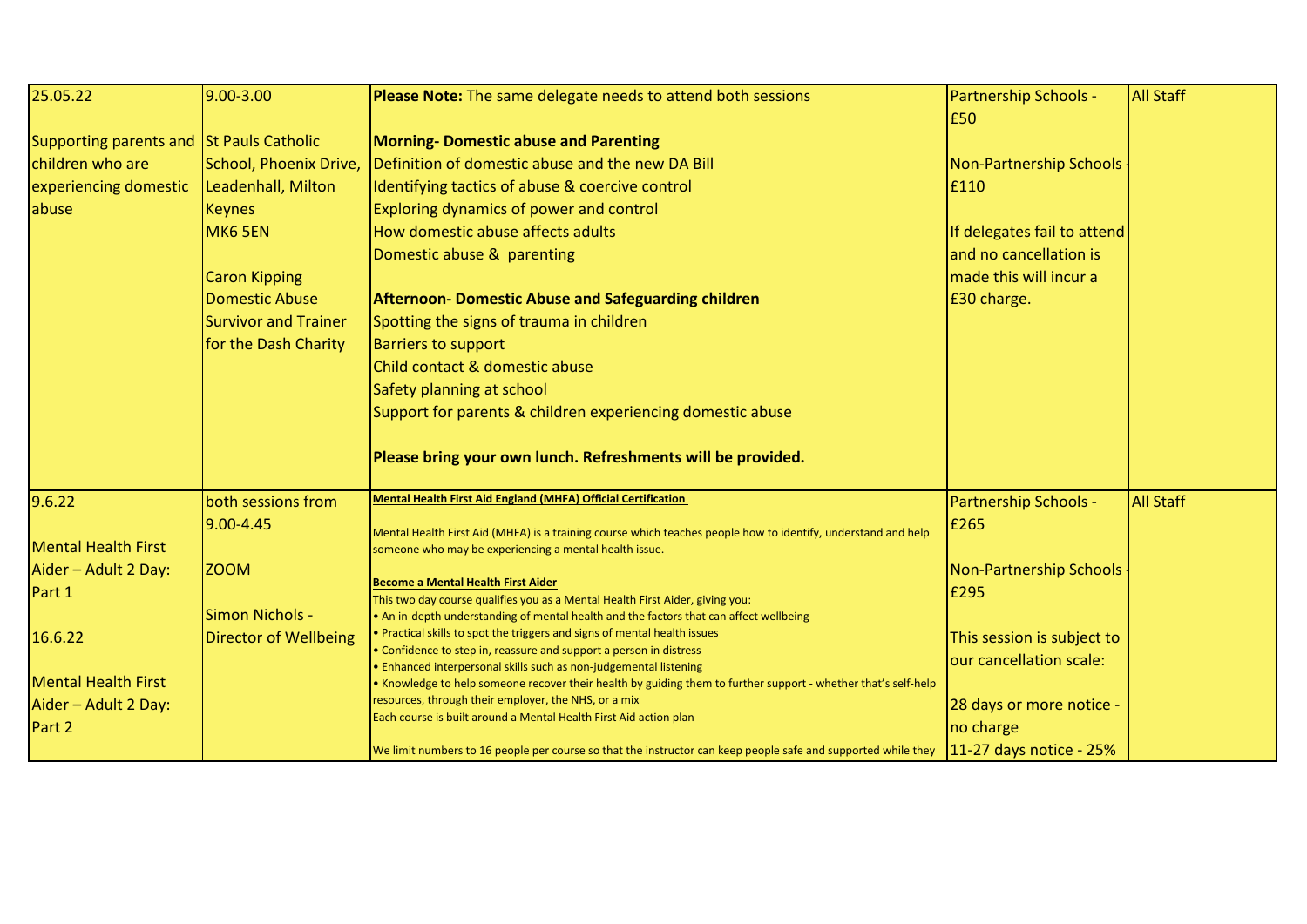| 13.6.22              | 10.00-12.00                   | The session will focus on how the teaching of science can be complimented by      | Partnership Schools - £0 Teachers |  |
|----------------------|-------------------------------|-----------------------------------------------------------------------------------|-----------------------------------|--|
|                      |                               | integrating outdoor learning. It will be a hands on session where practical ideas |                                   |  |
| Science outdoors KS1 | <b>Greenleys First School</b> | for teaching science outdoors will be explored across Key Stage One and Two.      | Non-Partnership Schools           |  |
| and KS2              | Ardwell Lane                  |                                                                                   | E60                               |  |
|                      | <b>Milton Keynes</b>          | Delegates will be outside, regardless of the weather, so it is important to bring |                                   |  |
|                      | <b>MK12 6AT</b>               | appropriate outdoor clothing.                                                     | If delegates fail to attend       |  |
|                      |                               |                                                                                   | and no cancellation is            |  |
|                      | Jo Clanfield -                |                                                                                   | made this will incur a            |  |
|                      | Director of Teach             |                                                                                   | E30 charge.                       |  |
|                      | <b>Outdoors</b>               |                                                                                   |                                   |  |
|                      |                               |                                                                                   |                                   |  |
|                      |                               |                                                                                   |                                   |  |
|                      |                               |                                                                                   |                                   |  |
|                      |                               |                                                                                   |                                   |  |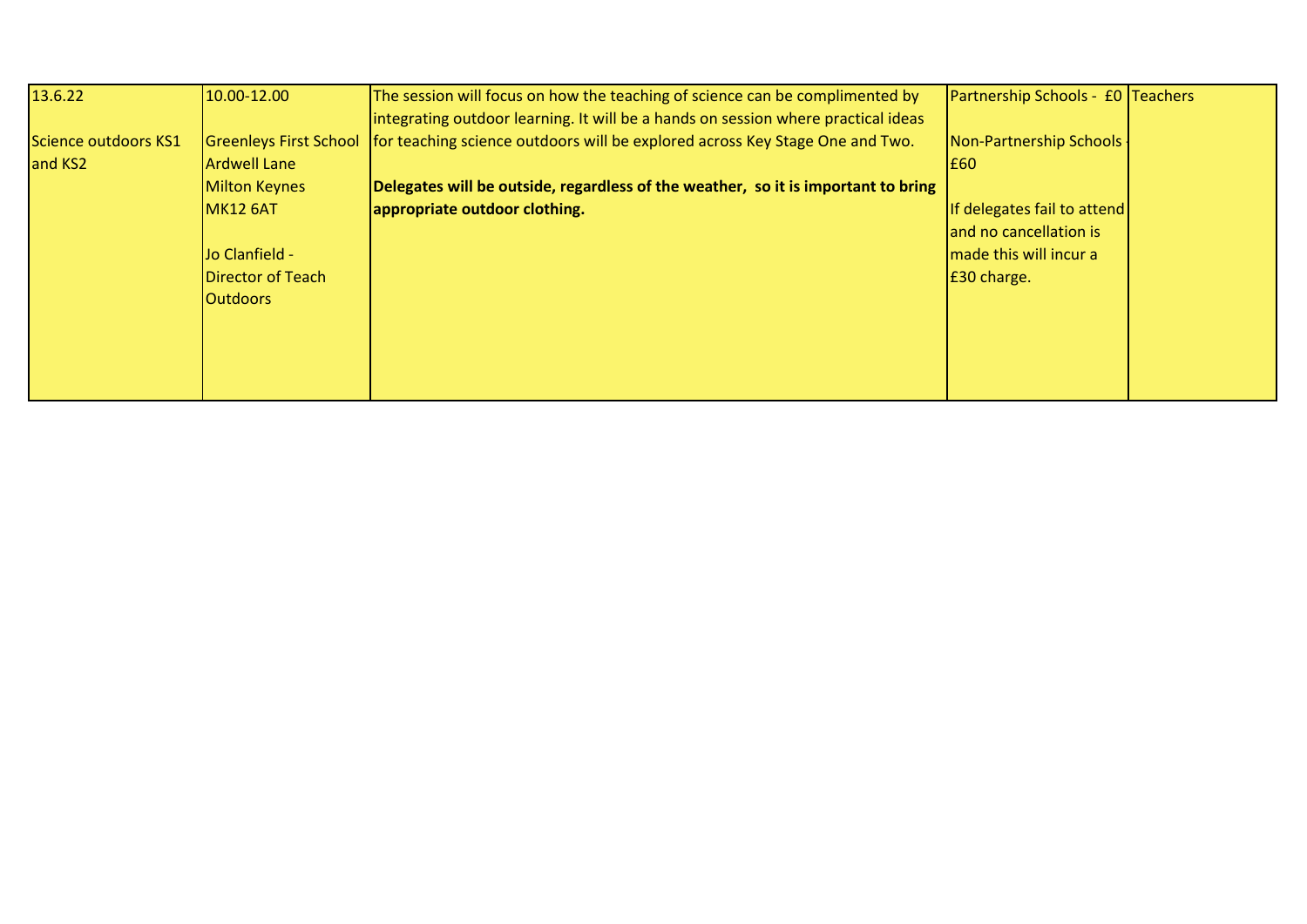| 14.6.22                     | 9.00-4.00                | <b>Full Paediatric First Aid - Blended</b>                                                                     | <b>Partnership Schools -</b>             | <b>All Staff</b>      |
|-----------------------------|--------------------------|----------------------------------------------------------------------------------------------------------------|------------------------------------------|-----------------------|
|                             |                          | 1 day practical $+$ 1 day e-learning                                                                           | £80                                      |                       |
| <b>Paediatric First Aid</b> | <b>St Pauls Catholic</b> | This innovative course combines one day of focussed practical training, with 6hrs                              |                                          | <b>ONLY 15 SPACES</b> |
| <b>Training</b>             | School, Phoenix Drive,   | of interactive e-learning. The result is a memorable and enjoyable learning                                    | Non-Partnership Schools <b>AVAILABLE</b> |                       |
|                             | Leadenhall, Milton       | experience that maximises recall and provides the skills, knowledge and                                        | £110                                     |                       |
|                             | <b>Keynes</b>            | confidence to act effectively when emergencies arise.                                                          |                                          |                       |
|                             | MK6 5EN                  |                                                                                                                | This session is subject to               |                       |
|                             |                          | The course meets all EYFS/Ofsted requirements.                                                                 | our cancellation scale:                  |                       |
|                             | <b>Flexebee</b>          |                                                                                                                |                                          |                       |
|                             |                          | <b>About the course</b>                                                                                        | 28 days or more notice -                 |                       |
|                             |                          | Our blended paediatric first aid course is in 2 parts which can be taken in any                                | no charge                                |                       |
|                             |                          | lorder:                                                                                                        | 11-27 days notice - 25%                  |                       |
|                             |                          |                                                                                                                | of total cost of the                     |                       |
|                             |                          | Part 1 is a practical training session under the guidance of one of our fun,                                   | course                                   |                       |
|                             |                          | dynamic and experienced trainers guiding you through all the practical life-saving  4-10 days or less notice - |                                          |                       |
|                             |                          | techniques.                                                                                                    | 50% of total cost of the                 |                       |
|                             |                          |                                                                                                                | <b>course</b>                            |                       |
|                             |                          | Part 2 is an online e-learning module which can be done either before or after the 3 days or less notice -     |                                          |                       |
|                             |                          | practical training session on any computer or mobile device. You will receive a                                | 100% cost of the course.                 |                       |
|                             |                          | link to the e-learning module when you book the course.                                                        |                                          |                       |
|                             |                          |                                                                                                                |                                          |                       |
|                             |                          | Please Note: Lunch will NOT be provided                                                                        |                                          |                       |
|                             |                          |                                                                                                                |                                          |                       |
|                             |                          |                                                                                                                |                                          |                       |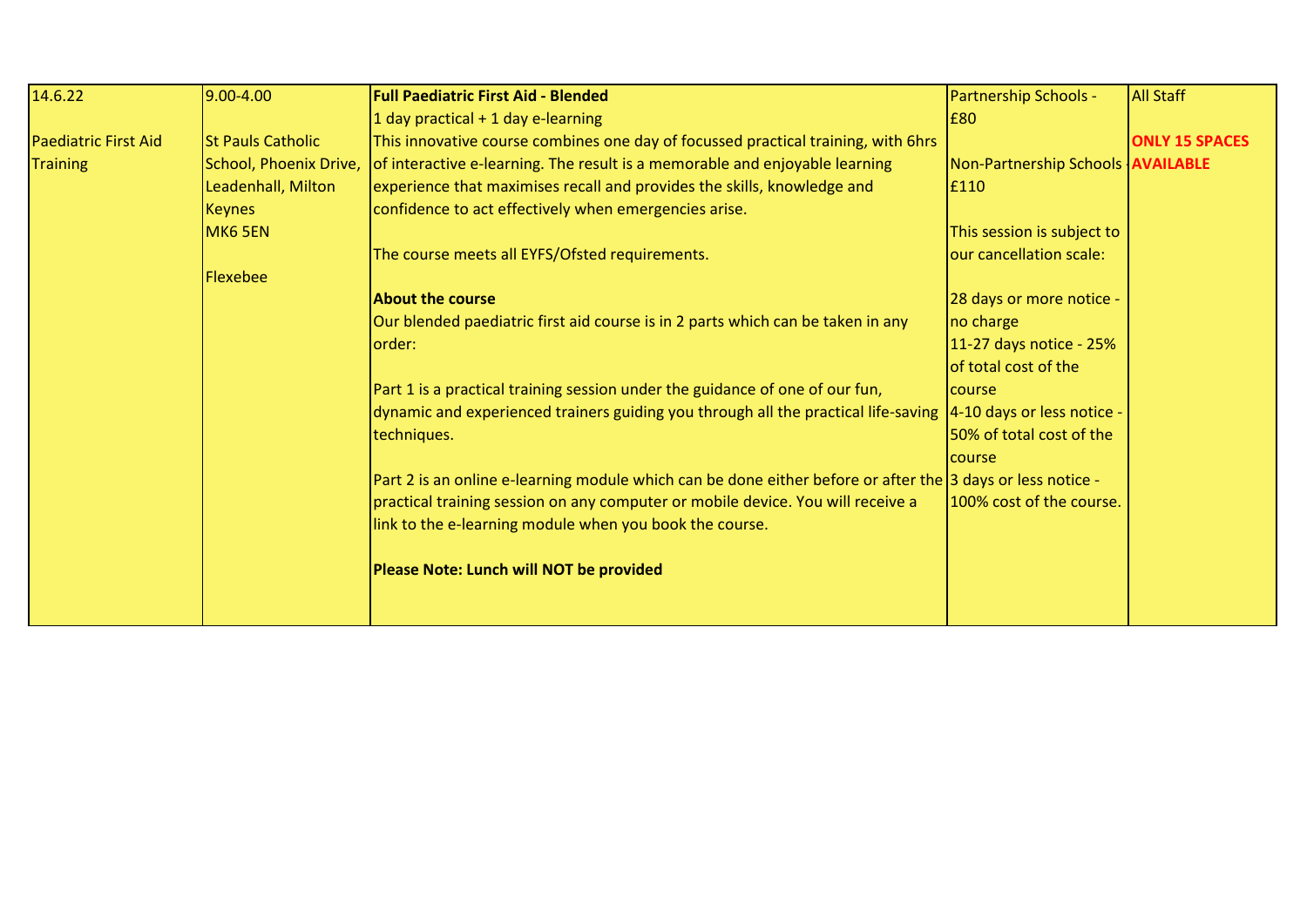| 16.6.22                                         | $9.30 - 11.30$              | I have been successfully teaching both dyslexic children and adults how to read,                            | Partnership Schools - £0 All Staff |  |
|-------------------------------------------------|-----------------------------|-------------------------------------------------------------------------------------------------------------|------------------------------------|--|
|                                                 | <b>(PLEASE NOTE THIS</b>    | write and spell for over 15 years. In this busy, fun and interactive 2 hour                                 |                                    |  |
| Dyslexia Support Series: SESSION IS 2 HOURS)    |                             | workshop, I will arm you with my exact method in how I teach my students. You                               | Non-Partnership Schools -          |  |
| How I successfully                              |                             | will leave feeling super confident that you can fully support and teach your                                | E60                                |  |
| teach dyslexic students St Pauls Catholic       |                             | students! Q and A at the end.                                                                               |                                    |  |
| to read, write and spell School, Phoenix Drive, |                             |                                                                                                             | If delegates fail to attend        |  |
| $(6$ of 6)                                      | Leadenhall, Milton          | <b>PLEASE NOTE:</b> Each session needs to be booked separately. Delegates can choose and no cancellation is |                                    |  |
|                                                 | Keynes                      | to attend some or all of the sessions.                                                                      | made this will incur a             |  |
|                                                 | MK6 5EN                     |                                                                                                             | E30 charge.                        |  |
|                                                 |                             |                                                                                                             |                                    |  |
|                                                 | Paloma Forde -              |                                                                                                             |                                    |  |
|                                                 | <b>Education Consultant</b> |                                                                                                             |                                    |  |
|                                                 |                             |                                                                                                             |                                    |  |
|                                                 |                             |                                                                                                             |                                    |  |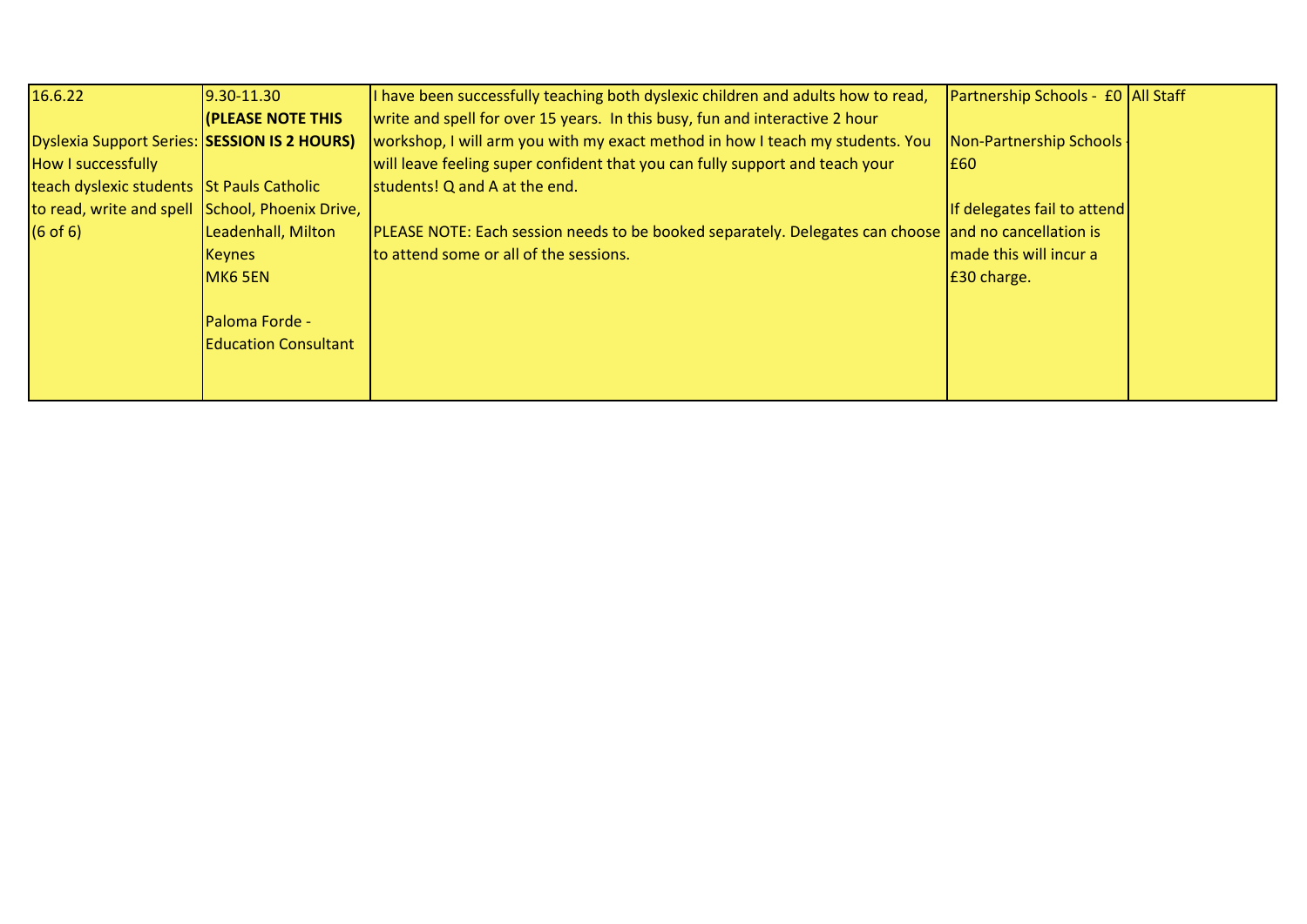| Second Year Teacher<br><b>St Pauls Catholic</b><br>This programme is an excellent opportunity for anyone in their second year of teaching, and especially for those<br>who have already worked with us during their NQT year.                                                                                                                                                                                                                                                                                                                                                                                                                                                                                                                                                                                                                                                                                                                                                                                                                                                                                                                                                                                                                                                                                                                                                                                                                                                                                                                                                                                                                                                                                                                                                                                                                                                                                                                                                                                                                                                                   |                                                | Partnership Schools - £0 Teachers in their<br>second year                                                                                                                       |
|-------------------------------------------------------------------------------------------------------------------------------------------------------------------------------------------------------------------------------------------------------------------------------------------------------------------------------------------------------------------------------------------------------------------------------------------------------------------------------------------------------------------------------------------------------------------------------------------------------------------------------------------------------------------------------------------------------------------------------------------------------------------------------------------------------------------------------------------------------------------------------------------------------------------------------------------------------------------------------------------------------------------------------------------------------------------------------------------------------------------------------------------------------------------------------------------------------------------------------------------------------------------------------------------------------------------------------------------------------------------------------------------------------------------------------------------------------------------------------------------------------------------------------------------------------------------------------------------------------------------------------------------------------------------------------------------------------------------------------------------------------------------------------------------------------------------------------------------------------------------------------------------------------------------------------------------------------------------------------------------------------------------------------------------------------------------------------------------------|------------------------------------------------|---------------------------------------------------------------------------------------------------------------------------------------------------------------------------------|
| Programme- Planning<br>School, Phoenix Drive,<br>for my career ahead<br>Leadenhall, Milton<br>whole programme<br>It gives individuals the opportunity to develop their teaching expertise further. It also gives schools the<br><b>Keynes</b><br>opportunity to take advantage of the 'one-off payment to further support the development of this cohort' which<br>s being offered by the DfE. More information can be found at:<br>MK6 5EN<br>https://www.gov.uk/government/publications/coronavirus-covid-19-induction-for-newly-qualified-<br>and no cancellation is<br>teachers/covid-19-induction-for-newly-qualified-teachers-guidance#additional-funding-for-those-currently-<br>Hilary Goddard -<br>made this will incur a<br>undertaking-induction<br><b>Education and</b><br>£30 charge.<br>Delegates may attend some or all of the six sessions during the academic year.<br><b>Leadership Consultant</b><br>This half-day session will:<br>• show the value of keeping a reflective log/journal as a practitioner and how this can support inquiry and<br>research;<br>• identify the importance of developing the skills and habits of reflective practice, as tools for building<br>professional skills and deepening understanding;<br>. support self-review against Teachers' standards to identify elements of practice which have the greatest impact<br>on pupils' learning;<br>· provide an overview of diverse forms of educational provision, identifying that each has its own unique<br>'culture';<br>• prompt thinking about their long-term career and what they want to build experience in (age-range,<br>attainment levels, types of learning need, subjects, working with support staff, therapists and parents and carers,<br>in different communities);<br>• support teachers to reflect on their own current contextual understanding (their specific knowledge of their<br>current school/provision, including their understanding of pupils' need and the school's culture), sharing this<br>within this session to demonstrate the diversity of experience. | Non-Partnership Schools<br>E60 or £300 for the | Please note:<br><b>Teachers in their</b><br>3rd and 4th year of<br>If delegates fail to attend teaching may also<br>find these sessions<br>useful and are<br>welcome to attend. |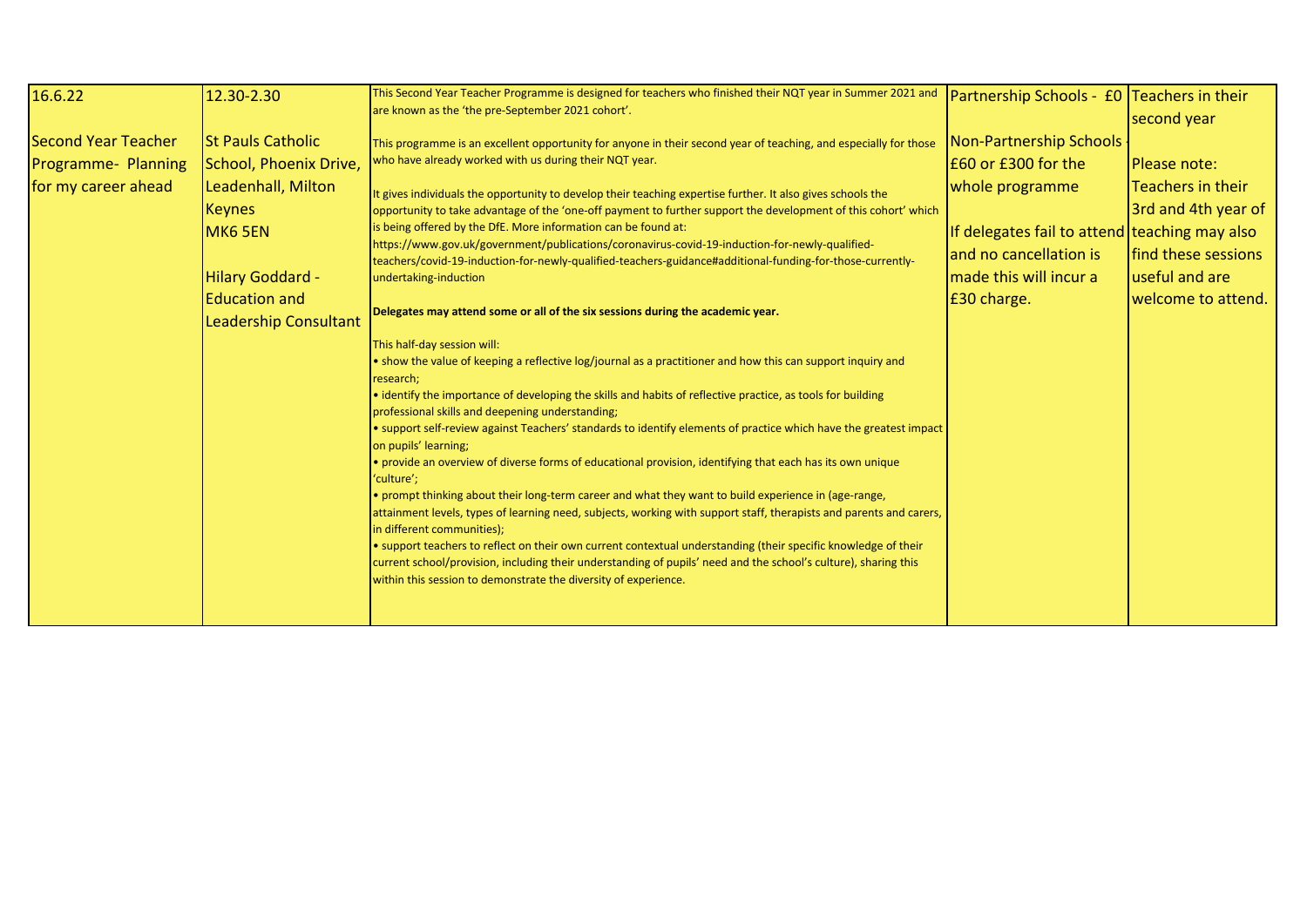| 16.6.22         | $3.15 - 5.15$            | This half-day session will:                                                          | Partnership Schools - £0 Leadership |  |
|-----------------|--------------------------|--------------------------------------------------------------------------------------|-------------------------------------|--|
|                 |                          | . build on part 2, embedding learning and securing automaticity;                     |                                     |  |
| Developing your | <b>St Pauls Catholic</b> | • consider the importance of 'memory' in learning, and the avoiding of overload;     | Non-Partnership Schools             |  |
| curriculum      | School, Phoenix Drive,   | • ask, 'How can the curriculum plan (intent) support changes in long-term            | £60 or £150 for all three           |  |
| part 3 of 3)    | Leadenhall, Milton       | memory?';                                                                            | sessions                            |  |
|                 | <b>Keynes</b>            | • ask, 'How can teaching and assessment (what and how) embed learning?'              |                                     |  |
|                 | MK6 5EN                  | (implementation);                                                                    | If delegates fail to attend         |  |
|                 |                          | At the end of the third session, the focus will be on leaders' particular questions, | and no cancellation is              |  |
|                 | <b>Hilary Goddard</b>    | or requests for information, about those aspects of EIF we have not already          | made this will incur a              |  |
|                 | <b>Education and</b>     | covered.                                                                             | £30 charge.                         |  |
|                 | Leadership Consultant    |                                                                                      |                                     |  |
|                 |                          | Please Note: The same delegate needs to attend all three sessions!                   |                                     |  |
|                 |                          |                                                                                      |                                     |  |
|                 |                          |                                                                                      |                                     |  |
|                 |                          |                                                                                      |                                     |  |
|                 |                          |                                                                                      |                                     |  |
|                 |                          |                                                                                      |                                     |  |
|                 |                          |                                                                                      |                                     |  |
|                 |                          |                                                                                      |                                     |  |
|                 |                          |                                                                                      |                                     |  |
|                 |                          |                                                                                      |                                     |  |
|                 |                          |                                                                                      |                                     |  |
|                 |                          |                                                                                      |                                     |  |
|                 |                          |                                                                                      |                                     |  |
|                 |                          |                                                                                      |                                     |  |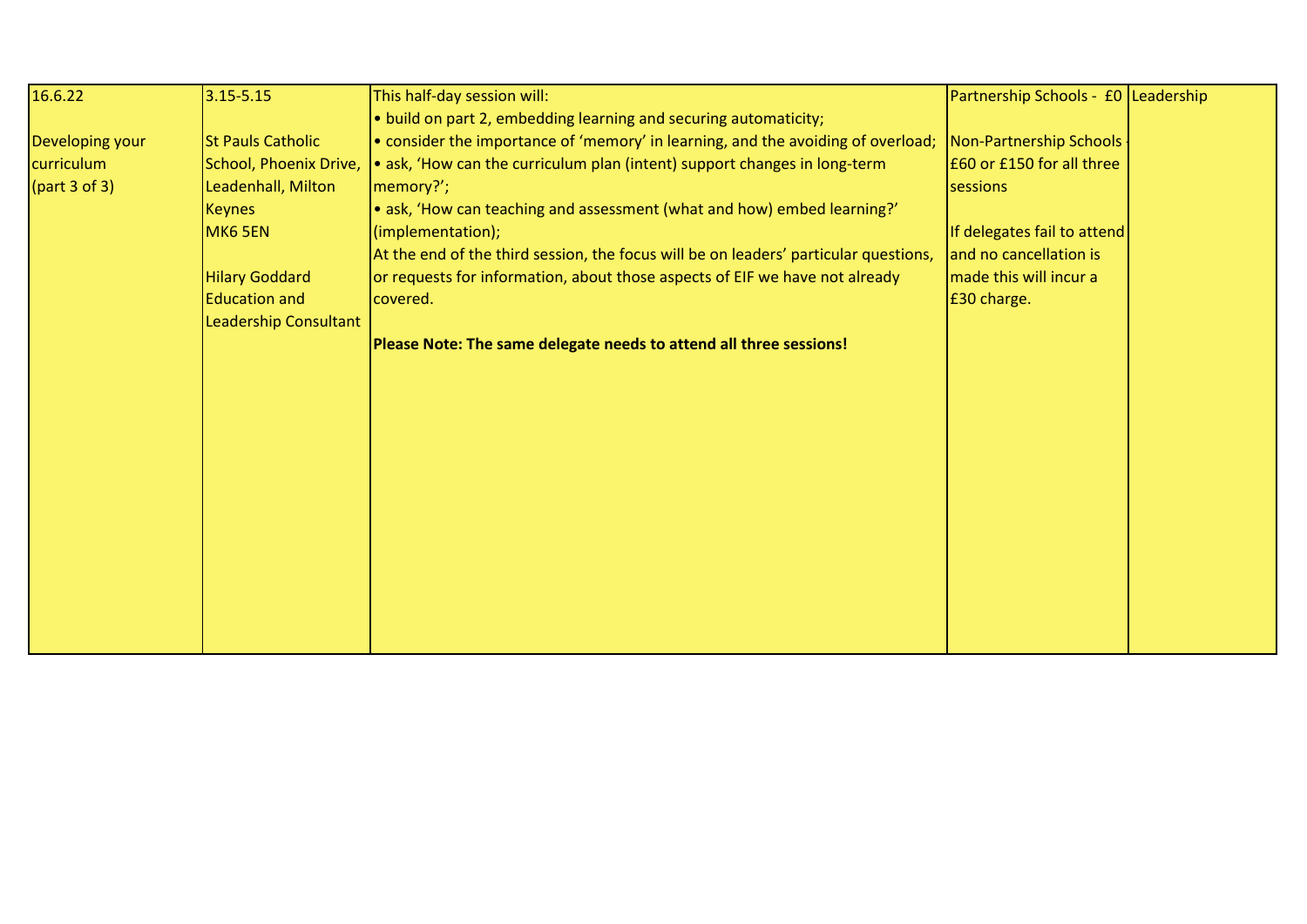| 23.6.22                        | 1.00-3.00                     | Helen will talk through the current picture of inspection. She will draw on her   | Partnership Schools - £0 Headteachers |                        |
|--------------------------------|-------------------------------|-----------------------------------------------------------------------------------|---------------------------------------|------------------------|
|                                |                               | experience of inspections to give you an insight into what they look like 'on the |                                       |                        |
| Ofsted: Summer Termly Via Zoom |                               | ground'. She will update you on any key messages from Ofsted so that you can      | Non-Partnership Schools Deputy Heads  |                        |
| Update                         |                               | consider the implications for your school.                                        | <b>E60</b>                            |                        |
|                                | Helen Jones -                 |                                                                                   |                                       | <b>Assistant Heads</b> |
|                                | School Improvement            |                                                                                   | If delegates fail to attend           |                        |
|                                | <b>Adviser and Consultant</b> |                                                                                   | and no cancellation is                |                        |
|                                |                               |                                                                                   | made this will incur a                |                        |
|                                |                               |                                                                                   | E30 charge.                           |                        |
|                                |                               |                                                                                   |                                       |                        |
|                                |                               |                                                                                   |                                       |                        |
|                                |                               |                                                                                   |                                       |                        |
|                                |                               |                                                                                   |                                       |                        |
|                                |                               |                                                                                   |                                       |                        |
|                                |                               |                                                                                   |                                       |                        |
|                                |                               |                                                                                   |                                       |                        |
|                                |                               |                                                                                   |                                       |                        |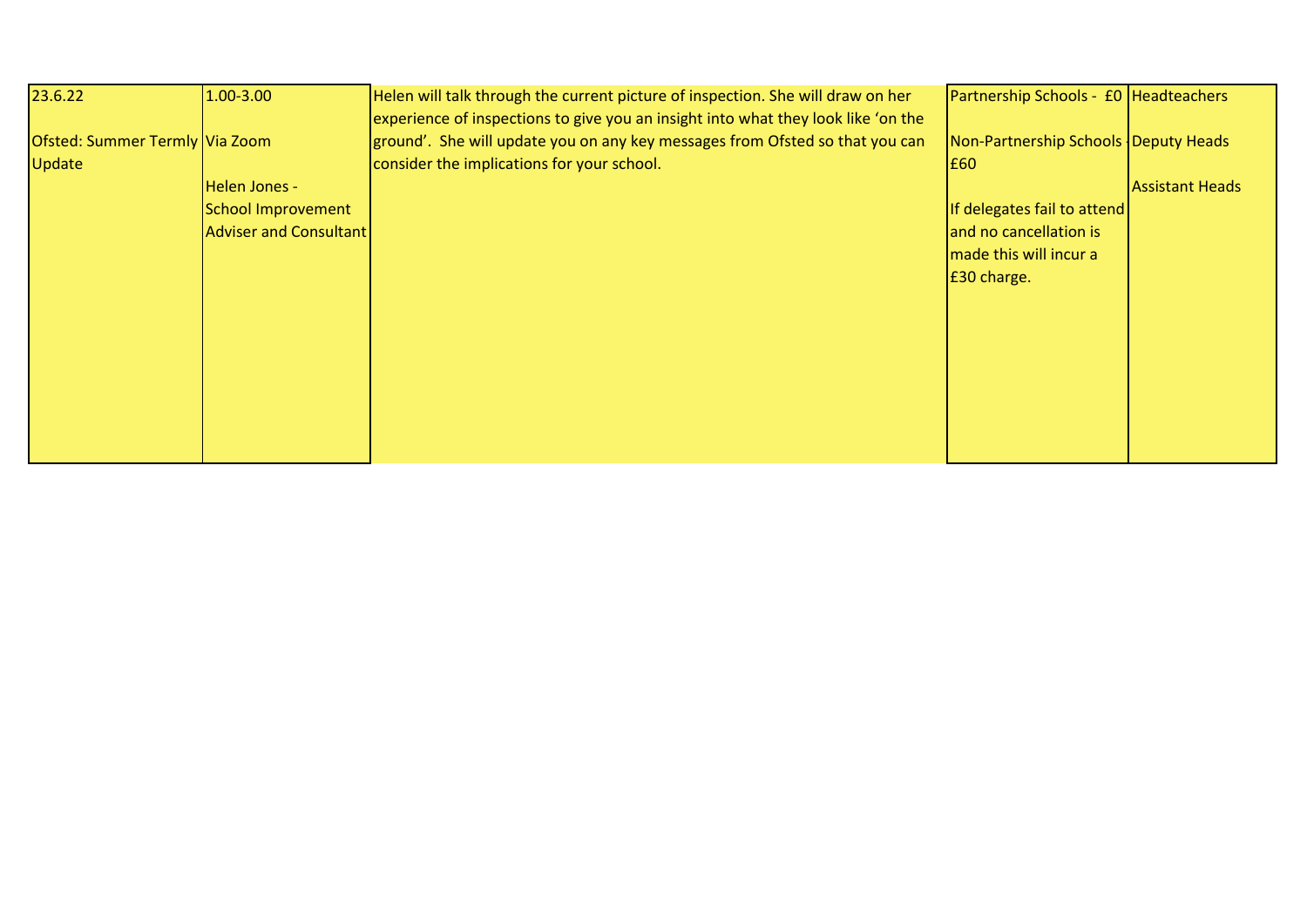| 29.6.22                                | $9.00 - 4.45$                                                            | <b>Mental Health First Aid England (MHFA) Official Certification</b>                                                                                                                                                                                                                                      | <b>Partnership Schools -</b>                           | <b>All Staff</b> |
|----------------------------------------|--------------------------------------------------------------------------|-----------------------------------------------------------------------------------------------------------------------------------------------------------------------------------------------------------------------------------------------------------------------------------------------------------|--------------------------------------------------------|------------------|
| Mental<br>HealthChampion-              | <b>ZOOM</b>                                                              | Mental Health First Aid (MHFA) is a training course which teaches people how to identify, understand and help<br>someone who may be experiencing a mental health issue.                                                                                                                                   | £155<br>Non-Partnership Schools                        |                  |
| <b>Adult 1 Day</b>                     | <b>Simon Nichols -</b>                                                   | Become a Mental Health First Aid Champion                                                                                                                                                                                                                                                                 | £185                                                   |                  |
|                                        | Director of Wellbeing                                                    | This one day course qualifies you as an MHFA Champion, giving you:                                                                                                                                                                                                                                        |                                                        |                  |
|                                        |                                                                          | . An understanding of common mental health issues<br>• Knowledge and confidence to advocate for mental health awareness<br>. Ability to spot signs of mental ill health                                                                                                                                   | This session is subject to<br>our cancellation scale:  |                  |
|                                        |                                                                          | · Skills to support positive wellbeing<br>Will also introduce to the Mental Health First Aid Action Plan (ALGEE)                                                                                                                                                                                          | 28 days or more notice -<br>no charge                  |                  |
|                                        |                                                                          | Everyone who completes the course gets:                                                                                                                                                                                                                                                                   | 11-27 days notice - 25%<br>of total cost of the        |                  |
|                                        |                                                                          | • A certificate of attendance to say you are an MHFA Champion<br>• A manual to refer to whenever you need it                                                                                                                                                                                              | course                                                 |                  |
|                                        |                                                                          | • A quick reference card for the Mental Health First Aid action plan<br>• A workbook including a helpful toolkit to support your own mental health                                                                                                                                                        | 4-10 days or less notice -<br>50% of total cost of the |                  |
|                                        |                                                                          | Find tools, strategies and practical ways to look after your own mental health, support others and champion the<br>wareness of Mental Health in your schools and communities.                                                                                                                             | course<br><u>l 3 days or less notice -</u>             |                  |
| 30.6.22                                | 9.30-12.30                                                               | On this course, delegates consider the range of skills children need to be readers.                                                                                                                                                                                                                       | Partnership Schools - £0 Support Staff                 |                  |
| Improving children's<br>reading skills | <b>St Pauls Catholic</b><br>School, Phoenix Drive,<br>Leadenhall, Milton | They explore the expectations for children in KS1 and KS2 and how they can<br>support and extend children so that they meet these goals. Delegates take part in Non-Partnership Schools<br>a range of activities to support phonemic awareness, comprehension, fluency and $E60$<br>reading for pleasure. |                                                        |                  |
|                                        | <b>Keynes</b><br>MK6 5EN                                                 | Rachel is a collector of children's books and will bring a selection of her books for If delegates fail to attend<br>delegates to browse during the session. She is always keen to extend her<br>collection so urges delegates to bring their favourite children's books with them                        | and no cancellation is<br>made this will incur a       |                  |
|                                        | <b>Rachel Clarke -</b>                                                   | for a show and tell session about which books have helped inspire reading in their $\frac{1}{230}$ charge.                                                                                                                                                                                                |                                                        |                  |

Director of Primary

setting.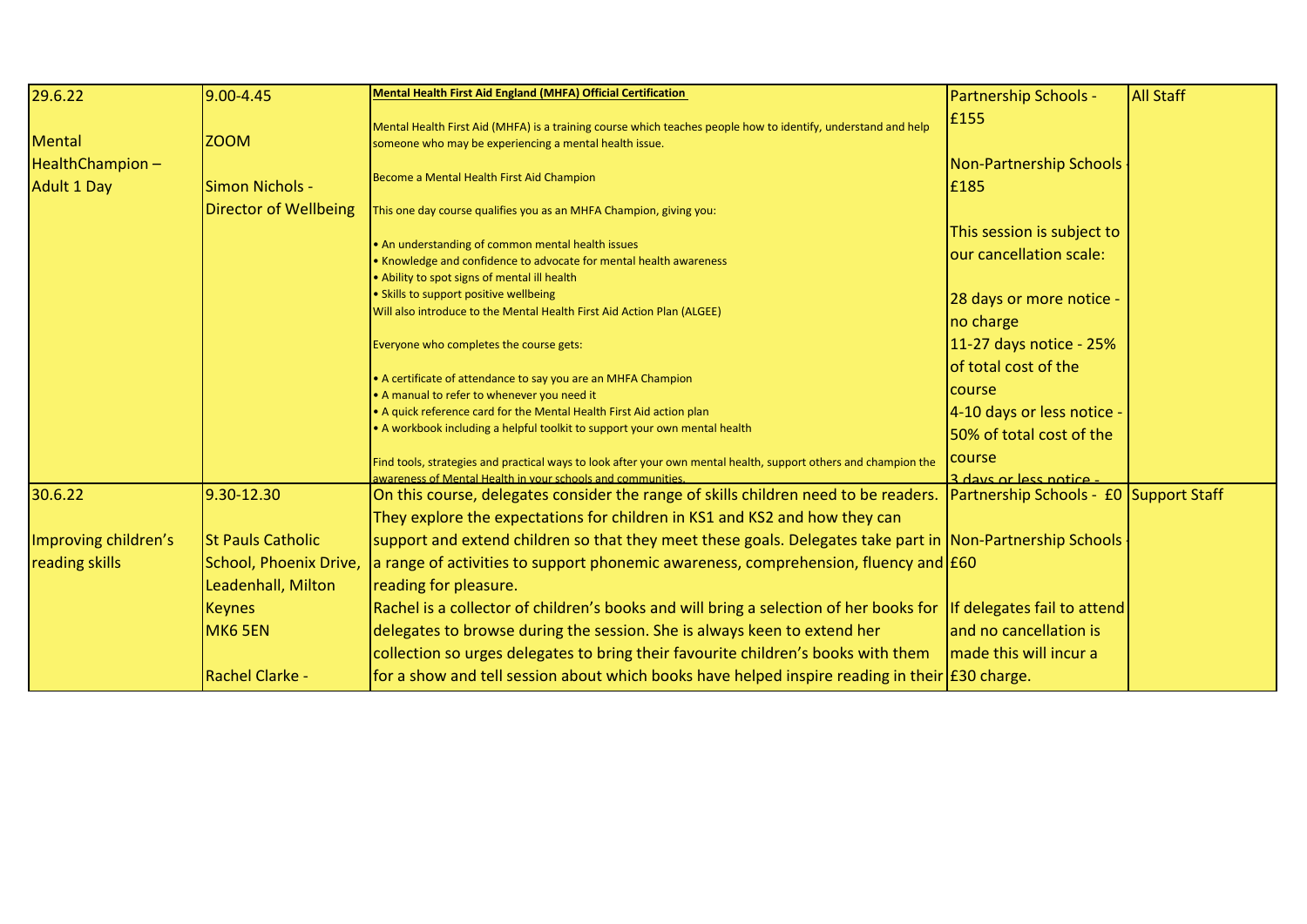| 30.6.22                                                                           | 1.00-4.00                                                                                                                                                                                         | On this course Rachel reframes Struggling to Striving by looking at the skills all                                                                                                                                                                                                                                                                                                                                                                                                                                                                                                                                                                                                                                    | Partnership Schools - £0 Teachers                                        |                                           |
|-----------------------------------------------------------------------------------|---------------------------------------------------------------------------------------------------------------------------------------------------------------------------------------------------|-----------------------------------------------------------------------------------------------------------------------------------------------------------------------------------------------------------------------------------------------------------------------------------------------------------------------------------------------------------------------------------------------------------------------------------------------------------------------------------------------------------------------------------------------------------------------------------------------------------------------------------------------------------------------------------------------------------------------|--------------------------------------------------------------------------|-------------------------------------------|
| Supporting struggling<br>writers                                                  | <b>St Pauls Catholic</b><br>School, Phoenix Drive,<br>Leadenhall, Milton<br><b>Keynes</b><br>MK6 5EN<br>Rachel Clarke -<br>Director of Primary<br><b>English Education</b><br>Consultancy Limited | children need to be Thriving Writers. Whilst considering the expectations of the<br>national curriculum, she takes a broader look at what it is to be confident capable Non-Partnership Schools ·<br>writers in KS1 and KS2.<br>Course delegates will consider both transcription and composition skills and how<br>to ensure that children develop these to the best of their abilities. Delegates take If delegates fail to attend<br>part in a range of activities that can be replicated in class to support children so<br>that they approach writing with confidence.<br><b>Session Outcomes:</b><br>. Consider the range of skills required to be a writer and how to ensure that all<br>children acquire them | I£60.<br>and no cancellation is<br>made this will incur a<br>£30 charge. |                                           |
| 30.06.22<br>Nursery Staff<br>Professional<br><b>Development Group (5</b><br>of 5) | 15.45-4.45<br><b>Russell Street School,</b><br><b>Russell Street, Stony</b><br>Stratford,<br>Milton Keynes,<br><b>MK11 1BT</b>                                                                    | An opportunity for Nursery staff to meet together to share ideas and good<br>practice, discuss national developments, changes, etc. and support one another.                                                                                                                                                                                                                                                                                                                                                                                                                                                                                                                                                          | <b>Free to all schools</b>                                               | <b>Early Years Staff</b><br>Nursery Staff |